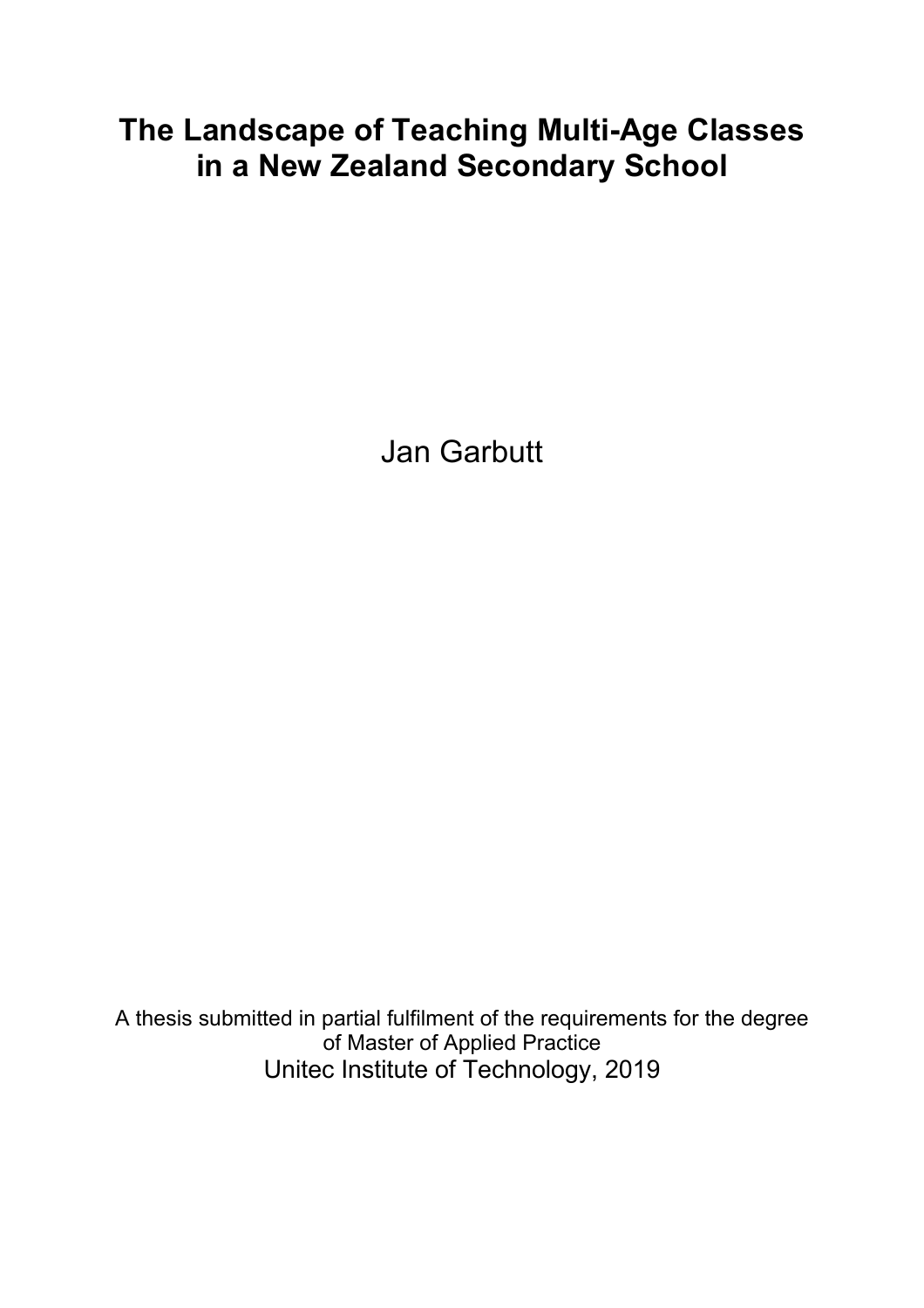## **Abstract**

Multi-age education is characterised by intentional grouping of students from more than one year level. These types of classes frequently occur in primary schools, and this is where the majority of the research is focussed. Secondary schools specialist subjects are beginning to adopt a multi-age approach, but there is little research into the use of multi-age classes as a method of teaching at this level. This study explores the landscape of multi-age teaching in secondary school design and visual communication classes, from the perspectives of both teachers and students.

A qualitative methodology was employed for this research and used data gathering methods of semi-structured interviews and a focus group. Five semi-structured interviews were conducted with teachers who had experience teaching multi-age classes in a specialist subject area at secondary school level. A focus group was conducted with a group of students who were part of a multi-age DVC class to discuss their experiences in this type of class.

The key findings of this study highlight the benefits and challenges of multi-age teaching in a secondary school specialist subject context. The findings were established through the students' and teachers' views and opinions of their personal experiences of being part of a multi-age class. The findings also explored advice that experienced teachers would give to teachers who were new to multi-age teaching.

The recommendations of the study focus on advice for teachers who are interested in implementing a multi-age DVC classroom. The advice covers the areas of class size, planning, student–teacher relationships, and the teacher as a teacher.

ii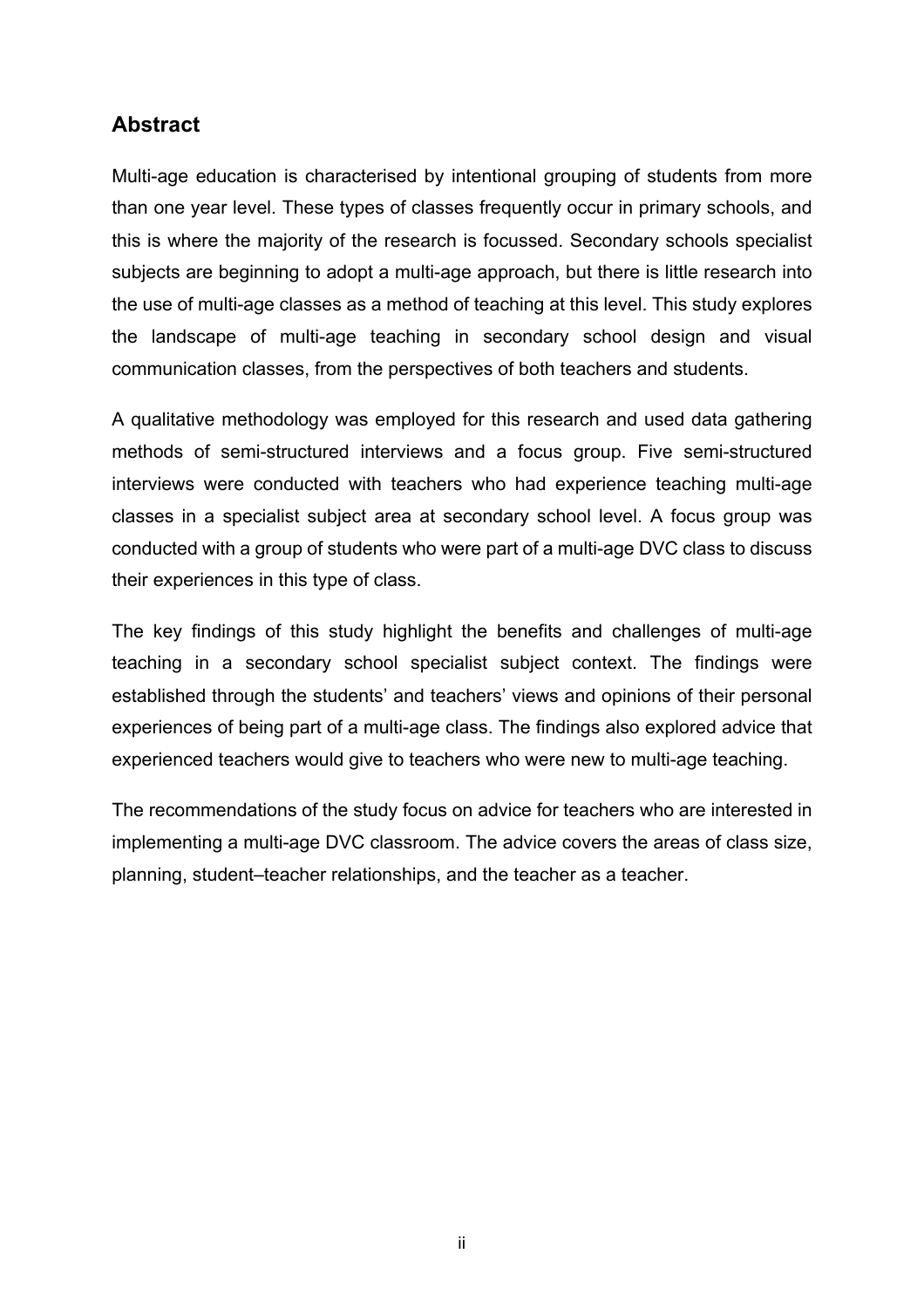## **Acknowledgements**

The completion of a thesis is not an easy journey. This particular journey took longer than I anticipated, and I am fortunate to have been supported by many people who have enabled me to complete it.

I would firstly like to acknowledge and thank my family. To my partner, Tony, and my daughter, Elise, thank you for your patience and support as I have tried to balance family, work, and study over the past three years. Thank you also to my sisters, Michaela and Andrea, who encouraged me to continue with my studies and believe in myself, and in particular to Michaela for her work transcribing the focus group.

I would like to acknowledge the leadership team at my school for allowing me to undertake my research in the school. I would also like to thank my colleagues for their ongoing encouragement and support. In particular, I would like to thank Amy for facilitating my student focus group for me; thank you for the time and effort you put into running this on my behalf. I would also like to truly thank the participants in this study, the teachers and the students, for your time, honesty, and willingness to be a part of this research.

My gratitude for the guidance, insights, and support that I have received from my thesis supervisors, Stephanie Sheehan and Jo Mane. The feedback provided to me by both of you was invaluable and has kept me motivated throughout this journey.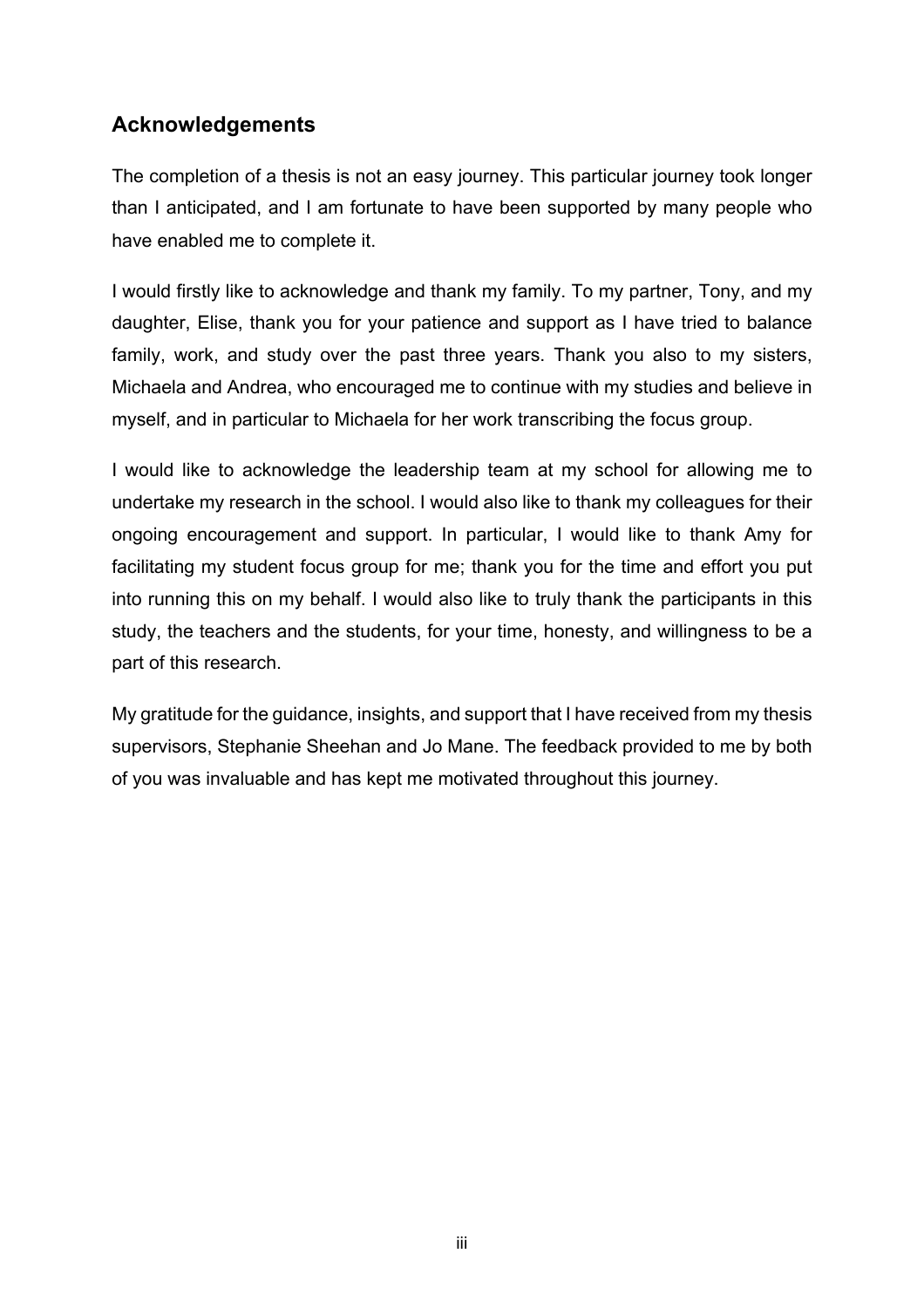## **Table of Contents**

| <b>Abstract</b>                                         | jj             |
|---------------------------------------------------------|----------------|
| <b>Acknowledgements</b>                                 | iii            |
| <b>CHAPTER 1: INTRODUCTION</b>                          | 1              |
| Background                                              | 1              |
| Context                                                 | $\overline{2}$ |
| <b>Research Aims and Questions</b>                      | 3              |
| Rationale                                               | $\overline{4}$ |
| <b>Thesis Organisation</b>                              | 5              |
| <b>CHAPTER 2: LITERATURE REVIEW</b>                     | 7              |
| <b>Context of Multi-Age Education</b>                   | $\overline{7}$ |
| History of multi-age education                          | 7              |
| Description                                             | 8              |
| Reasons for creating multi-age classes                  | 8              |
| <b>Benefits and Challenges of Multi-Age Classes</b>     | 10             |
| Academic<br><b>Students</b>                             | 10<br>12       |
| <b>Teachers</b>                                         | 14             |
| <b>Practicalities of Multi-Age Classrooms</b>           | 17             |
| Pedagogy                                                | 17             |
| <b>Spatial</b>                                          | 20             |
| Summary                                                 | 20             |
| <b>CHAPTER 3: METHODOLOGY</b>                           | 22             |
| <b>Introduction</b>                                     | 22             |
| <b>Research Methodology</b>                             | 22             |
| <b>Sampling Selection</b>                               | 24             |
| <b>Data Collection</b>                                  | 25             |
| Semi-structured interviews                              | 25             |
| Focus group                                             | 26             |
| Data Analysis                                           | 28             |
| <b>Reliability and Validity</b>                         | 30             |
| <b>Ethical Issues</b>                                   | 31             |
| Summary                                                 | 33             |
| <b>CHAPTER 4: FINDINGS</b>                              | 35             |
| <b>Introduction</b>                                     | 35             |
| <b>Research Questions</b>                               | 35             |
| Background                                              | 36             |
| Multi-Age Classes - Perceived Advantages and Challenges | 37             |
| Perceived advantages                                    | 37             |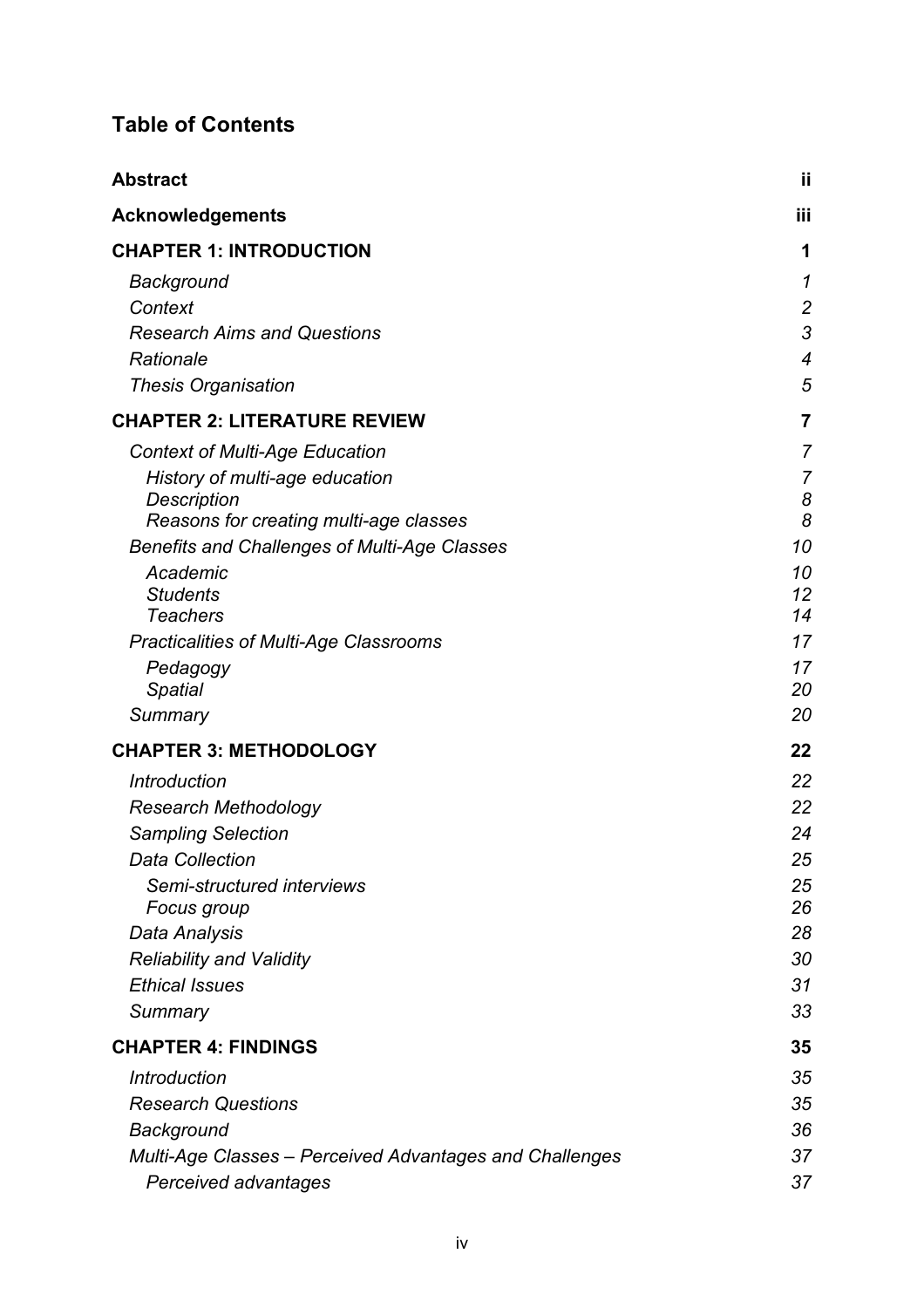| Perceived challenges                                                                      | 39       |
|-------------------------------------------------------------------------------------------|----------|
| The Classroom Experience of a Multi-Age Class – Teaching Approaches and                   |          |
| <b>Spatial Considerations</b>                                                             | 40       |
| Teaching approaches                                                                       | 40<br>44 |
| Spatial                                                                                   | 46       |
| Advice for Teachers Starting out in Multi-Age Teaching                                    | 46       |
| Knowledge of students<br><b>Teacher related</b>                                           | 47       |
| <b>Planning related</b>                                                                   | 48       |
| Creation of the class                                                                     | 48       |
| Summary                                                                                   | 49       |
| <b>CHAPTER 5: DISCUSSION, CONCLUSION, AND RECOMMENDATIONS</b>                             | 50       |
| <b>Introduction</b>                                                                       | 50       |
| What is the Philosophy Behind Multi-Age Teaching at Secondary School                      |          |
| Level?                                                                                    | 50       |
| What are the Challenges and Advantages for Teachers and Students in a<br>Multi-Age Class? | 51       |
| Advantages                                                                                | 52       |
| <b>Teacher challenges</b>                                                                 | 56       |
| What Strategies Enable the Effective Use of Multi-Age Classes?                            | 58       |
| <b>Error! Bookmark not defined.</b><br>The place of teacher and student                   |          |
| <b>Spatial aspects</b>                                                                    | 60       |
| Recommendations                                                                           | 62       |
| Advice                                                                                    | 62       |
| Class size                                                                                | 62       |
| Relationships<br>Planning                                                                 | 63<br>63 |
| <b>Teacher related</b>                                                                    | 64       |
| Limitations                                                                               | 65       |
| <b>Recommendations for Future Studies</b>                                                 | 65       |
| <b>Final Word</b>                                                                         | 66       |
| <b>REFERENCES</b>                                                                         | 67       |
| <b>APPENDICES</b>                                                                         | 70       |
| Appendix A: Participant Consent Form - Teachers                                           | 70       |
| Appendix B: Participant Consent Form - Students                                           | 71       |
| Appendix C: Participant Information Sheet – Teacher                                       | 72       |
| Appendix D: Participant Information Sheet - Student                                       | 73       |
| Appendix E: Interview Schedule - Teachers                                                 | 74       |
|                                                                                           |          |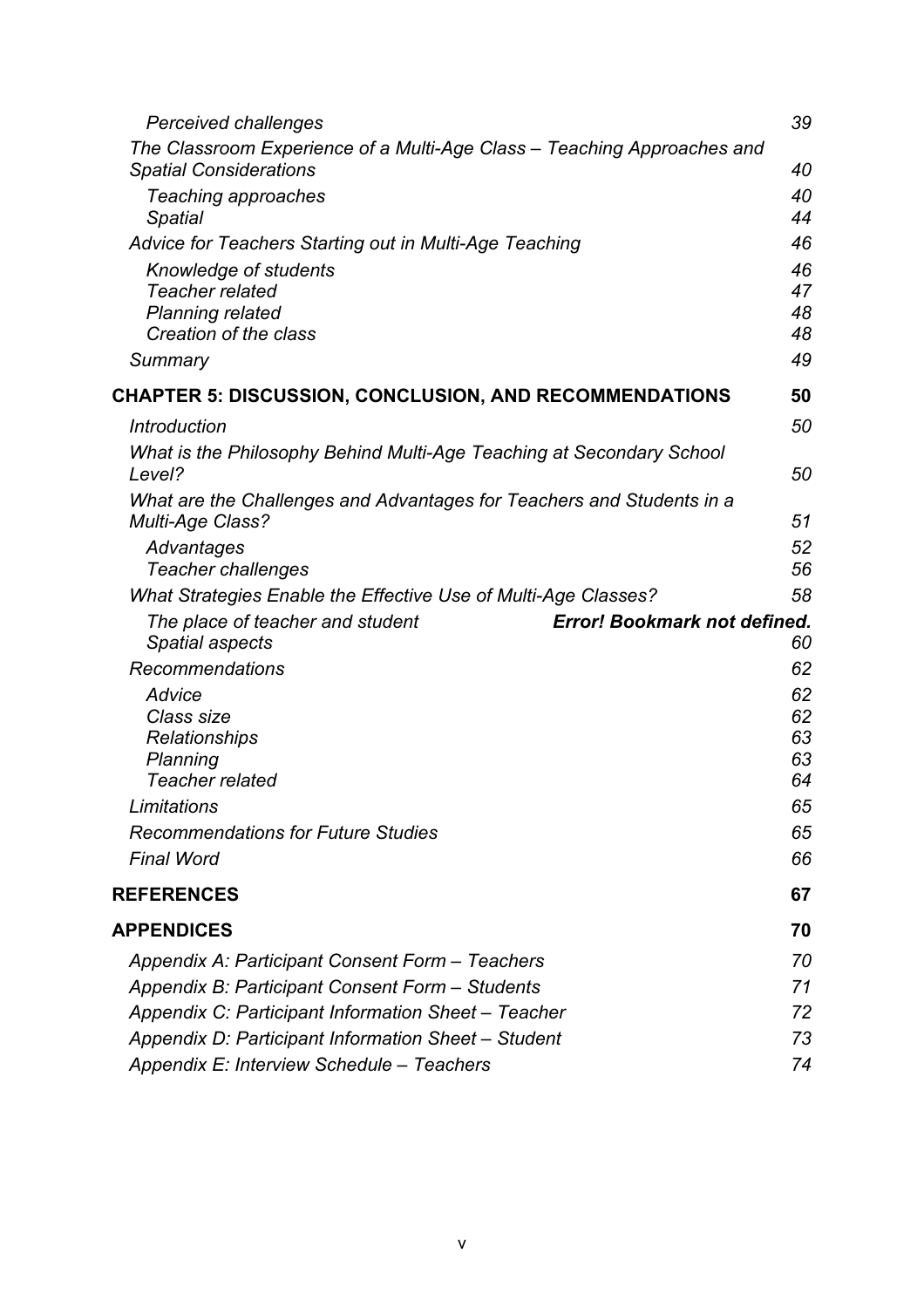## **CHAPTER 1: INTRODUCTION**

#### **Background**

As a design and visual communication (DVC) specialist teacher in a New Zealand secondary school, my interest in multi-age teaching was ignited by my own experiences with the changing needs of my students and the school I work at, in relation to how a small specialist subject area such as DVC fits into the school's timetable system. The boundaries of my senior classes began to blur, as timetable pressures saw students who wanted to study DVC needing to enrol in other year level classes to make their timetables work (for example a Year 13 student working in a Year 12 DVC class). What began as a couple of students per year increased in the 2018 academic year. Hearing similar stories from colleagues at other schools led me to begin looking at the area of multi-age teaching within a senior secondary school context.

DVC is a specialist area within the technology learning area of the *New Zealand Curriculum* (Ministry of Education, 2017). It is a subject where students focus on understanding and applying drawing techniques and design practice, learn about design, and develop design thinking skills in the context of spatial and product design (Ministry of Education, 2019; Samaeli & van Musscher, 2018). Students conceptualise and develop their ideas in relation to a brief, with students working independently to solve a design problem. As a specialist subject area, many small to medium sized secondary schools have only one specialist teacher for this subject area, and student numbers vary from year to year.

Multi-age classes are classes that consist of students from more than one year level with one teacher. Wilkinson and Hamilton (2003) explain that in New Zealand primary schools, composite or multi-age classes are a common organisational choice, for both economic and developmental reasons. Multi-age classes are commonly found in very small schools, in developing countries, and where there are uneven numbers of students as different year levels (Hattie, 2002). By the time students reach intermediate and secondary school levels, the use of multi-age classes has traditionally disappeared.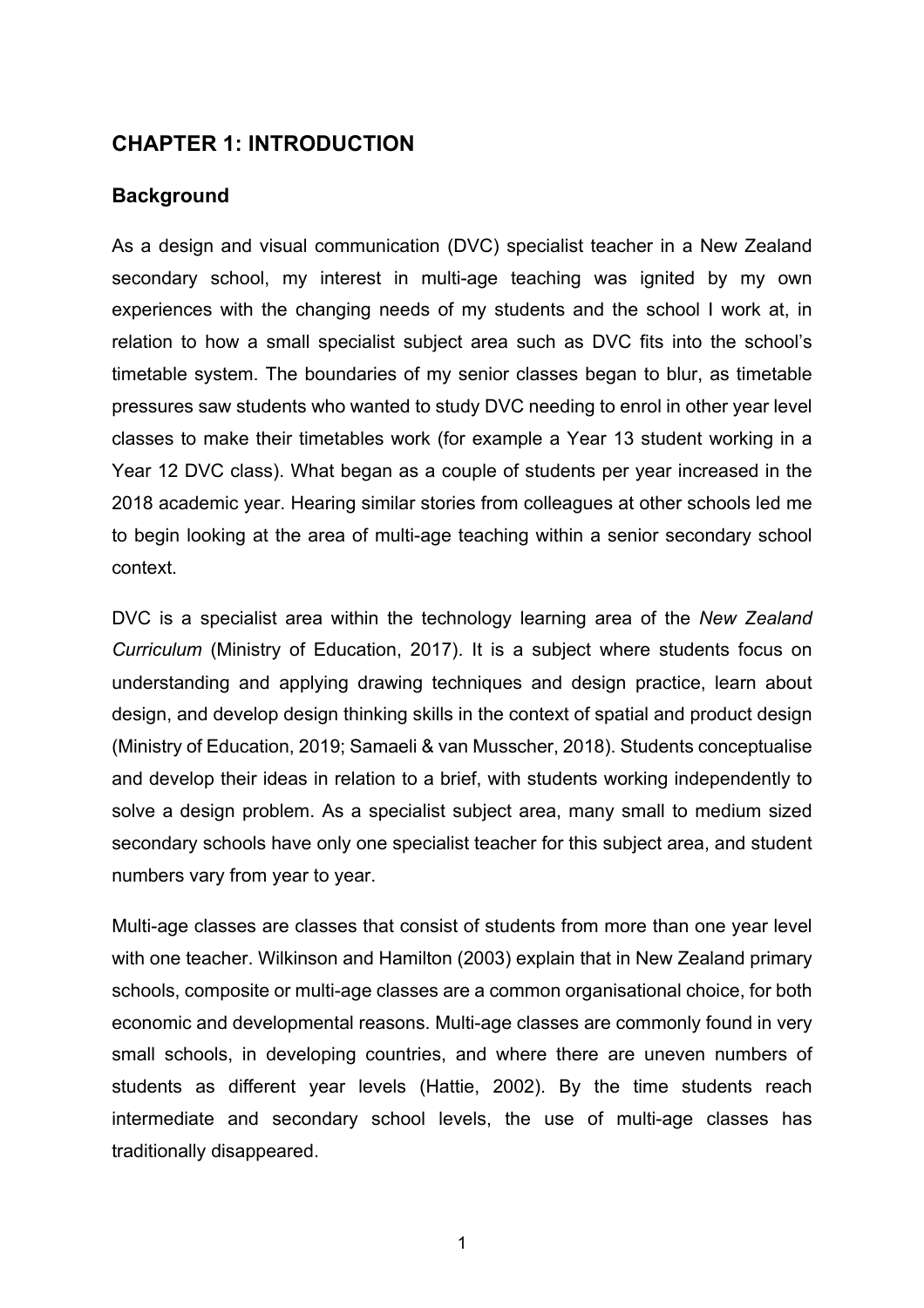Multi-age classes are most often found in primary schools, with most of the literature available focused on the year groups from new entrance to Year 3 (Krockover, Pekarek, Riggs, & Shepardson, 2000). Because of the assessment requirements and subject specific teaching that takes place at secondary school, the multi-age class model is not common, and as such there is very little research into multi-age classes at this level. It is however a model that small specialist subjects adopt in order to enable them to continue to offer the subject, and for students to be able to study areas that interest them. In 2006, New Zealand's Minister of Education Steve Maharey said, "Personalising learning is the best way to ensure that all children are learning to the best of their ability" (Maharey, 2006, para. 3). Personalised learning fits with the idea that schools must move away from the one size fits all model, and suggests the system be built around the learner, rather than needing the learner to fit the system. Personalised learning also asks how resources for learning can be used more flexibly to meet this need (Bolstad et al., 2012).

The usual method of organising students in a secondary school setting is with the use of year level groupings, with all students in one-year level expected to be achieving at a similar level. The timetable structure then directs students to particular places, for particular subjects, at certain times. Attempting to enable students to have access to all the subjects they want to study can be an impossible task at secondary school level for many reasons. The traditional model can mean that when subjects clash on the timetable, a student can be faced with the choice of choosing one subject over the other. As well as my own experience of increasing numbers of students working offline (studying a subject outside of the timetabled class option and often sitting in class with students from other year levels), I heard of increasing numbers of DVC teachers, subject specific technology teachers, and visual art teachers who were finding themselves teaching combined classes for the same reasons. This led me to start wondering how a multi-age teaching model could work in a secondary school context, and more specifically, in the subject area of DVC.

#### **Context**

This research study was conducted in a region of New Zealand that has a number of small to medium sized secondary schools, across a range of decile ratings. Due to the size of these schools, an increasing number of art and technology teachers experience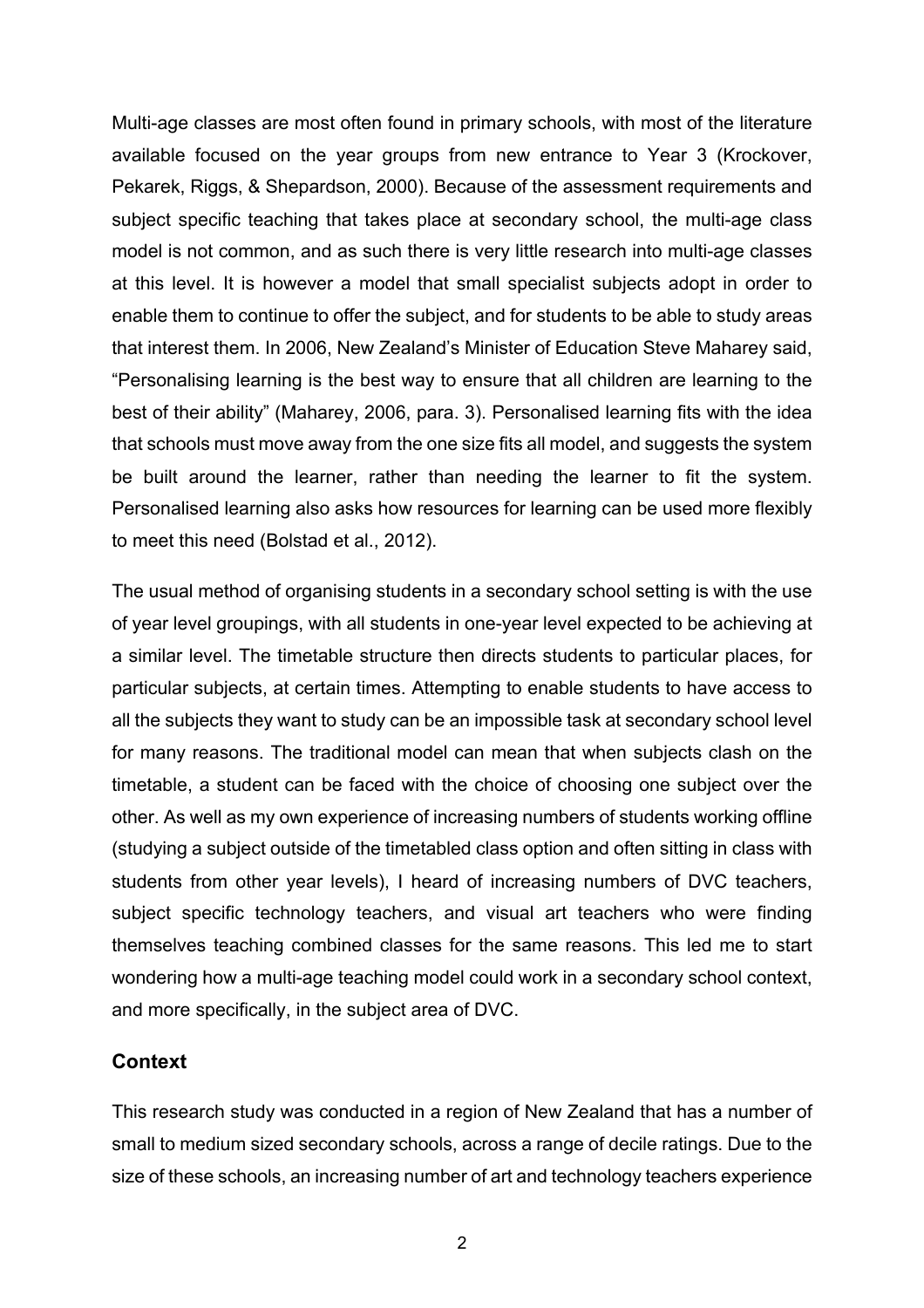combined classes and have started implementing these classes using a multi-age teaching approach. The size of the schools often means that for specialist subject areas, the teacher is frequently the sole teacher for that subject. Timetabling considerations and the number of students taking the subject may mean that the projected class size may not reach the optimum number of students to make running the class as a single level class economically sensible.

This research explored the experiences of both teachers and students in multi-age class environments. Five teachers from four different secondary schools participated in this study. All the teachers involved in this study were full time teachers who taught at least one multi-age class in DVC, a subject specialist technology, or visual arts in 2018. The roll sizes of the schools these teachers worked in were between 500 and 1,000 students, and in each case the teacher involved was the sole specialist teacher for their specific subject. The students who participated in this study were all members of a multi-age DVC class I taught in 2018. As the students involved were known and taught by the me, another teacher at the school also participated in the study as a facilitator for the students. All participants in this study volunteered their time to participate in the interviews or focus group that were used to gather data.

## **Research Aims and Questions**

Aims:

- 1. To investigate the philosophy behind the implementation of multi-age teaching at secondary school level.
- 2. To investigate the challenges and advantages for teachers and students in multi-age classes.
- 3. To recommend strategies for the effective use of multi-age classes.

#### Questions:

- 1. What is the philosophy behind multi-age teaching at secondary school level?
- 2. What are the challenges and advantages for teachers and students in a multiage class?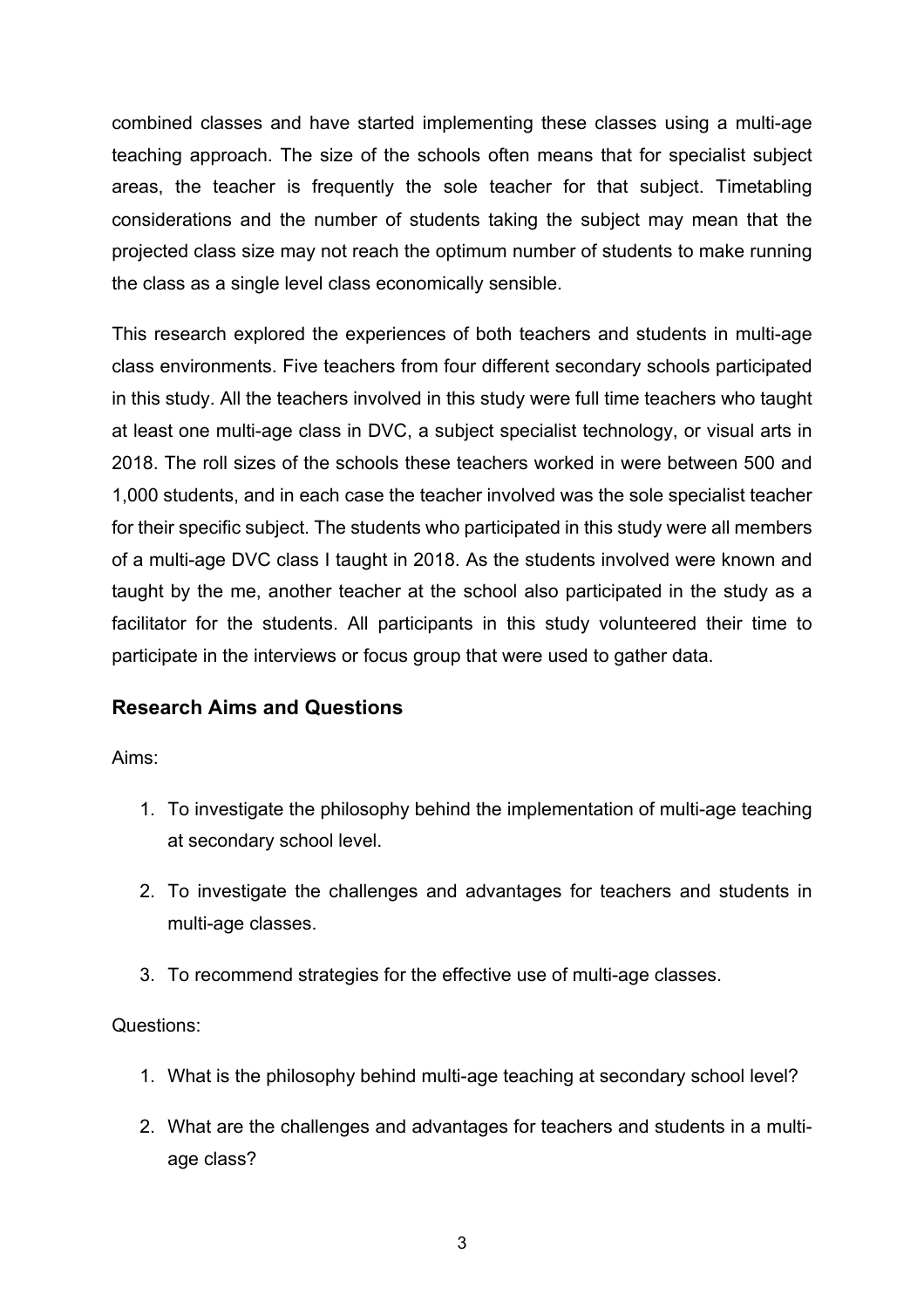3. What strategies enable the effective use of multi-age classes?

## **Rationale**

This research was motivated by my own experiences as a DVC teacher who teaches multi-age classes at senior levels. Previously, two factors have been the drivers behind these multi-age classes. Firstly, subject clashes due to two single class subjects being timetabled at the same time; and secondly, a fluctuating number of students taking the subject. In order to solve these situations, teachers are often asked to cater for students outside of the usual timetable line (offline), or to combine classes so that students are still able to study the subject.

Having offline students has become a common situation for teachers in visual arts and technology over recent years and seems to be an increasing phenomenon that enables students to continue subjects that meet their personal learning needs. A multiage approach of teaching more than one year group at a time is becoming more popular as a way to address this issue. Multi-age classes require a different way of teaching and learning as both teachers and students adjust to this alternate structure within highly structured traditional secondary schools.

The increase of multi-age classes that I have experienced led to my interest in exploring the landscape of multi-age classes in a New Zealand secondary school DVC class. Therefore, this research aimed to identify and explore the landscape of multiage classes in a New Zealand secondary school from the perspectives of teachers and students.

There is a wide range of research available on multi-age or composite teaching; however, much of it is focused on the primary school level. Most of the research relevant to multi-age in a secondary school context is based on international studies and does not provide clear guidelines or information on how multi-age classes could be implemented in New Zealand secondary schools, or provide information on the characteristics of a successful multi-age classroom. This study concentrated on the experiences of teachers and students in a multi-age class. The challenges and advantages identified and discussed are those perceived by teacher and student participants. This research intends to identify how their experiences could support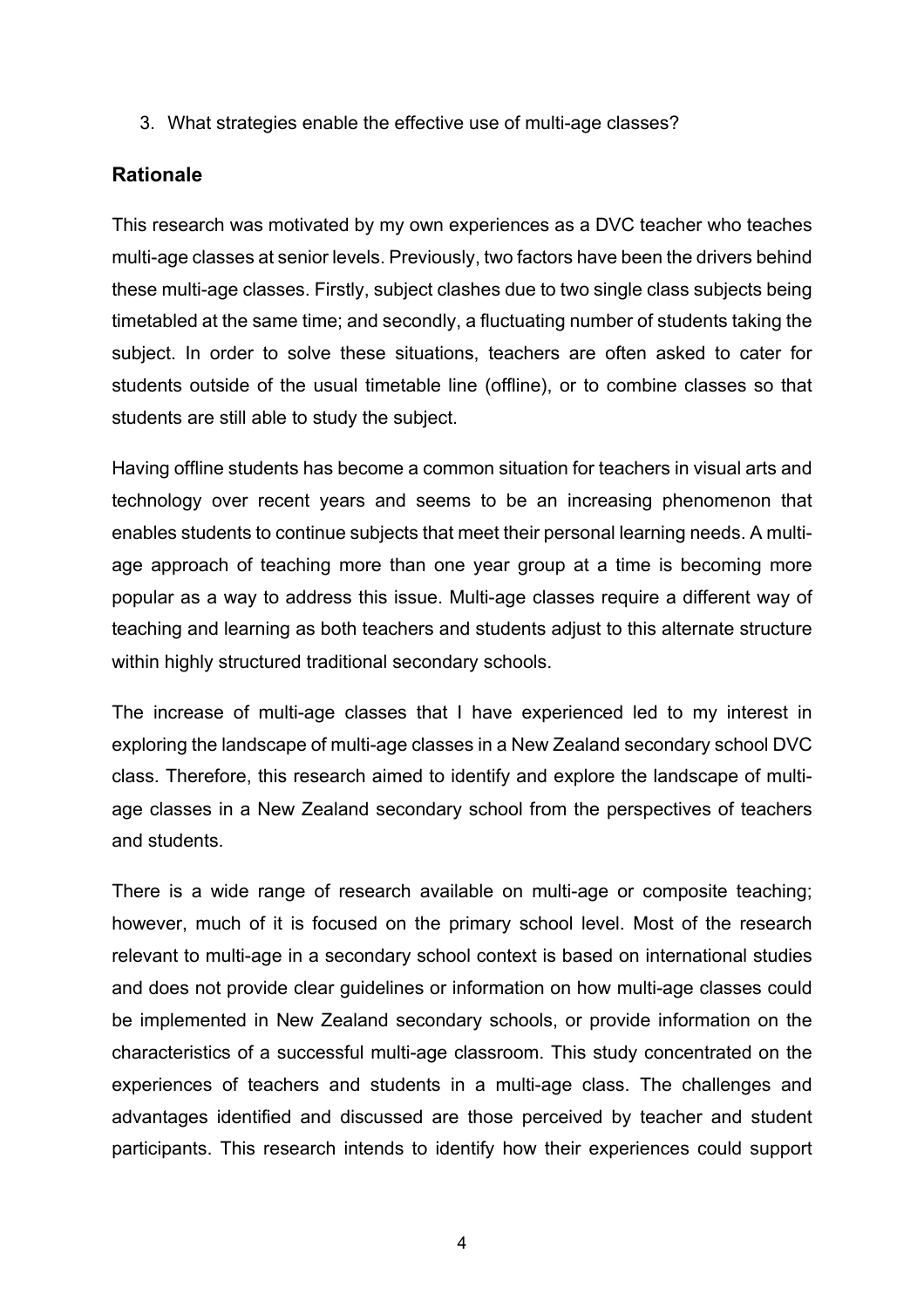other New Zealand teachers and provide strategies to help those who find themselves in a similar situation to implement multi-age classes.

The outcomes of this study will be of particular interest to the teachers who participated in the study as they continue to implement multi-age classes in their schools by identifying advantages and disadvantages and pedagogical approaches that can support multi-age classes. It may also be of interest to schools and teachers looking at implementing similar multi-age classes, whether it be due to economic need or philosophical choice.

## **Thesis Organisation**

Chapter 1 – Introduction

Chapter 1 identifies and defines what multi-age classes are in the context of a secondary school. It presents a rationale for the choice of thesis topic, followed by the research aims and questions, and concludes with an outline of the thesis.

Chapter 2 – Literature Review

In the literature review, literature related to the themes in this thesis is outlined, including a history of multi-age teaching. These themes are reasons for multi-age classes, academic benefits and challenges, and pedagogical and spatial practicalities. The literature comes from a wide range of sources, but primarily from international studies due to a scarcity of New Zealand related research in this area.

## Chapter 3 – Methodology

In Chapter 3 I explain my epistemological stance and how it relates to my research. This chapter also outlines the data gathering methods that were selected and how validity and ethical issues were addressed.

## Chapter 4 – Findings

Chapter 4 summarises the findings from the semi-structured interviews with teachers and the student focus groups. Teacher and student perceptions of multi-age classes are outlined in this chapter.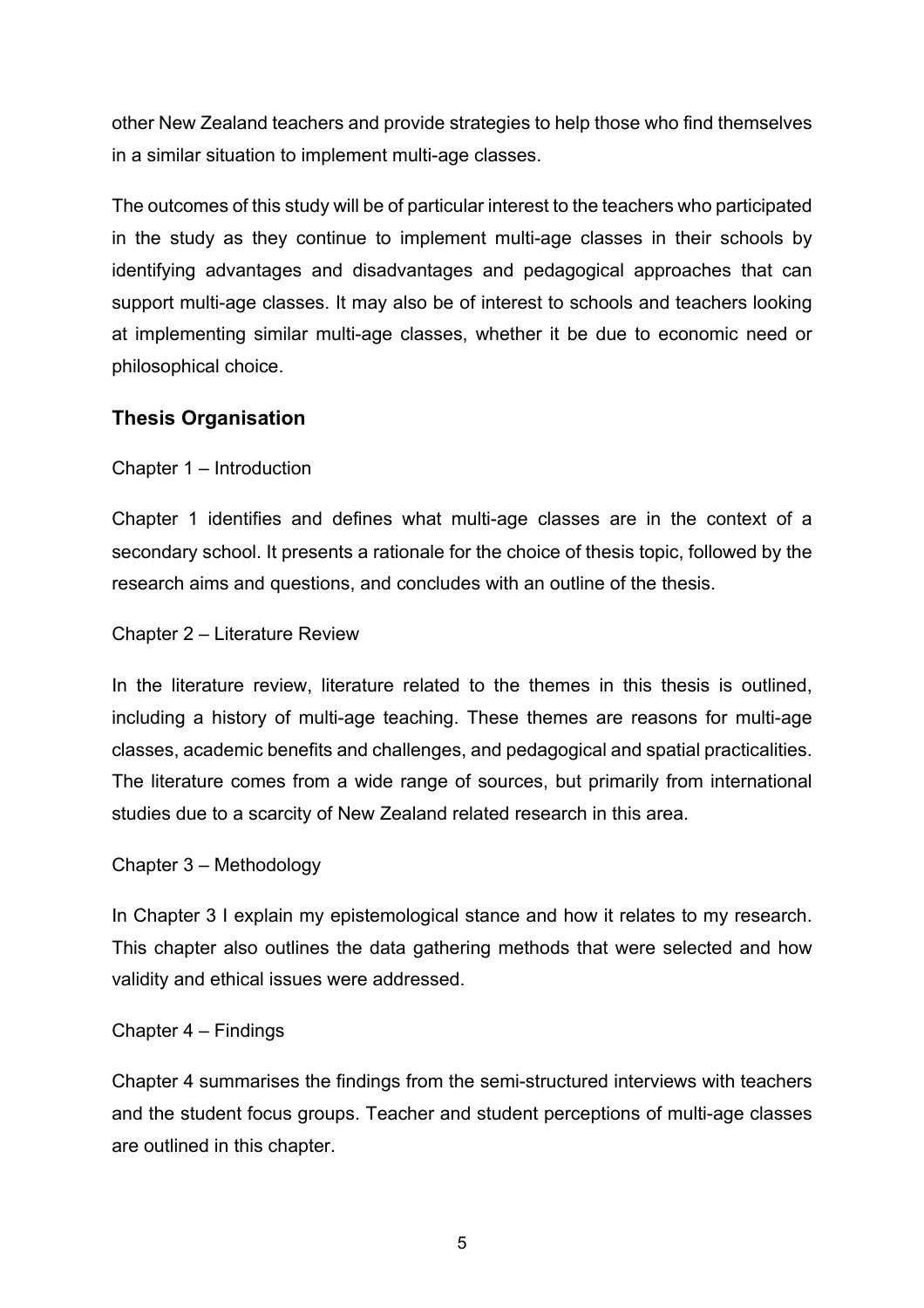#### Chapter 5 – Discussion, Conclusion, and Recommendations

Chapter 5 brings together the literature and findings and discusses the recommendations that may be considered by teachers of multi-age classes. This chapter also outlines the limitations of this study and considerations for further research.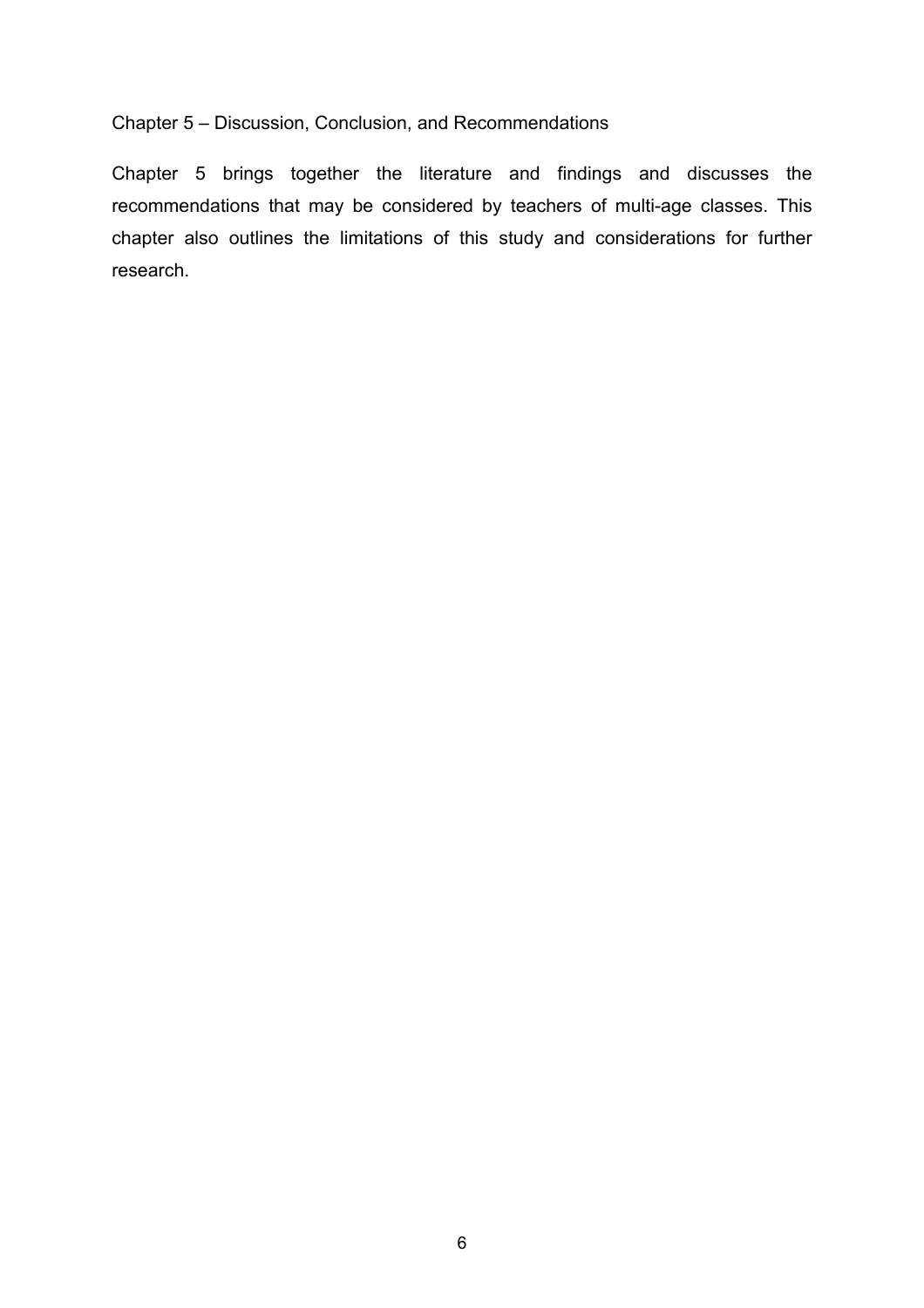## **CHAPTER 2: LITERATURE REVIEW**

The focus of this chapter is to obtain insights into multi-age classrooms through a review of the literature. This literature review will set the scene and explain the intentions and thinking behind this type of classroom setting by looking at the history, description of, and reasons that multi-age classes may occur. It will also seek to identify the perceived benefits and challenges for students and teachers, and investigate the practicalities of multi-age classrooms in relation to pedagogical approaches and spatial considerations.

#### **Context of Multi-Age Education**

#### *History of multi-age education*

During the 17th and 18th centuries, the one room schoolhouse was the school experience for many students. The industrial revolution saw the one room school model develop into one that is very similar to the one experienced today. As Kappler and Roellke (2002) noted, "fuelled by concerns about productivity and efficiency, these reforms focussed on educating students rationally and efficiently" (2002, p. 166). The belief behind the change to a graded system was that society would thrive with an educated population (Stone, 2010). This system has been likened to the conveyor belt systems of mass production.—The graded school 'conveyor belt' sees students enter the system as raw product and, by progressing through a series of stages, these students exit as educated adults (Stone, 2010). The skills considered necessary were organised into age appropriate knowledge that students needed to show competence in, in order to be promoted to the next level, where the next piece of knowledge in the jigsaw puzzle could be added (Broome, 2014).

The 1960s and 1970s saw ideas such as the ungraded school, open education, and individualised instruction become driving forces in education. These ideas were driven by developmental theories of learning and student-centred instructional models and saw the multigrade classroom become an educational innovation. Pardini (2005) says that today's multi-age philosophy shares its roots with the guiding principles of early childhood education, where the emphasis is on the child rather than the curriculum. When educators describe these shifts to ideas such as the ungraded school, they often relate them to the historical image of the one room school (Miller, 1990).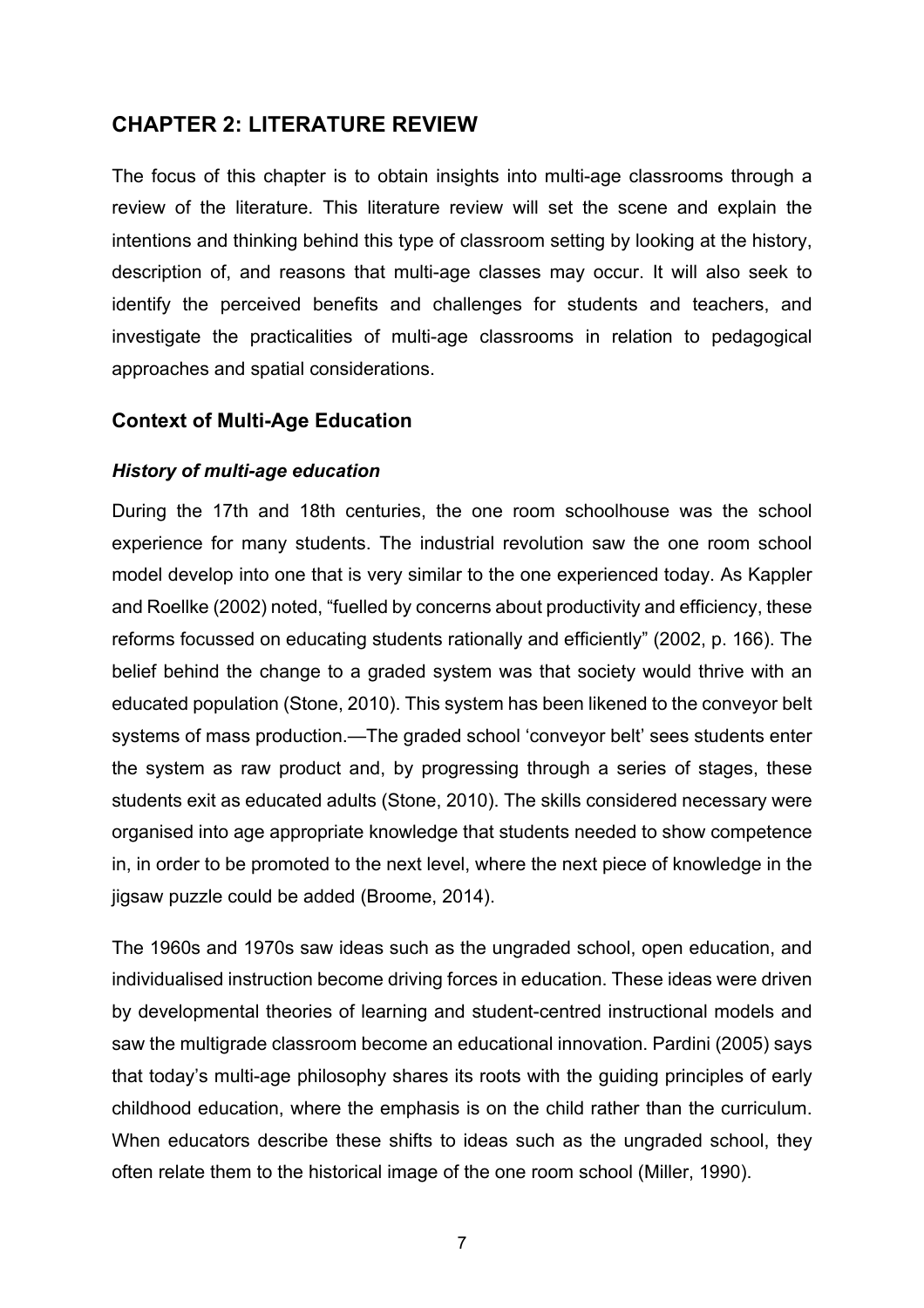#### *Description*

Hoffman (2002) states that "in a multi-age classroom, students of different ages and ability levels are taught together without division into grade designations" (p. 47). Multiage programmes are most frequently found in primary schools, with most of the literature published relating to multi-age education focused on age groups from new entrance to Year 3 (Krockover et al., 2000). Multi-age classes (also referred to as combination classes, multigrade, split-grade, mixed-age, non-graded, and vertically grouped) are classes in which students from more than one year are grouped together in the same class, with the same teacher (Hattie, 2002). A multi-age class is made up of deliberate groupings of students from at least two grade levels to form a learning community (Broome, 2009a; Hoffman, 2003).

Multi-age classes allow students to be grouped flexibly in terms of development or interest level to encourage cooperation rather than competition (Broome, Heid, Johnston, & Serig, 2015). The intention is to recognise and honour individual differences and allow students to learn at their own pace and in their own way (Krockover et al., 2000). Students in multi-age environments still move from easier to more difficult concepts with the help of their teachers, but this happens at the student's pace, as students can approach tasks from their own developmental level and with their own needs in mind (Broome, 2009a; Hoffman, 2003). Multi-age classes recognise that students learn at different paces and are "set up so that children can make continuous progress at their own rate of development" (Heins, Tichenor, Coggins, & Hutchinson, 2000, p. 31).

#### *Reasons for creating multi-age classes*

Multi-age classes tend to be created for two very different reasons—economic versus philosophical. Veenman (1995) explains that classes are formed by necessity (economic) and are often labelled multigrade, whereas multi-age classes are formed deliberately and are established for their perceived educational benefits (philosophical choice). Economic considerations that lead to the implementation of multi-age classes are created by situations such as school budgets, student and teacher numbers, and available space (Broome et al., 2015). Multi-age classes in this context are created out of necessity and, generally, the same teacher teaches students from two or more grades at the same time. This is done as an administrative way of addressing staffing,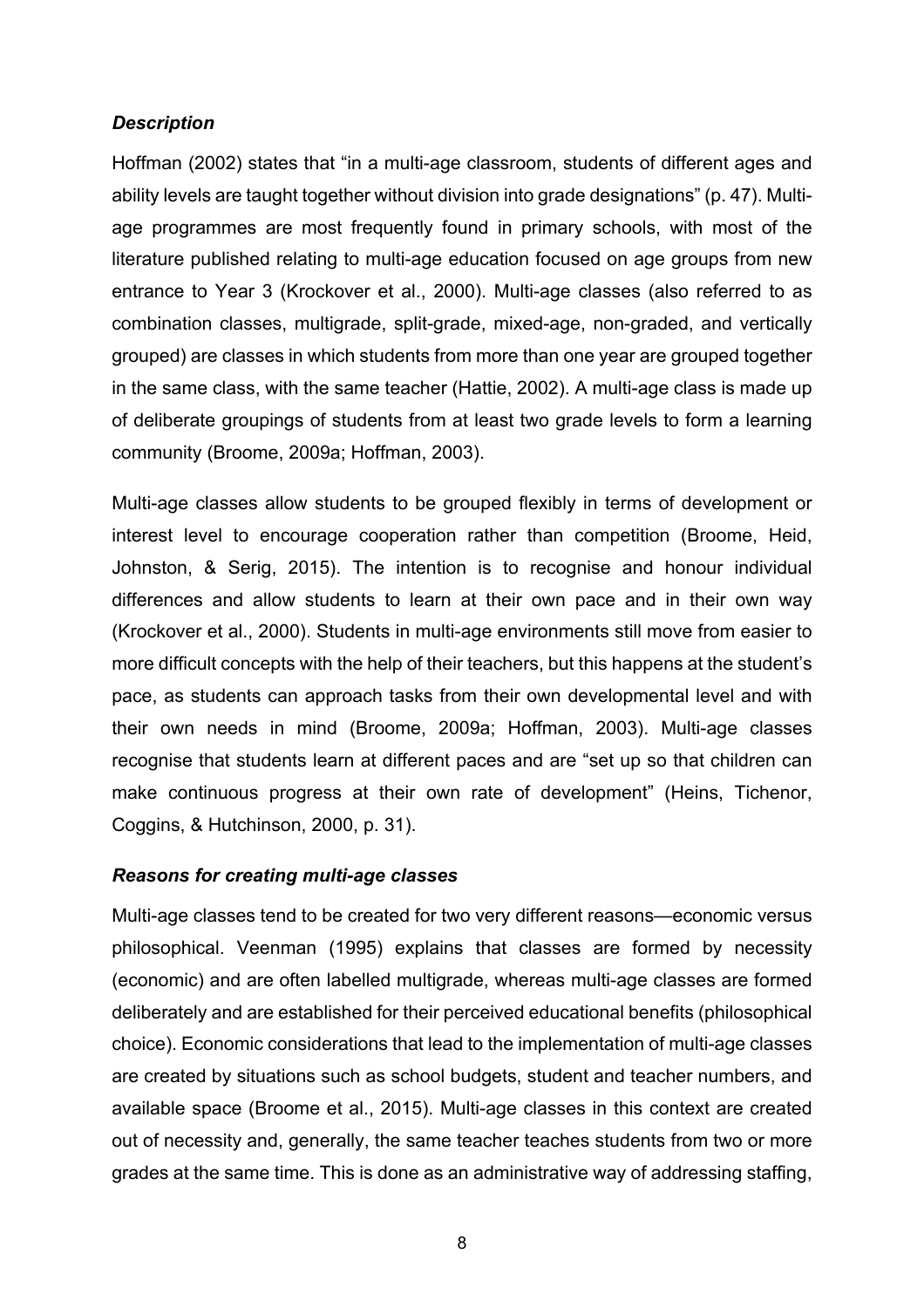enrolments, or uneven class sizes (Proehl, Douglas, Elias, Johnson, & Westsmith, 2013).

When economic considerations cause the creation of multi-age classes, classes are often still instructed in the same manner as a single age level class. These split class situations may be contributing factors to the perception that the multi-age model is undesirable, as while results for multi-age classes have been consistent, results for spilt level classes are more variable (Broome et al., 2015). Veenman (1995) asserts that when multi-age classes are created for enrolment or economic reasons, they often claim the same academic and non-cognitive advantages as multi-age classes created for philosophical reasons – making a "virtue out of a necessity" (p. 322).

Philosophical choice is the second reason for creating multi-age classes. This version of the multi-age class has the same type of teacher and student configuration, but for educational reasons, rather than administrative. Educators believe it is in the best interests for the students' development and focuses on the individual student's talents, needs, and interests (Proehl et al., 2013). In this context, the multi-age approach supports a student-centred approach that is built on shared experience. This approach tends to be more theme based and connected to students' interests (Broome et al., 2015).

Multi-age classes are common in developing countries, in small schools, and where there are uneven numbers of students at different year levels (Hattie, 2002). In the New Zealand context, Wilkinson and Hamilton (2003) explain that New Zealand has a high incidence of multi-age classes partly due to the large number of small schools, especially rural schools, with larger schools using them to handle uneven numbers of students across year levels.

While the literature suggests that multi-age classrooms are a minority in the United States of America, Mulryan-Kyne's (2004) research on multigrade primary schools in Europe indicated that up to 53% of students were in a multi-age class. Her analysis found that two grade multi-age classes are often found in large graded primary schools, whereas three or more grade level classes are usually found in areas of lower population such as rural schools.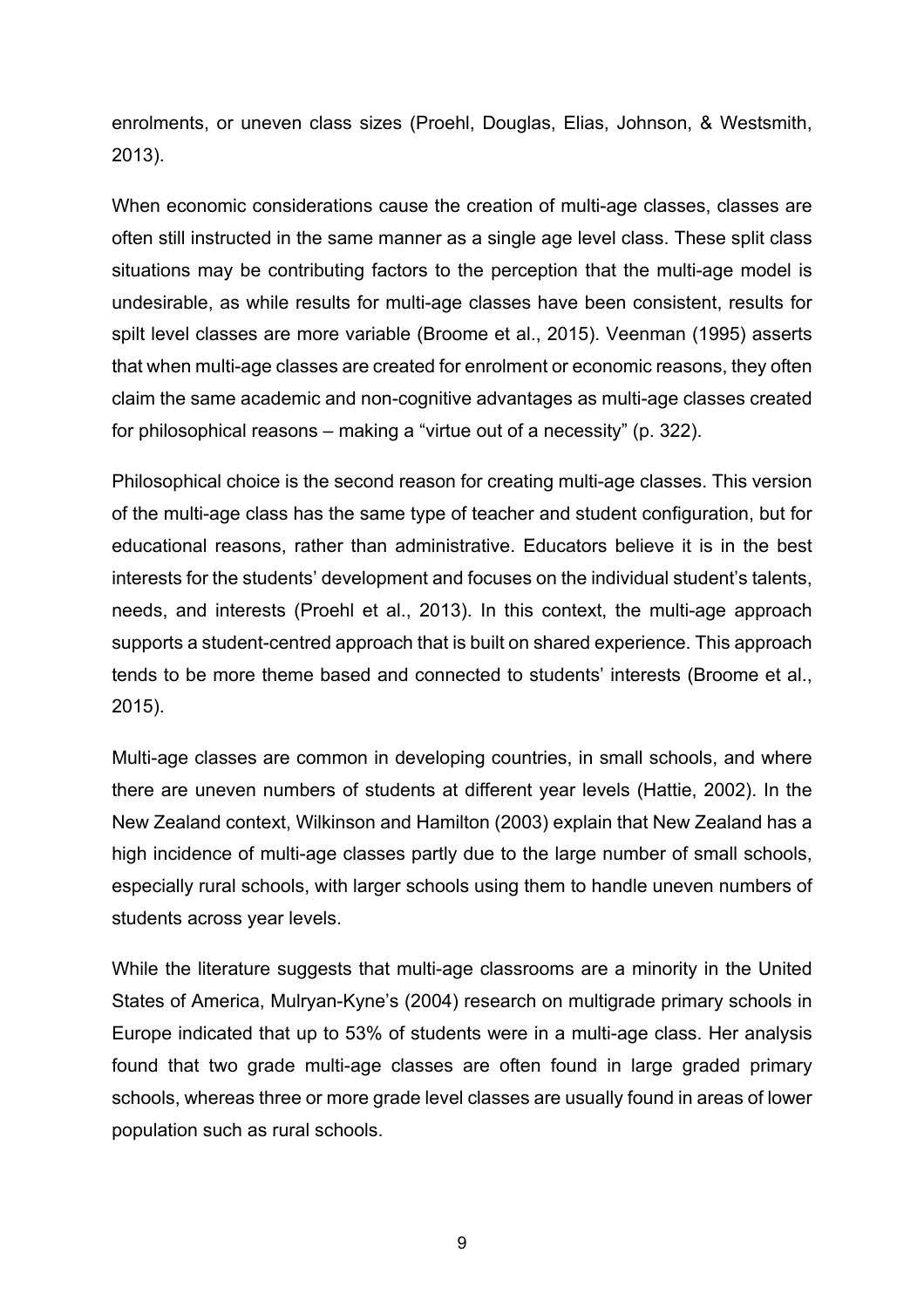#### **Benefits and Challenges of Multi-Age Classes**

#### *Academic*

Miller (1990) reviewed and analysed 21 studies, nearly half of which were conducted in the 1960s and 1970s when there was significant interest in team teaching, individualised instruction, and multigrade grouping. Half of the multi-age programmes studied were driven by philosophical choice rather than economic necessity, which Miller felt would suggest a difference in the attitude and belief of the teachers concerned. The other half of the studies focused on combined classroom situations. In the studies that looked at student achievement differences between single grade and multi-age classrooms, Miller (1990) found that "there is little or no difference in achievement in students in single or multigrade classrooms" (p. 1). In a literature review by Mason and Burns (1995), it was found that multi-age classes created for economic reasons can have a slightly negative impact on student achievement. In relation to academic achievement in non-graded classes, Pavan's (1992) review of studies indicated that in 91% of the studies, non-graded groups performed better (58%) or as well as (33%) the graded groups on measures of academic achievement. In only 9% of the studies did the non-graded students perform worse than graded students. These results were also reflected in studies that analysed data for at risk students.

Mulryan-Kyne's (2004) research found that 39% of teachers in her study felt that multigrade settings provided low achieving students with more continuity than a single grade class, as it enabled them to interact with material from more junior grade levels from year to year which would consolidate their learning. In the opinion of 27% of the teachers in the study, older children gained from the constant revision as teachers presented new content to other students that they themselves have already dealt with, and this provided older students an opportunity to gain confidence and develop leadership skills by helping the younger students. A total of 32% of the teachers felt that younger students gained as they were able to absorb knowledge from older children, and this was an area of particular benefit to higher achieving students.

Veenman's (1995) research asserted that there is no significant difference between the quality of instruction between multi-age or single age level classes, as long as class size is controlled, and teachers are trained in techniques appropriate to multi-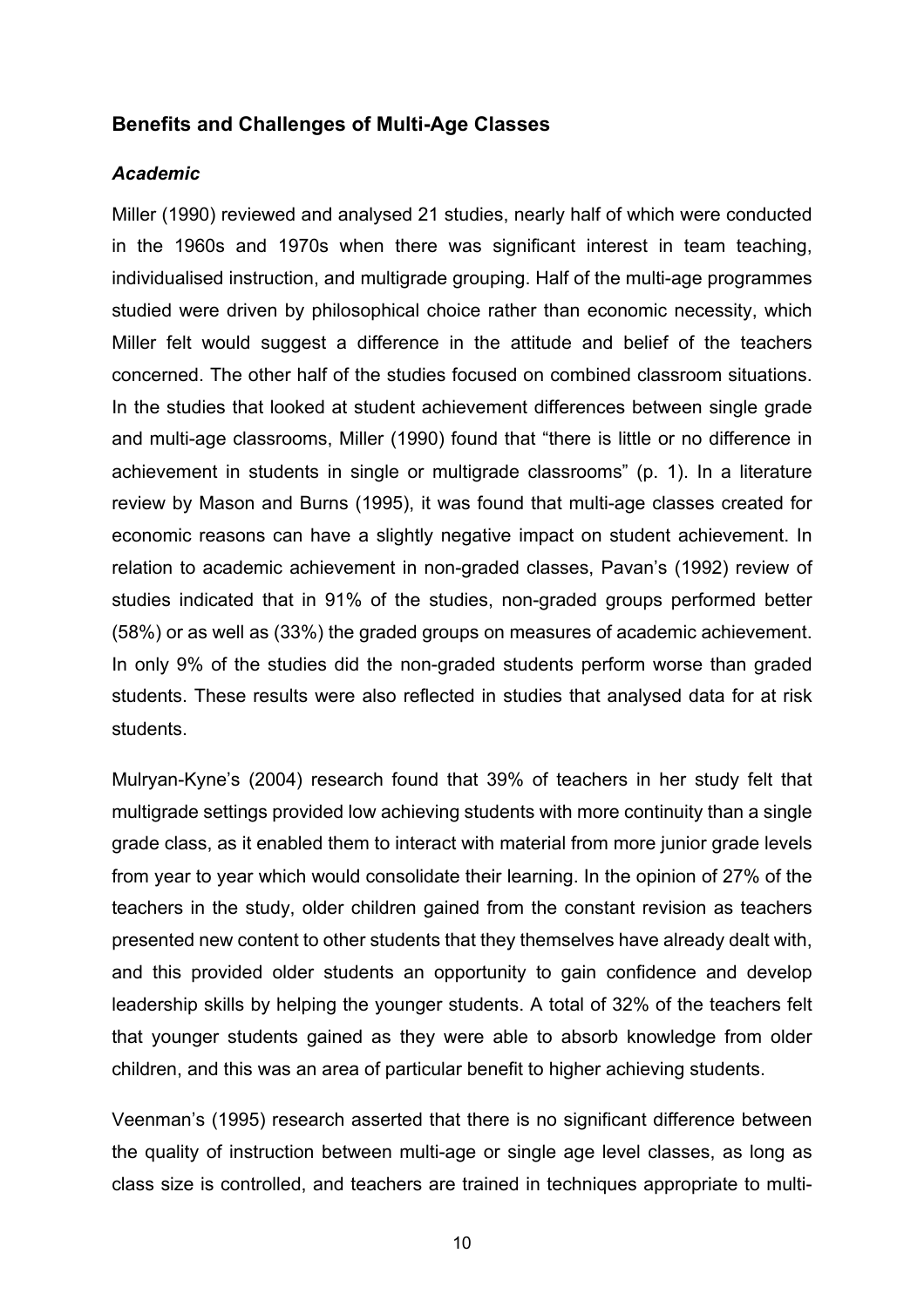age teaching. There was also a belief that a feeling of superiority can be created in multi-age classes due to the stakeholders (parents, teachers, schools) and policies leading to selection favouritism that sees higher achievers and more experienced teachers being placed in these classes (Song, Spradlin, & Plucker, 2009). Veenman (1995) agreed that this selection bias contributes to the finding that there is no difference in achievement between multi-level and single level classes, but that greater individualisation was also a factor. In their study of New Zealand schools, Wilkinson and Hamilton (2003) found a small negative effect in relation to academic results. They felt that as multi-age classes are common in New Zealand, that the effect of selection favouritism would be minimal.

Teachers identified a number of disadvantages, such as difficulty in maintaining high quality education for all, with weaker and/or older students missing out and increased levels of discipline problems (Quail & Smyth, 2014). Broome (2014) supports this by stating that the most frequently expressed disadvantage relates to the difficulty in instructing multi-age groups that have wide developmental spans. It is interesting to note that in Wilkinson and Hamilton's (2003) research in New Zealand, that in only five of the eight schools that met their selection criteria did they find a greater range of abilities in the multi-age classes to that of a single year class, and that those differences were negligible. While the test scores showed a similar range of abilities in both of the types of class, teachers in composite classes reported a wider range of abilities in terms of their perception—a situation that Wilkinson and Hamilton attributed to the teacher's expectation that a multi-age class would include a wider range of abilities.

In their conclusion, Wilkinson and Hamilton (2003) state that their findings provide little support for the explanation that the slightly lower performance of students in multi-age classes was due to students being given less direct instruction or precisely tailored support, and that what matters, regardless of whether the class is multi-level or single year, is the nature and quality of the instruction provided. Veenman's (1995) reasons for multi-age classes not being better were the fact that there is no specific training for teachers who embark into multi-age teaching, and the workload issue which means that teachers do not have time to utilise more effective grouping strategies.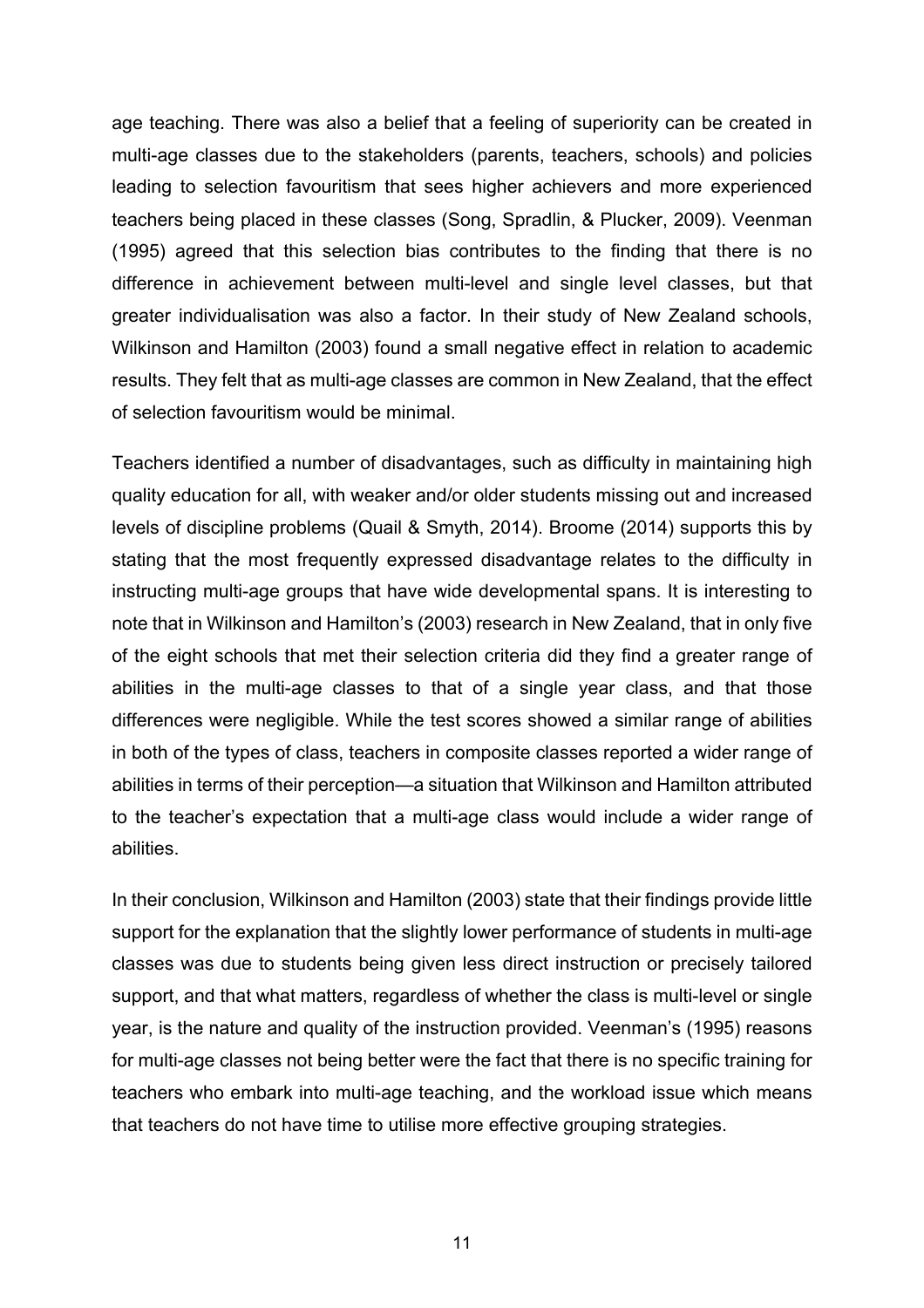Miller (1990) points out that some of the research evidence suggests there may be significant differences depending on the subject and/or grade level, and notes that the studies he reviewed reflect the complex and variable nature of school life. Song et al. (2009) cite Lloyd's (1999) research in which they state, "the wide range of ways multiage groupings are implemented makes it difficult for researchers to generalize the academic impact of multi-age education" (p. 1). The vast number of different configurations for a multi-age classroom means that each class may be different to the next in terms of age range, variations in ability, and teacher experience and training.

Veenman (1995) found that most of the studies he analysed revealed no consistent differences in academic achievement between students in multigrade and single grade classes and concluded that multigrade students learn as much as their peers in single grade classes.

#### *Students*

The multi-age philosophy can bring with it fears from parents with older children in the class. One fear is that their children are not challenged and that the teacher will spend all their time helping the younger children. In contrast, parents of younger children worry that the older children will dominate the class and that the curriculum might be too difficult (Pardini, 2005).

Multi-age classes give students continuity to their instructional and interpersonal relationships as students and teachers remain together for at least two years (Song et al., 2009). This reduces competitiveness and encourages teachers to be more student-centred, and to establish more secure student to teacher relationships (Krockover et al., 2000; Veenman, 1995). Students form relationships with a wider variety of people than is possible in a single-age class. Younger students are able to observe and emulate a range of behaviours that they see in older students, and older students are able to assume responsibility and show leadership. This leads to a greater sense of belonging, security, and confidence, and promotes qualities and attributes that are relevant to the complex and changeable social environment outside of school (Veenman, 1995).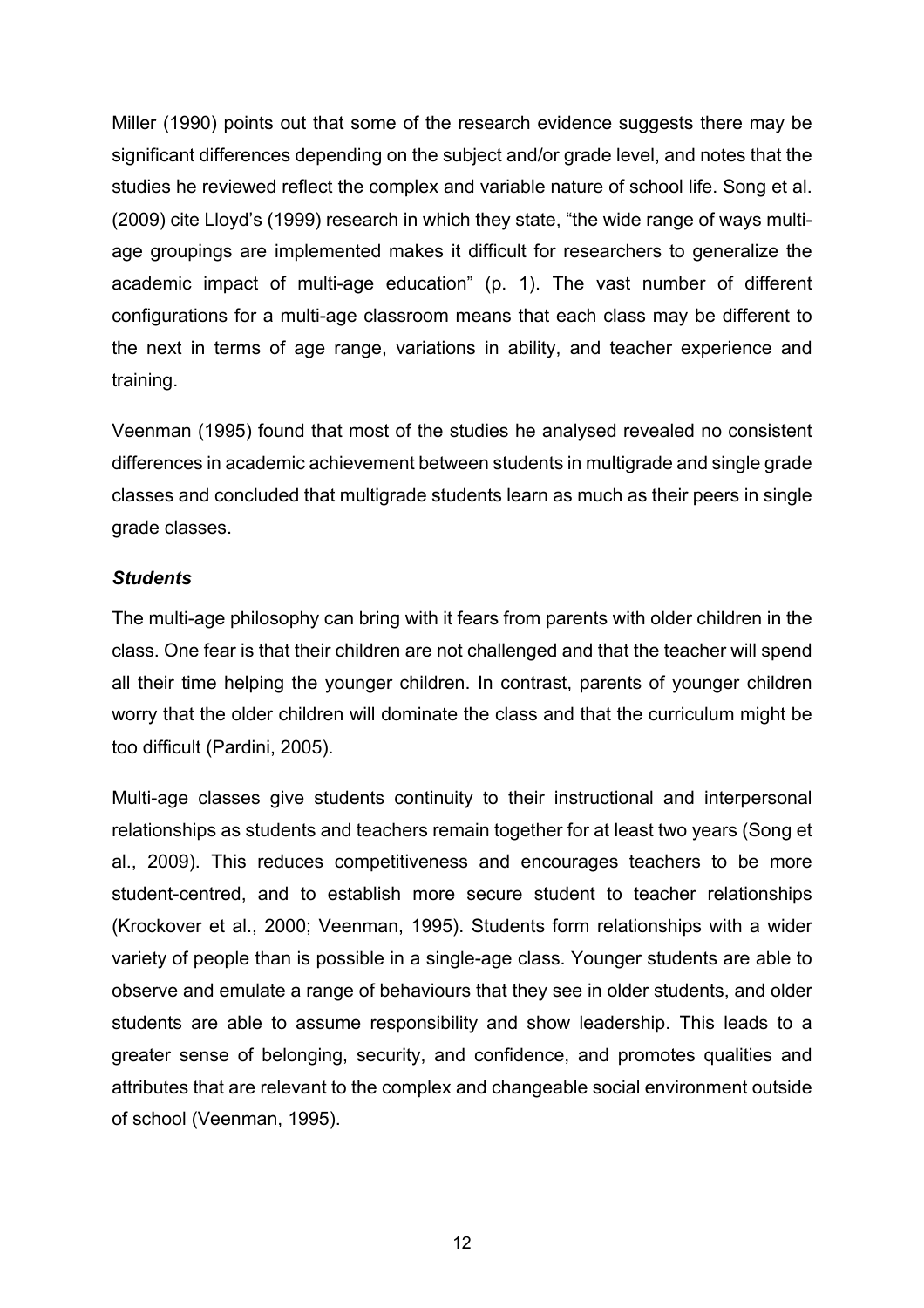The social environment of school for children is an important area for parents and educators. Pratt (1986) questions the perceived advantage that single-age classes have over multi-age classes, if those single-age classes stimulate rivalry and aggression. In contrast, multi-age classes may promise greater cooperation, nurturing, and friendship at no real cost (Pratt, 1986). One of the characteristics of the multi-age philosophy is a classroom where deep relationships are formed between students, teachers, and parents. The teachers are facilitators and see each student as an individual, and students get to see each other for their personal qualities and capabilities, rather than their year level (Hoffman, 2003).

Teachers have noted that non-graded teaching develops peer learning and enhances the self-concept of older students who take on this role—which also encourages positive peer relationships and recognises diversity (Krockover et al., 2000; Veenman, 1995). Veenman (1995) refers to a study conducted in Connecticut that identified the greatest advantage of multi-level classes to be the opportunity for younger students to advance academically due to being exposed to curricula designed for a higher level.

Miller (1990) analysed the findings of qualitative studies looking into student attitudes in multi-age and single grade classes. He found that the results generally favoured the multi-age classroom, both in relation to attitude to school and in the student's attitude towards themselves. Pavan (1992) found in her review of studies that in relation to mental health and school attitudes, students in non-graded schools were more likely to have positive self-concepts, higher self-esteem, and better attitudes to school than students in graded schools. In Pavan's (1992) review, 52% of the studies indicated that non-graded schools were better in this area for students, while 43% of studies found that non-graded and graded situations had a similar influence on students. The positive results that Miller (1990) and Pavan (1992) reported are also supported by Broome (2009a), who found that in relation to attitude toward school and self-concept, 75% of the studies he analysed found that students in multi-age classes had a better attitude in relation to both aspects. In contrast, Song et al. (2009) found that in schools where the multi-age model was used for students who needed more time to achieve at the expected level, that this could result in lowered self-esteem for the students.

Multi-age instruction is seen to be a way of effectively meeting the individual needs of children and develop leadership and problem solving skills (Stone, 2010). Multi-age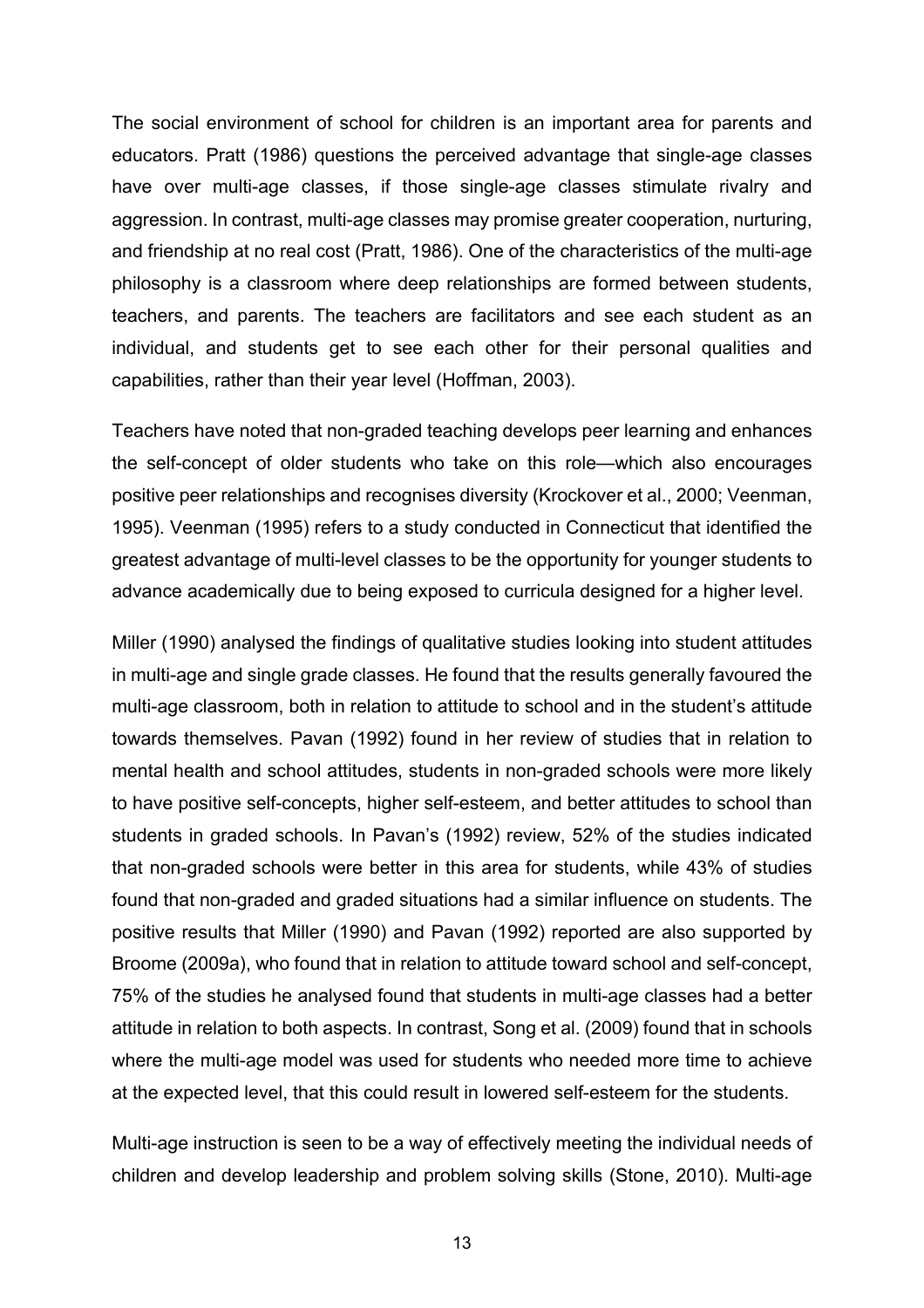instruction is a proven practice that is developmentally appropriate for children, with the greatest impact being seen in children who have had multiple years in the model (Eighmy & Ritland, 2012). According to Pavan (1992), the longer students experienced a non-graded system, the more positive their academic achievement and their attitude toward school became.

Broome (2009a) looked at the use of multi-age homerooms and the implications this had in art classrooms. He found that the community spirit that was established in multiage homerooms transferred over to the art classroom, being displayed in a cooperative attitude that was not seen in traditional art classes. Broome et al. (2015) noted that "students become teachers and teachers become learners. This breaking down of the hierarchical power relationship between student and teacher creates a studio/lab setting focused on discovery" (p. 32).

With the diverse needs of students in a multi-age class, a personal relationship is needed with each student in order to differentiate instruction. Having the student for longer than one year gives teachers time to find the best way to instruct them. The level of interaction between teachers and students provides students with the confidence that the teachers care about them and their needs (Proehl et al., 2013). Diversity is not just about culture, race, or ethnicity, but to all the things that make us different. Hoffman (2003) notes that "every classroom is made up of children with diverse families, abilities, learning styles, and behaviours" (p. 6). Pratt (1986) claims that the evidence on multi-age grouping seems to confirm the idea that the diversity in these groups enriches these groups.

The multi-age classroom is more like a family unit than a single grade classroom can be, with students developing strong relationships with their peers and teachers as they are together for at least two years (Proehl et al., 2013). Older children can teach younger children about the classroom expectations and orient the new students to the culture of the classroom, while younger students can look to the older students for support and guidance (Proehl et al., 2013).

#### *Teachers*

Broome (2014) re-examined the data collected during his 2009 research, looking at the amount of experience a teacher had and whether they were supportive of multi-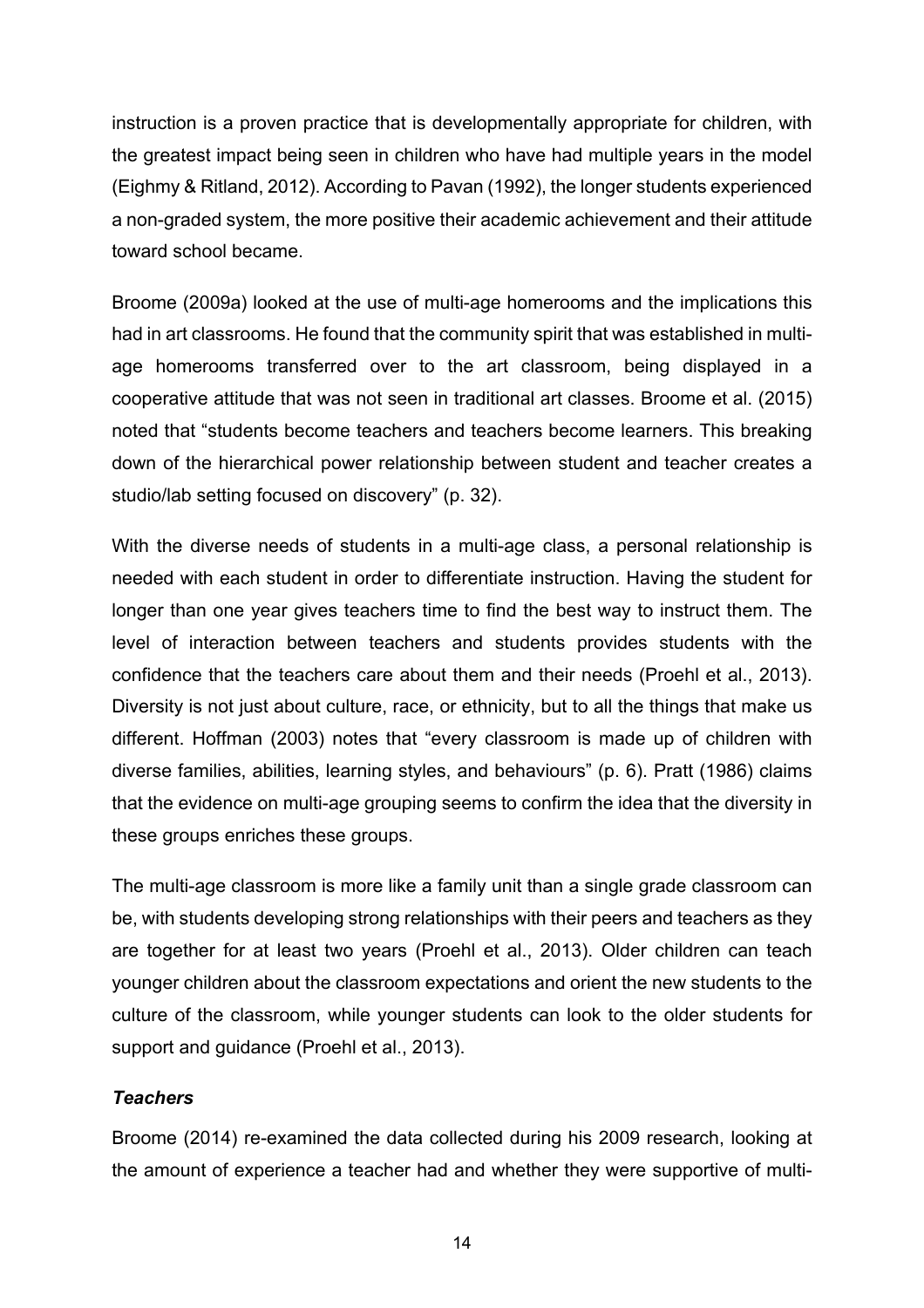age education. He found that for teachers who were early in their careers (1–5 years' teaching experience), 36% were in support, while 27% opposed multi-age classrooms. Teachers with more experience were more likely to be in support of multi-age classrooms, with 75% of teachers with 6–10 years of experience being in support (25% in opposition). The percentage in support of multi-age classrooms decreased slightly for teachers with more than 10 years' experience, with 67% in support (17% opposed) for teachers with 11–15 years' experience and 60% support (27% opposed) for teachers with 16 or more years' experience.

Broome's (2014) findings that teachers in their first five years of teaching had a higher percentage of uncertainty around multi-age art education led him to propose that this may be due to them not yet having a range of professional experiences to call upon. Eighmy and Ritland (2012) make the point that there is little initial training and ongoing training for multi-age teachers.

Teacher belief in the multi-age system and preparedness are also important factors in multi-age education. Song et al. (2009) found that many teachers had very little preparation for teaching a multi-age class, and that as many as eight in ten teachers opposed differentiated instruction. Other related issues were lack of resources and support for the multi-age teacher, and lack of preparation through teacher education programmes or professional development opportunities (Quail & Smyth, 2014). Differentiated instruction, while common in all classrooms, is altered in a multi-age classroom. In a single level class, differentiation involves taking the same lesson and trying to make it work for each student, whereas in a multi-age class, differentiation involves the teacher creating lessons to suit the needs of each student, and not necessarily teaching the same thing to all students (Eighmy & Ritland, 2012).

Working in a multigrade school requires ongoing teacher training and a commitment to hard work. In general, teacher training is organised around whole class or small group instruction. When teachers find themselves in a multigrade setting, they discover that the time requirements and skills needed were not part of their training and/or previous experience (Miller, 1990). Veenman (1995) reported that principals felt the optimal number of students in a multigrade class was 20 or fewer, while Mulryan-Kyne (2004) stated that the maximum class size teachers considered to be effective in a multi-age setting was 15 students.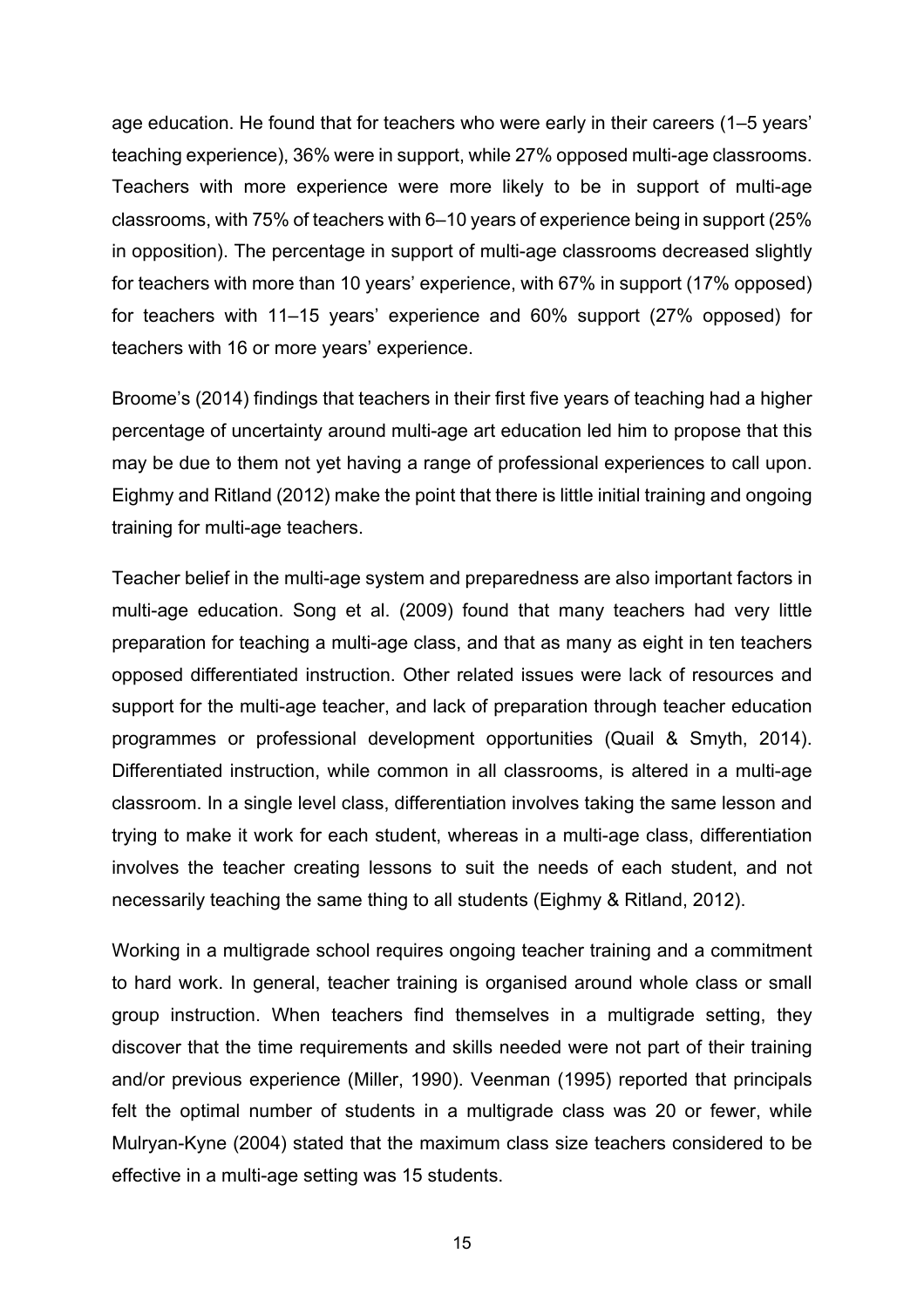One of the major factors identified as a disadvantage for teachers of multi-age classes is an increased workload with more planning required. Studies reviewed by Quail and Smyth (2014) note that multi-age teachers reported a higher workload and greater difficulties addressing the needs of a diverse class. Veenman (1995) also notes the belief that there is more work, preparation, and planning involved in a multi-age class. The challenge of multigrade teaching is believed to be created by the need to differentiate class materials and activities to cater for students of different ages and abilities (Quail & Smyth, 2014). In Mulryan-Kyne's (2004) research, 48% of respondents felt that the quality of teaching and learning was compromised by the organisational and instructional planning that was needed to keep everyone on task due to the variety and gap in abilities.

Broome's (2009a) study of multi-age art education found that the most frequently expressed disadvantages related to having many different developmental levels within the class. Other challenges cited by teachers were not feeling like they had enough time to spend with each year level in each of the subject areas and finding time to work with individuals (Quail & Smyth, 2014). Mulryan-Kyne's (2004) research found that 70% of participants expressed a concern that they did not have enough time to spend with individuals and to monitor work. These aspects can then lead to classroom management difficulties, with Mulryan-Kyne (2004) stating that teachers reported difficulties with keeping all year levels on task and that some felt that lower achieving students were missing out.

Mulryan-Kyne (2004) identified that multigrade classes have positive effects on teaching and learning as they are stimulating and interesting settings to work in. Of the teachers in the study, 32% felt that there was a variety of work and the atmosphere was generally busy and productive.

In relation to the social aspects of multi-age classrooms, Mulryan-Kyne (2004) points out that 37% of the teachers surveyed felt that teachers got to know students (and their families) better, and as the students had the same teacher for a longer period of time it was easy to check that students' needs were being met. Mulryan-Kyne's study also found that 32% of the teachers reported that the family like atmosphere and what children learned from interacting with one another was good for their social development as they learned to cooperate and get along, and older students learned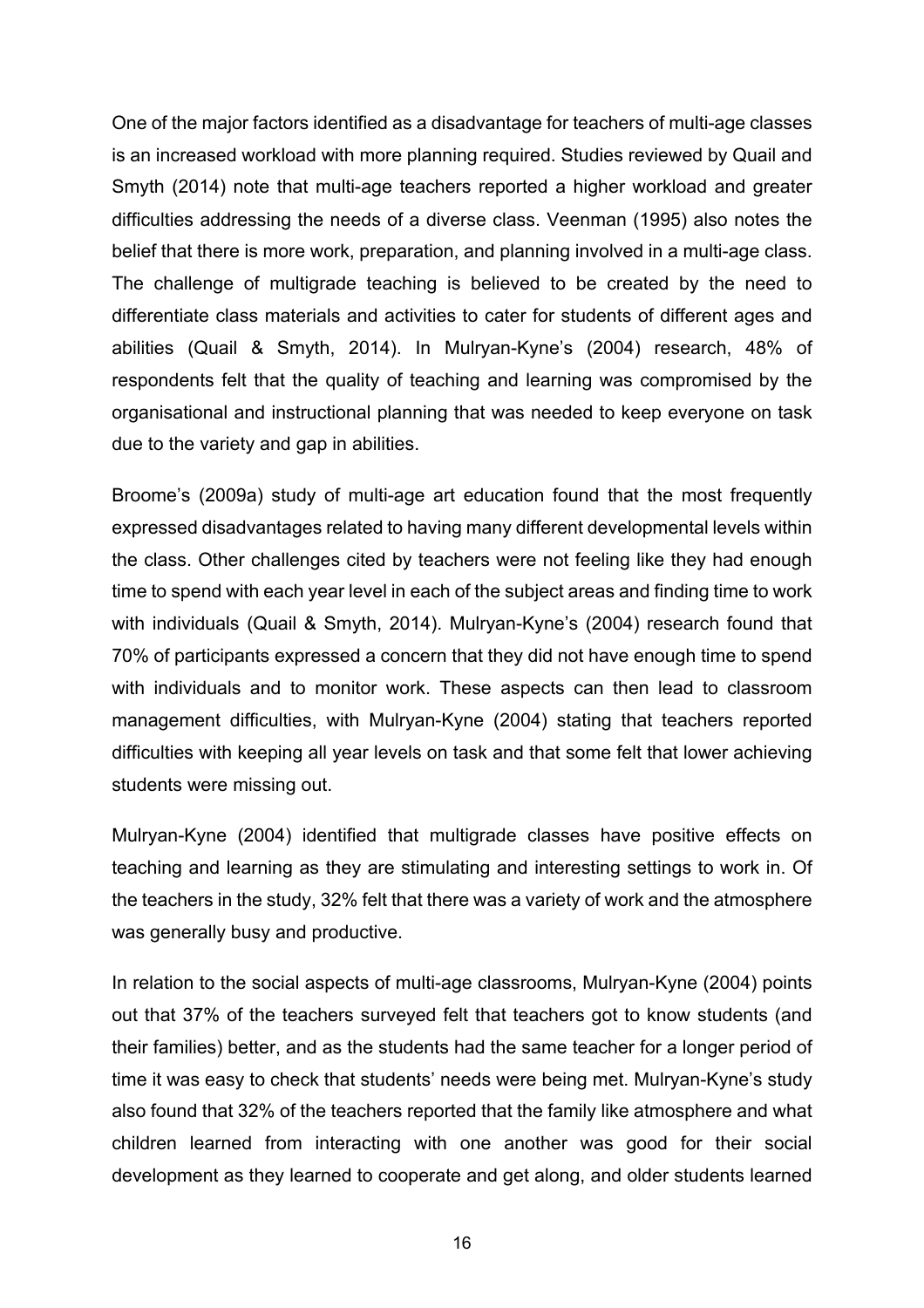to be patient and tolerant. However, Mulryan-Kyne (2004) also notes that 39% were concerned that older children were disadvantaged academically and socially by having to share their teacher with younger children.

Pratt (1986) states that the creativity and inventiveness required of multi-age teachers takes a lot of time and energy, but that teachers should be encouraged as evidence indicates that for students, these environments are socially and psychologically healthy places.

## **Practicalities of Multi-Age Classrooms**

## *Pedagogy*

Multi-age, student-centred education changes the way school is 'done'. Multi-age classes have different rules and materials to single grade classes. Multi-age classes have different strategies and organisations, and a teacher in this environment will not be successful using the tools of a graded system (Stone, 2010). For teachers to be successful in a student-centred environment, teachers need to make changes to the standard methods of teaching single grade classes. Teachers need to shift their attention from teaching curriculum to teaching children (Krockover et al., 2000).

Key elements of multi-age teaching include the use of cooperative learning, flexible grouping, and integrated units of work. Students are encouraged to be independent and to share their learning with others (Pardini, 2005). In a multi-age class, teachers work as the facilitator and see each student as an individual. For this to happen, students and teachers need to get to know each other well so the teacher can understand each student's learning style and personality, and the students in turn will begin to understand personalities and learning styles their peers and teacher. Teaching should therefore include students and teachers problem solving and learning together (Hoffman, 2003).

The philosophy of multi-age teaching involves structuring learning tasks to meet the needs of individual students in a way that student choice is integrated, and information and skills are learned in a context meaningful to the student (Hoffman, 2003). Students move from easier to more difficult materials at their own pace, and their progress is evaluated using methods such as observation, portfolios, and checklists (Heins et al.,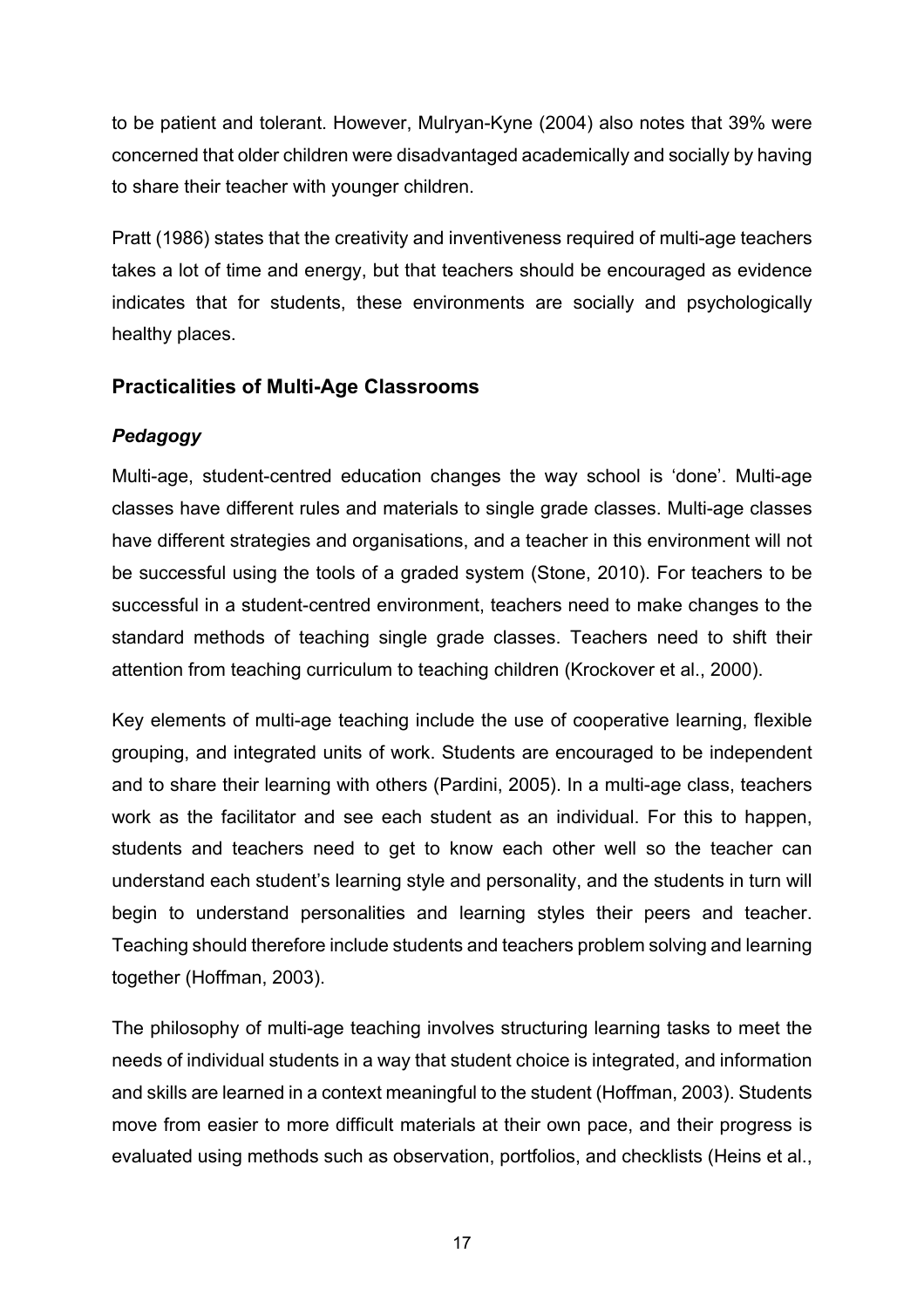2000). Teacher planning in relation to this should include activities that can be modified and adapted for the students' wide range of abilities and learning styles so that students can work at their own pace (Hoffman, 2003).

Krockover et al. (2000, p. 73) recommend six practices for the multi-age classroom:

- 1. That students be involved in the decision-making process around theme and activity ideas in order to increase motivation and interest.
- 2. Students should have the opportunity to display their work in the classroom as a way to increase pride and motivation.
- 3. Teachers should consider using project-based learning to engage students in long-term projects related to a theme. This will allow them to experience concepts and ideas in context.
- 4. Activities should relate to the lives of the students and the community. By making connections with real life situations, students learn to problem solve, making the activity worthwhile.
- 5. Teachers should explain the rationale for the activity as it will connect students to the concept.
- 6. Use open-ended, student-centred inquiry activities that encourage students to use higher level thinking skills, rather than following step by step instructions.

Students in multi-age classes often work cooperatively in pairs or groups, sometimes organised by themselves based on interests or needs, sometimes organised by teachers to encourage cross age interaction and the formation of new friends (Broome et al., 2015). Group work allows younger students to observe older classmates at work and take note of skills that they will develop. Older students gain leadership experience by demonstrating techniques and leading discussions (Broome et al., 2015). Throughout a school day, students in multi-age classes work in a variety of flexible grouping configurations. How the group is formed is dependent on the needs and interests of the students (Hoffman, 2002).

Wilkinson and Hamilton (2003) found similarities between multigrade and single grade classes in the way that teachers grouped students. In each type of class, teachers set up similar numbers of reading groups with a mix of similar ability levels. Wilkinson and Hamilton (2003) also found that the teachers in each type of class were also similarly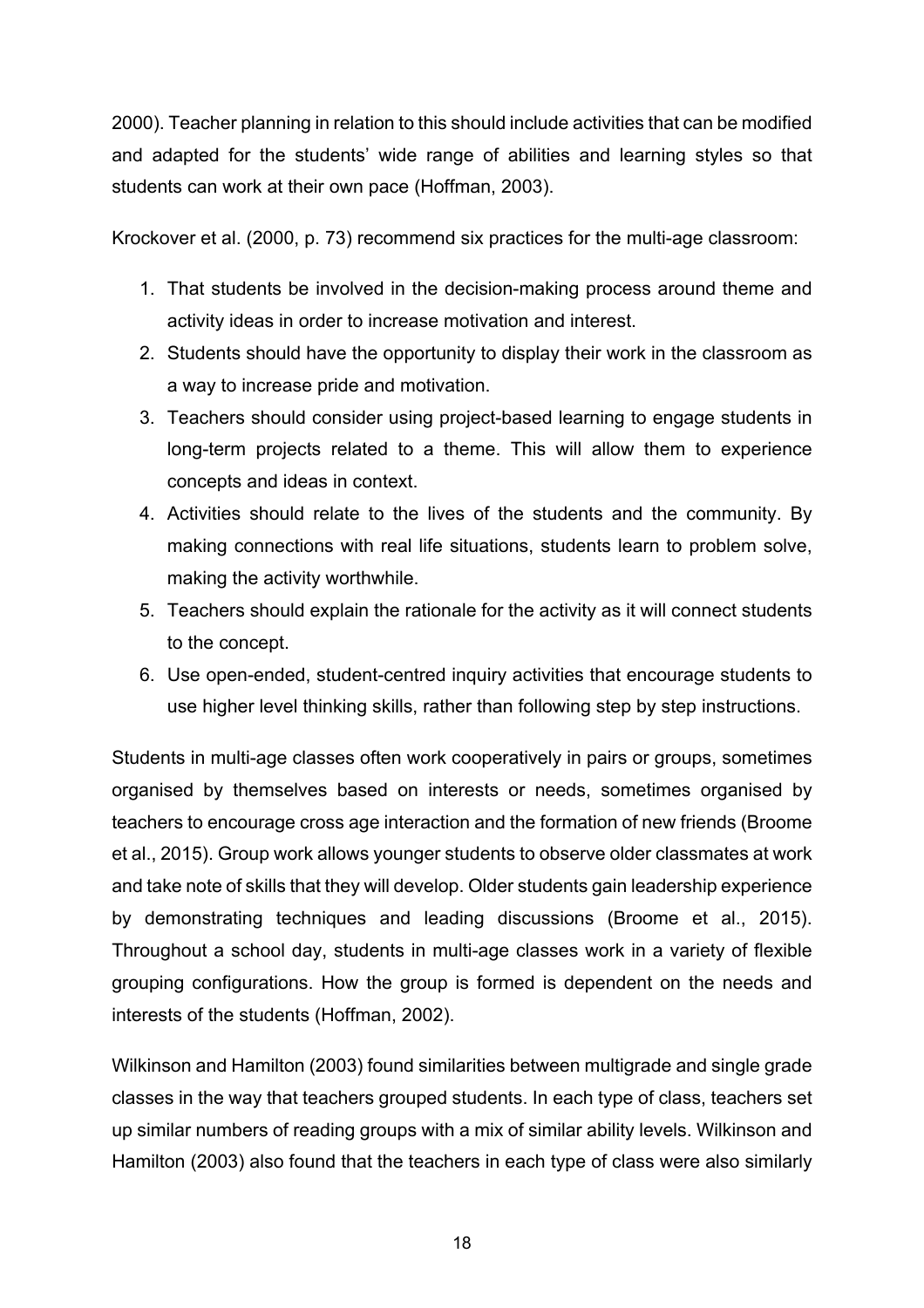successful in catering to the needs of the individual students. In a multi-age classroom, students' work is often self-directed and tasks are worked on collaboratively, and as such, the teacher's role shifts from direct instruction to the whole class, towards using more time to support the student's individual learning (Miller, 1990). Hoffman (2002) notes that this does not mean that direct instruction disappears; it just becomes less dominant and often happens in a different format such as one-to-one or small groups.

As well as being members of small groups, students work independently, in pairs, and in large groups. In group work, students contribute according to their skill level (Krockover et al., 2000). Multi-age classroom teachers understand the role that social interaction and collaboration have in the classroom. Students often work in collaborative small groups that are either teacher or student led. Because of the wide range of ages and abilities, collaborative learning is necessary (Hoffman, 2002).

One of the participants in Broome and colleagues (2015) study explained that he used demonstrations of skills and techniques with small groups of students based on their readiness and interest. As these students participated in the demonstration and developed a skill, they were then able to become peer tutors for others. In this situation, leadership was distributed evenly throughout the classroom, rather than resting with the teacher.

Part of a teacher's role in a multi-age classroom is to observe students working together to make sure that the interactions are positive and that it is not always the same student taking on the role of teacher (Hoffman, 2002). For positive interaction to occur, teachers need to provide instruction on how to work together before and during the session (Smit & Engeli, 2015).

Broome (2009b) describes the multi-age practice of looping where a student stays with the same teacher for a number of years. As students remain with the class and the teacher for a number of years, the themes that are used for project-based learning will also need to loop so that students are not repeating the same theme year on year. Multi-age instruction often uses themes in order to connect concepts to the students' interests. These themes cannot be too vague, or the students will lack direction (Broome et al., 2015). Broome (2009b) discusses one of his research participants and her journey in a multi-age art class. Initially, this teacher was trying to run different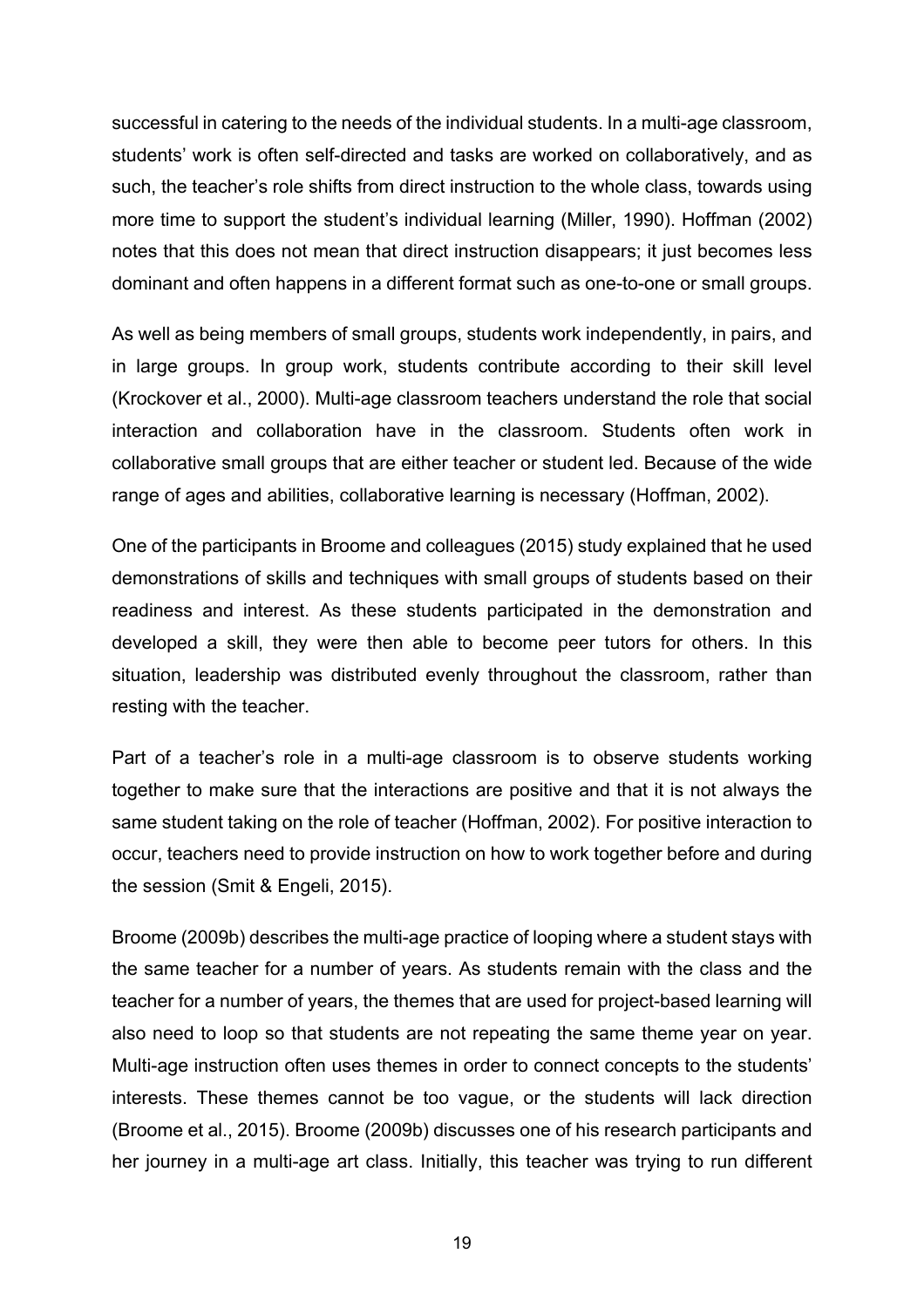projects for each year level before moving to lessons that targeted the developmental levels within the multi-age class and teaching them as a whole.

#### *Spatial*

Multi-age environments rely on a well-planned learning space rather than a classroom organised around rows of desks. The environment should be open and have learning centres and project areas (Stone, 2010). Tables and chairs are frequently rearranged, rather than having rows of desks (Heins et al., 2000). Tables are chosen over desks as they promote the cooperative process common in these environments (Eighmy & Ritland, 2012). The furniture used needs to allow for flexibility as student seating is organised to provide mixed groupings for interaction and collaboration (Hoffman, 2003). When teachers are working with students in small groups, others are working at learning centres or developing projects (Stone, 2010). Students are grouped with other students of similar or varied ability and are encouraged to help each other in the learning process. This instils leadership and nurturing qualities in the students. Tables suit this purpose as groups can be changed frequently, according to the students' interests and abilities rather than their grade (Eighmy & Ritland, 2012).

Learning and activity stations are placed in a number of locations around the classroom (Heins et al., 2000). These areas enable students to work independently on tasks and projects that are designed to address a wide range of interests and levels. Students can choose their workstation and are not assigned to activities, but instead approach their options with curiosity (Eighmy & Ritland, 2012). Instructional and organisational practices intend to encourage student-directed learning, with students allowed to make choices reflecting their interests and learning styles. This means that materials and technology need to be easily accessible in order to encourage student independence (Hoffman, 2003).

## **Summary**

This literature review has looked at the history and reasons for the creation of multiage classrooms. While there have been many studies that have looked at multi-age classrooms from the primary school perspective, there is a paucity of research in this area related to the secondary school context. My particular area of interest for multiage secondary school education is in the area of DVC specifically, and the technology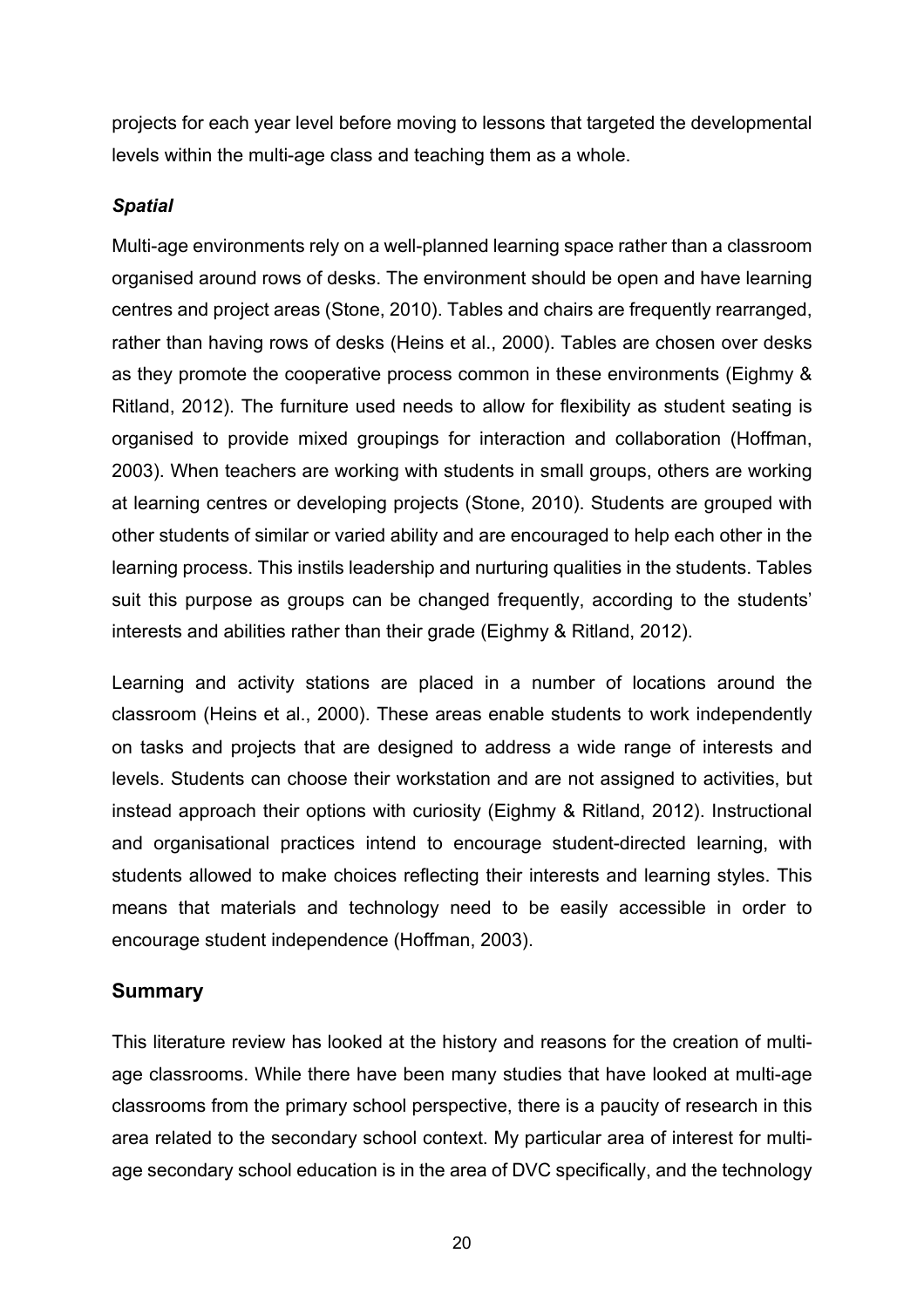curriculum in the wider sense. The closest subject specific research in this area is that of research into primary school multi-age art settings.

While the literature reviewed is not specific to my area of interest, I believe that the principles, beliefs, and pedagogical approaches discussed are also applicable to the secondary school DVC context. Hoffman (2003) suggests that descriptions of multiage classrooms in operation are needed to offer information about how practices are implemented and possible links between the practices and student achievement. My research into multi-age classes at a secondary school level will enable me to look at these ideas from the point of view of the student as well as the teacher and may provide insights that can feed back into the primary school experience.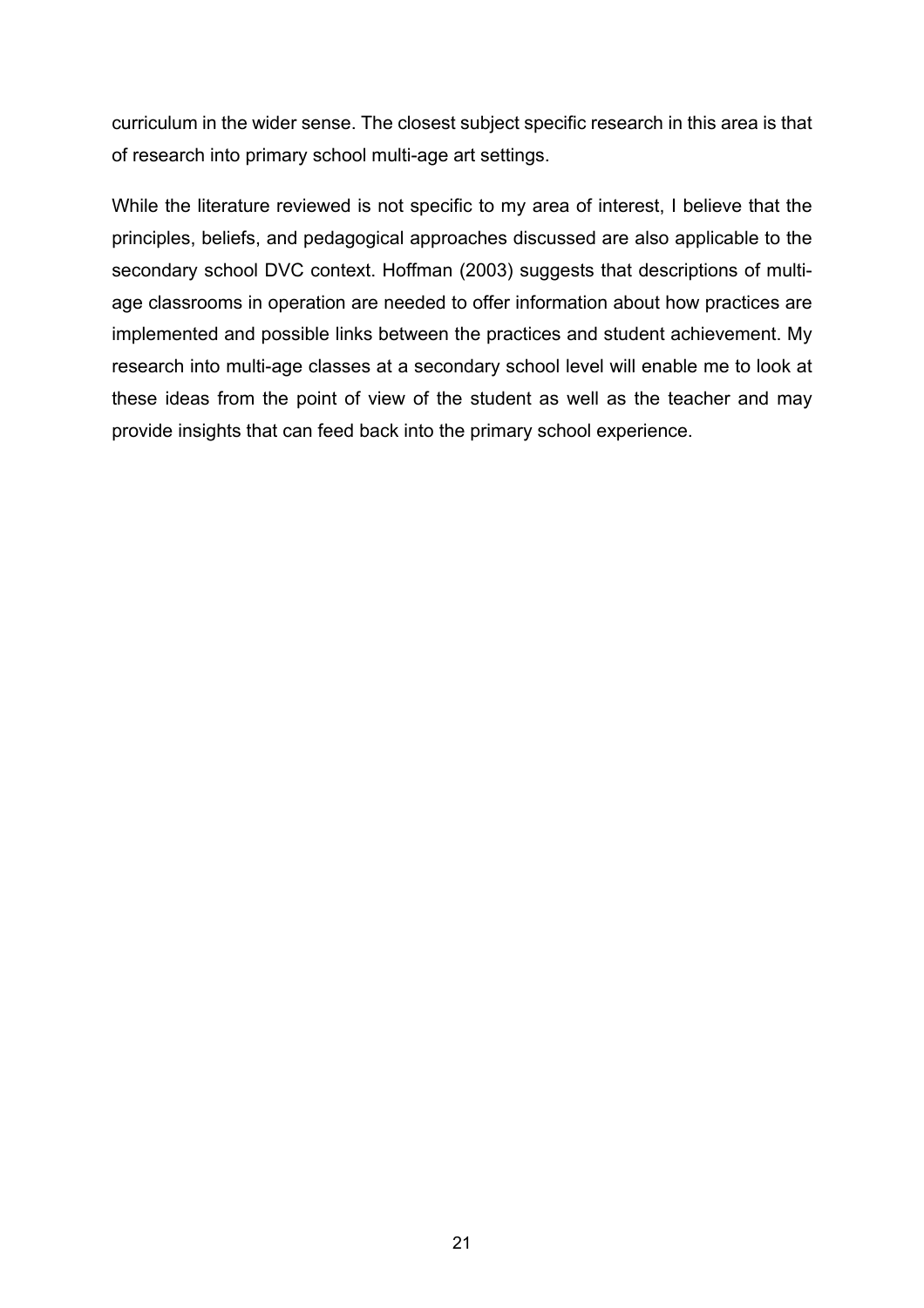## **CHAPTER 3: METHODOLOGY**

## **Introduction**

This chapter begins with an overview of the research methodology used in this study. An explanation of the rationale behind adopting a subjectivist epistemological position and qualitative approach to the methodology, research design, and data collection is provided. This chapter also provides the rationale behind identifying grounded theory methodology as the most suitable approach to describe and analyse the experiences of the teacher and student participants in a secondary school multi-age environment.

The data collection and data analysis methods used are then outlined. This is presented in two sub-sections which detail the semi-structured interviews and focus group. The chapter concludes with a discussion of the validity, reliability, and ethical considerations relevant to this study.

## **Research Methodology**

Bryman (2012) explains that an epistemological issue involves questioning what should be regarded as acceptable knowledge in a discipline. Epistemology is the study of the origins of knowledge and justifying claims of knowledge (Vogt, Gardner, & Haeffele, 2012), and what we know, how we know it, and how we know that we know it. The purpose of this research is to investigate the changing landscape of the DVC classroom and the implications of multi-age education in a secondary school DVC classroom for students and teachers.

This research takes place within an interpretive paradigm, which is based on the idea that social reality is created through the subjective experience of people (Morgan, 1980). The study utilises a qualitative research methodology as it aims to uncover the lived reality of the research participants (Mutch, 2005), in this case, a multi-age classroom. Because of the subjective and descriptive nature of the data that will be gathered, a qualitative analysis of this data is appropriate.

Qualitative research explores what is assumed to be a socially constructed reality using an in-depth description of the situation being studied from the perspectives of the people involved. The interpretive paradigm views the relationship between the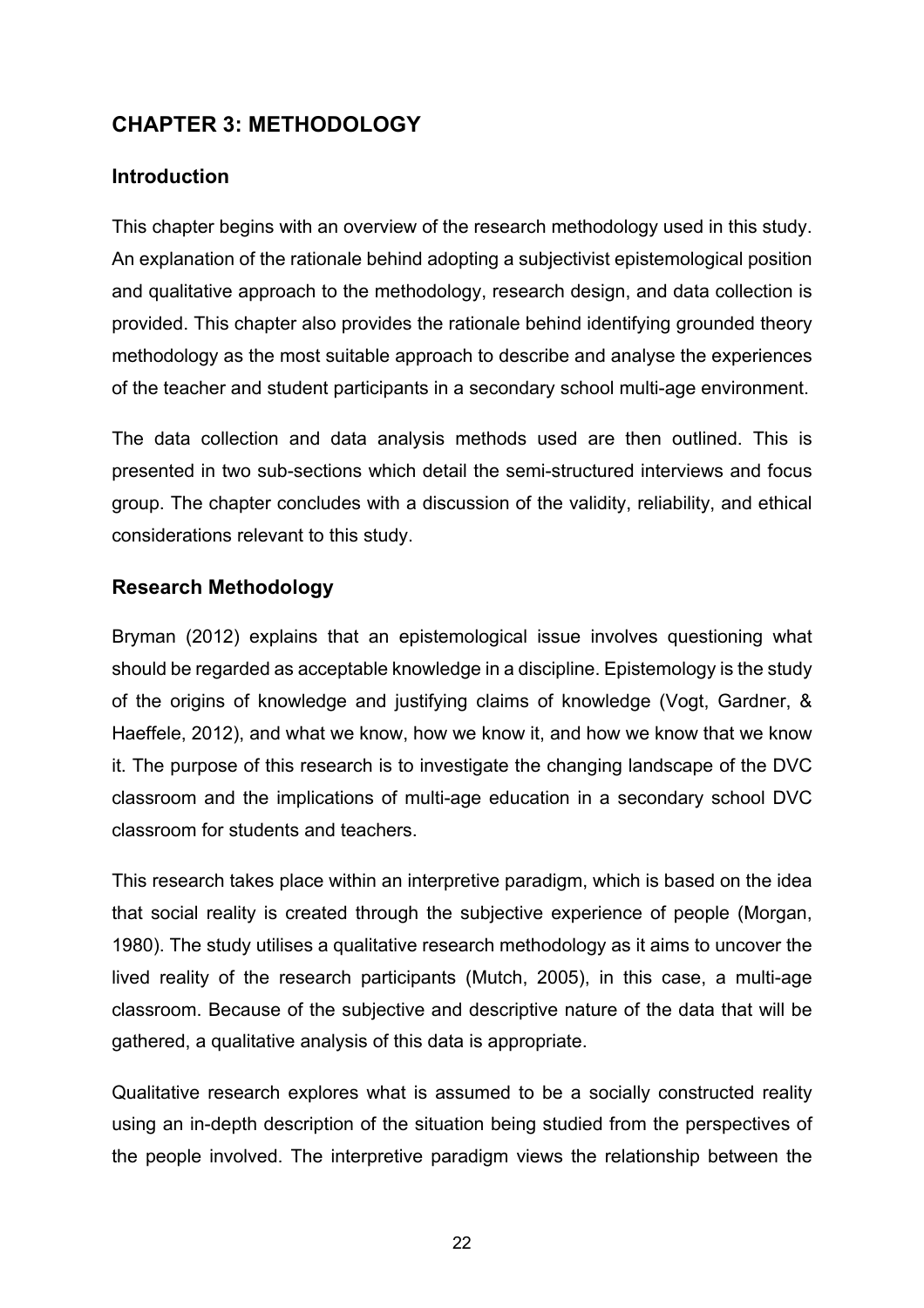people in the know and what is known as being inextricably connected (Yilmaz, 2013). As I sought to explore, describe, and explain the experiences of teachers and students in a multi-age secondary environment, a qualitative study was deemed to be the most appropriate approach.

In the case of this study, the qualitative methodology employed is that of grounded theory. Grounded theory was developed by Glaser and Strauss at the University of California in the 1960s. It aims to generate a theory that explains a social process, interaction, or action (Petty, Thomson, & Stew, 2012). The theory is constructed using the data from the participants who have experienced the phenomenon being studied. Grounded theory is rooted in symbolic interactionism which focuses on the meanings of events to people and how they convey that meaning (Baker, Wuest, & Stern, 1992). Baker et al. (1992) note that "the researchers' purpose in using the grounded theory method is to explain a given social situation by identifying the core and subsidiary processes operating in it" (p. 1357).

The data that is of interest when using grounded theory may come from a variety of sources. Baker et al. (1992) state that everything is a source of data to the grounded theorist—from observing social interactions to listening to what participants say about themselves and others, from reading what other researchers have written, to thinking about our own past experiences. Petty et al. (2012) identified that the most common data collection method used by grounded theorists were interviews. In this research, the data gathered will be descriptive and interpretive as it focuses on the experiences of participants in the environment being studied. The participants' experiences in a multi-age classroom are subjective, and I will interpret what they say in order to understand their meaning. This approach has been used as it seeks to identify and explore participants' beliefs and experiences.

I have been a technology teacher, and more specifically a DVC teacher, for 14 years. I feel that the relationship and trust between teacher and student is a very influential factor for students in a technology classroom. With more students needing to work offline across senior DVC classes in the school that I teach in, I feel that the possibilities offered by multi-age classes both as a pedagogical choice and as an economic choice will see them become a more popular choice for schools and teachers. The trust relationship between students and teachers will become a vital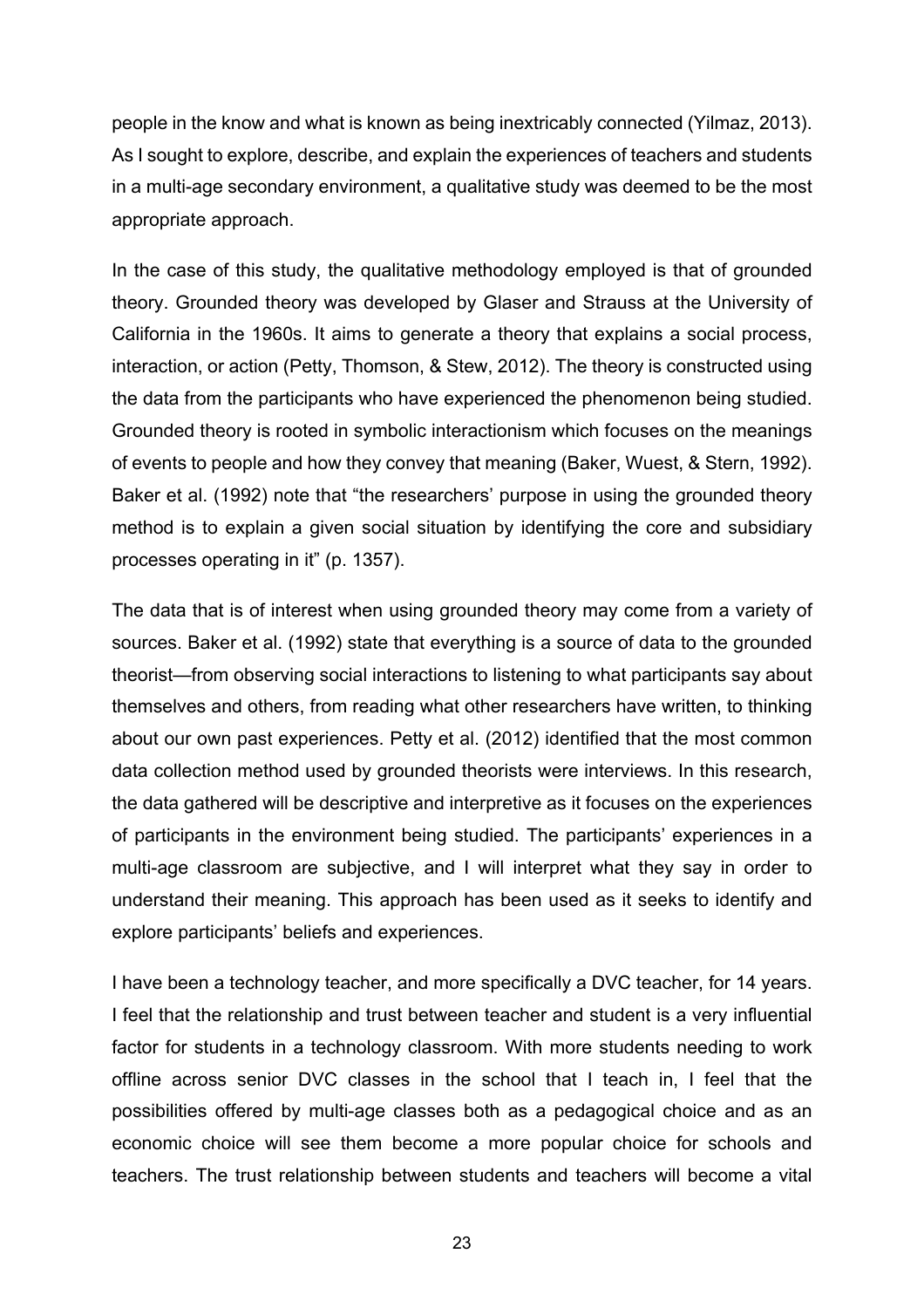part of this new type of environment—but how do student's and teacher's feel about multi-age classes in the early stages of implementation? This study aims to investigate this new classroom landscape.

## **Sampling Selection**

There were two groups of participants in this study—students and teachers. The students involved were drawn from the school where I teach. These students were members of the three senior National Certificate of Educational Achievement (NCEA) DVC classes that I teach, which due to various timetable considerations became multiage and multi-discipline classes for the 2018 school year. The students were asked to volunteer to be part of a focus group discussing their experiences with an aim of having students involved from each year level.

I intended for the focus group to include between four and six participants and comprised of students from across NCEA levels. On the day of the focus group, four of the five students who had expressed interest were at school and could participate. The timing of the focus group contributed to the number of students able to participate as it was held at a very busy point in the school year for the NCEA level students, and illness and competing academic commitments for students made it a challenge for students to commit to other activities.

The second group of participants in the study were teachers who had taught multi-age classes during the last two school years. One of these participants was a teacher who teaches at the same school as me, with the balance of the participants being teachers from similar size schools in the region who also experienced an increase in multi-age classes. The teacher from my school was identified via the school's timetable, while the other teachers were identified through expressions of interest after discussing my research with teachers at a local subject cluster meeting.

I planned to interview between six and eight teachers who had experience teaching multi-age classes. I intended that three of these teachers were to be teachers from the school I teach at (one from technology, one from art, and one from music). In the end, I was only able to interview one teacher from my own school as one of the teachers was on sabbatical when the interviews were conducted, and I could not interview the second teacher due to a conflict of interest as I was involved in their appraisal process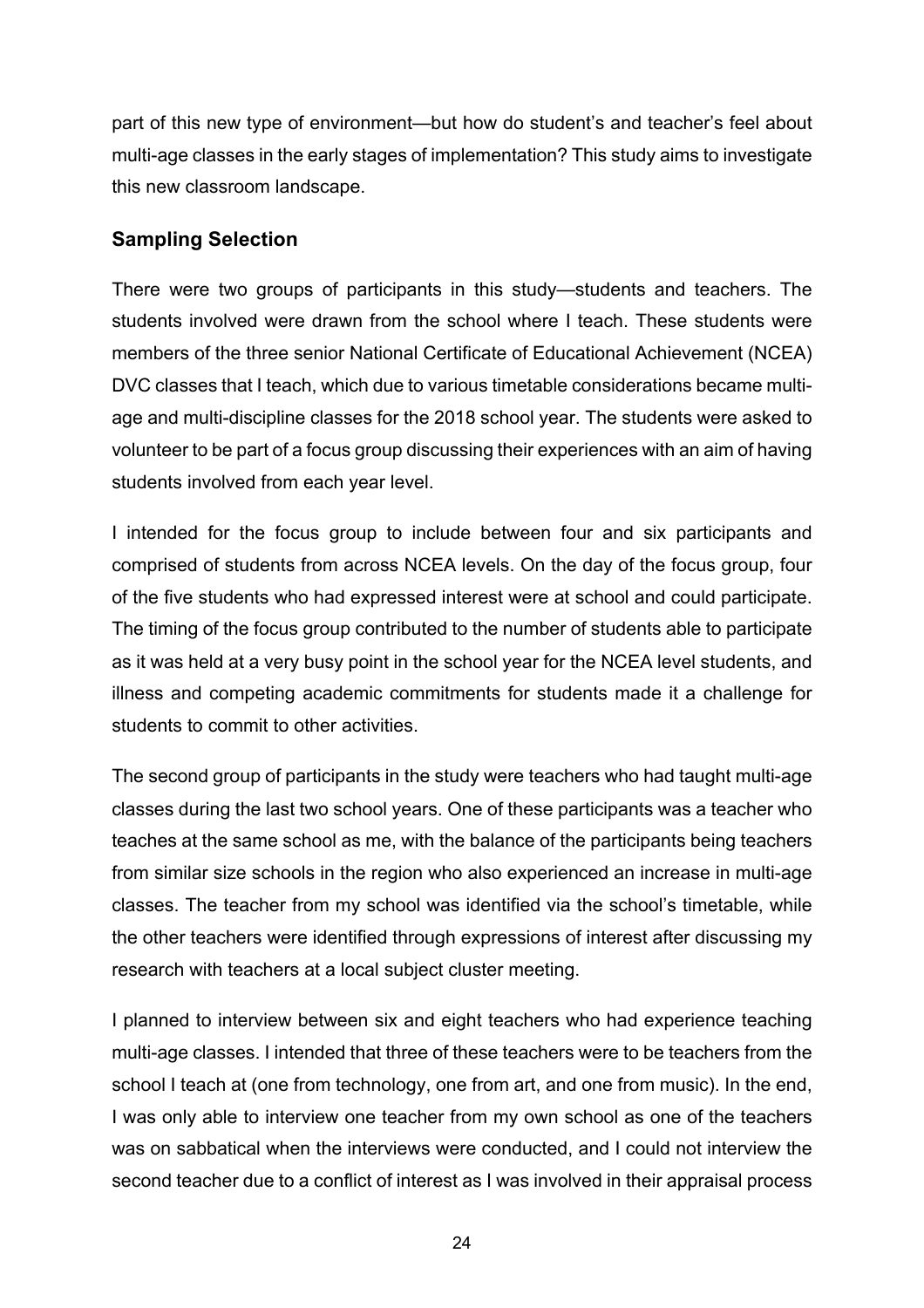for that academic year. All of the teachers interviewed from outside of my own school came from schools within the region that were of a similar size and were the sole senior teacher of the subject in their department.

#### **Data Collection**

Data was collected and analysed from students and teachers who had experienced a multi-age classroom situation. I sought to gather sufficient data while maintaining a manageable sample size. This research utilised two methods to gather data for analysis—semi-structured interviews and a focus group. The student participants were involved in a focus group where they discussed their experiences in a multi-age classroom during 2018. With the teacher participants, I undertook semi-structured interviews. Each of the participants completed a consent form prior to taking part in the interview or focus group.

#### *Semi-structured interviews*

Semi-structured interviews were conducted with teachers who had experience with multi-age, and in some cases, multi-subject classes. The semi-structured interview was organised around a set of predetermined open-ended questions that enabled further questions to emerge based on the dialogue between the interviewer and interviewee (DiCicco-Bloom & Crabtree, 2006). Semi-structured interviews contain key questions to help define the areas to be discussed, but they also allow the interview to explore an idea or answer in more detail. The flexibility of semi-structured interviews in comparison to structured interviews can also allow for the discovery of information that the participants feel is important that had previously not been considered by the researcher (Gill, Stewart, Treasure, & Chadwick, 2008).

The interviews were with teachers who had taught in high school multi-age classrooms for at least one school year. I chose to interview these teachers as they had experienced the environment and dealt with the changing environment to a multi-age class, whether the changes were economically or pedagogically driven. They had managed and adapted their own practice to suit their new environment and could have advice and information of value to others beginning this journey. They were leaders for others who may teach multi-age classrooms in the future.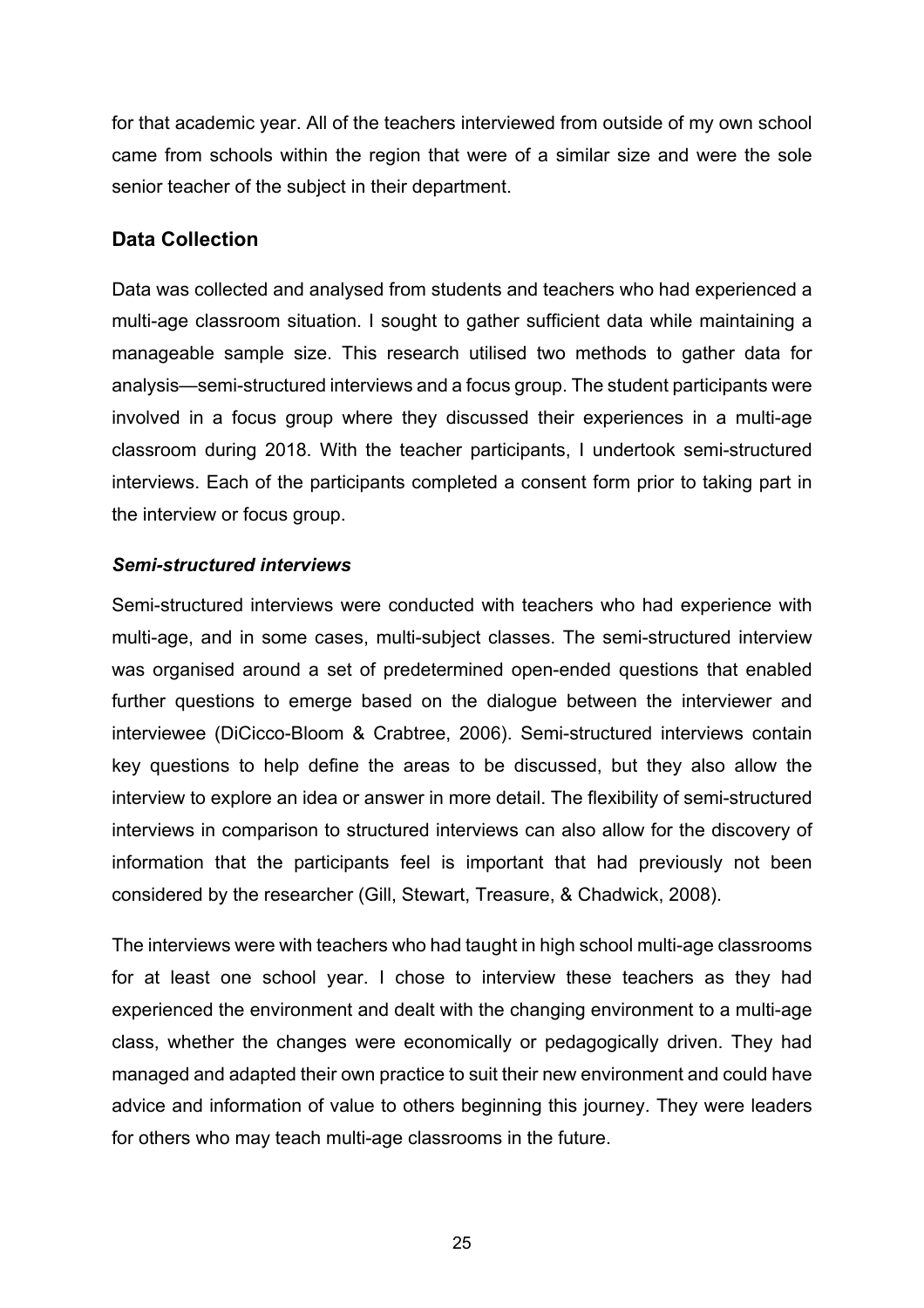In preparation for the interviews, I prepared a framework of guiding questions to give me the bones of a discussion, with some ideas for follow up questions to elicit further information from participants. Five teachers were interviewed as part of this research —one drawn from the school that I work in, and four from other schools in the area. Prior to the interview, I sent participants a copy of the guiding questions so that they could consider the questions and the intended direction of the interview.

The teacher from my school was identified via the school timetable as teaching multiage and/or multi-subject classes. While the teacher involved from my school was not a teacher of DVC, they taught a subject that is taught in a similar type of classroom setting and teaching approach. The teachers interviewed who taught in schools other than my own were identified through discussions at the local graphics and technology teachers association cluster meeting. The majority of these teachers specialised in DVC, while one specialised in textiles technology. The information provided to the interviewees prior to their participation made it clear that their responses would be digitally recorded and that the data and their identities would be kept confidential. The participants were also given the opportunity to check the transcript of their interview and modify their response over a seven-day period after receipt of their transcript. They could also choose to withdraw their response for another two-weeks after they had confirmed the transcript of their interview.

The interviews were conducted in environments that were comfortable to the interviewee. Mutch (2005) explains that part of establishing rapport with an interview participant is to have an environment that is conducive to discussion—quiet, comfortable, and free from distractions where possible. I reminded the participants of the purpose of the research and that their contributions would be confidential. The interview questions focused on their experiences teaching multi-age classes, considering both their pedagogical and organisational practices.

#### *Focus group*

Gill et al. (2008) explain that focus groups are used to gather information on collective views, and to gain a rich understanding of the participants' experiences and beliefs. They allow for conversation and building on answers that arise from the initial questions. The use of a focus group was appropriate as a method to gather data from a student perspective on multi-age classes. A focus group environment allowed them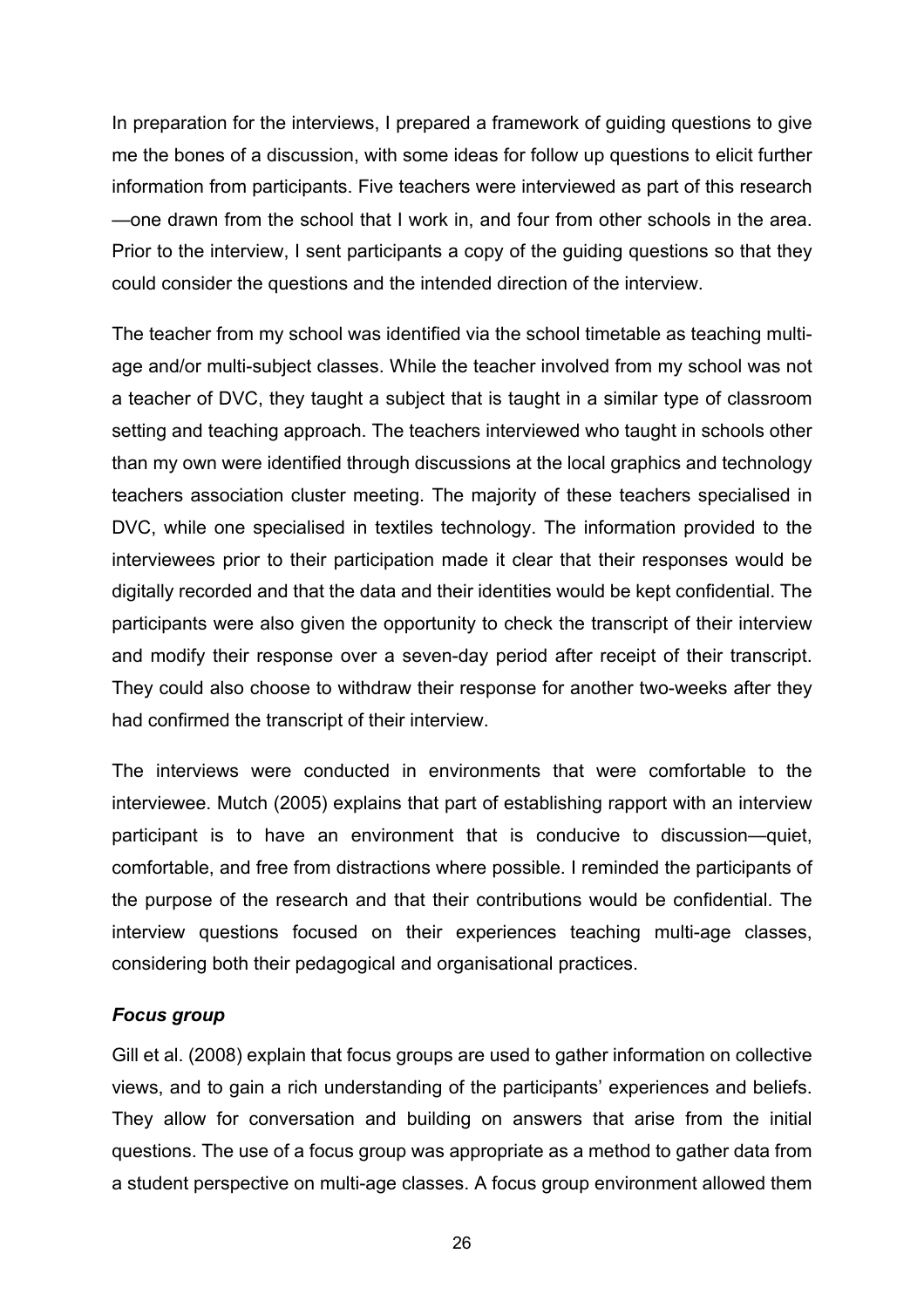to support and be supported by others, and for teenagers, I felt this was a less threatening environment for them to participate in. A focus group also enabled a discussion-based environment for the student participants. As I was the teacher of the students who were involved in the focus group, a colleague facilitated the focus group on my behalf as I wanted the students to be able to speak freely and offer their opinions, rather than feeling that they needed to edit their responses in order to 'please' me.

This method of data collection gave access to the views of several students at once, with a group dynamic that could produce data that may not have been possible in an interview situation. The students could listen to each other, agree, disagree, and further explain their responses, helping to gather more in-depth understandings of their experiences.

The sample for the focus group came from the students in my multi-age NCEA DVC classes. The optimum size for a focus group is six to eight participants; however, focus groups can run successfully with as few as three participants. Small groups run the risk that limited discussion could occur (Gill et al., 2008). With 35 students to draw from, the aim was to run a focus group with between six and eight students.

To gather participants for the focus group I spoke to the multi-age classes that I taught and explained my research and how I was approaching it. I then sent a follow up email via the teacher who was to act as facilitator for the focus group session asking for interested students to respond to the email to confirm their expression of interest. The request also made it clear that the focus group would be digitally recorded and that the data and identities of the participants would be kept confidential. As this research was taking place within a school setting, consent was also sought from the parents of the students concerned.

As I was using a neutral facilitator to run the focus group, I needed to consider the traits that are important for this role. The facilitator needed to be knowledgeable about what I was researching, organised, confident, open, sensitive, and flexible. I needed the facilitator to be someone who could put the students at ease. Because of this, I asked a colleague from the technology department to act as facilitator as she is friendly and cheerful, and students respond well to her personality. She is able to put people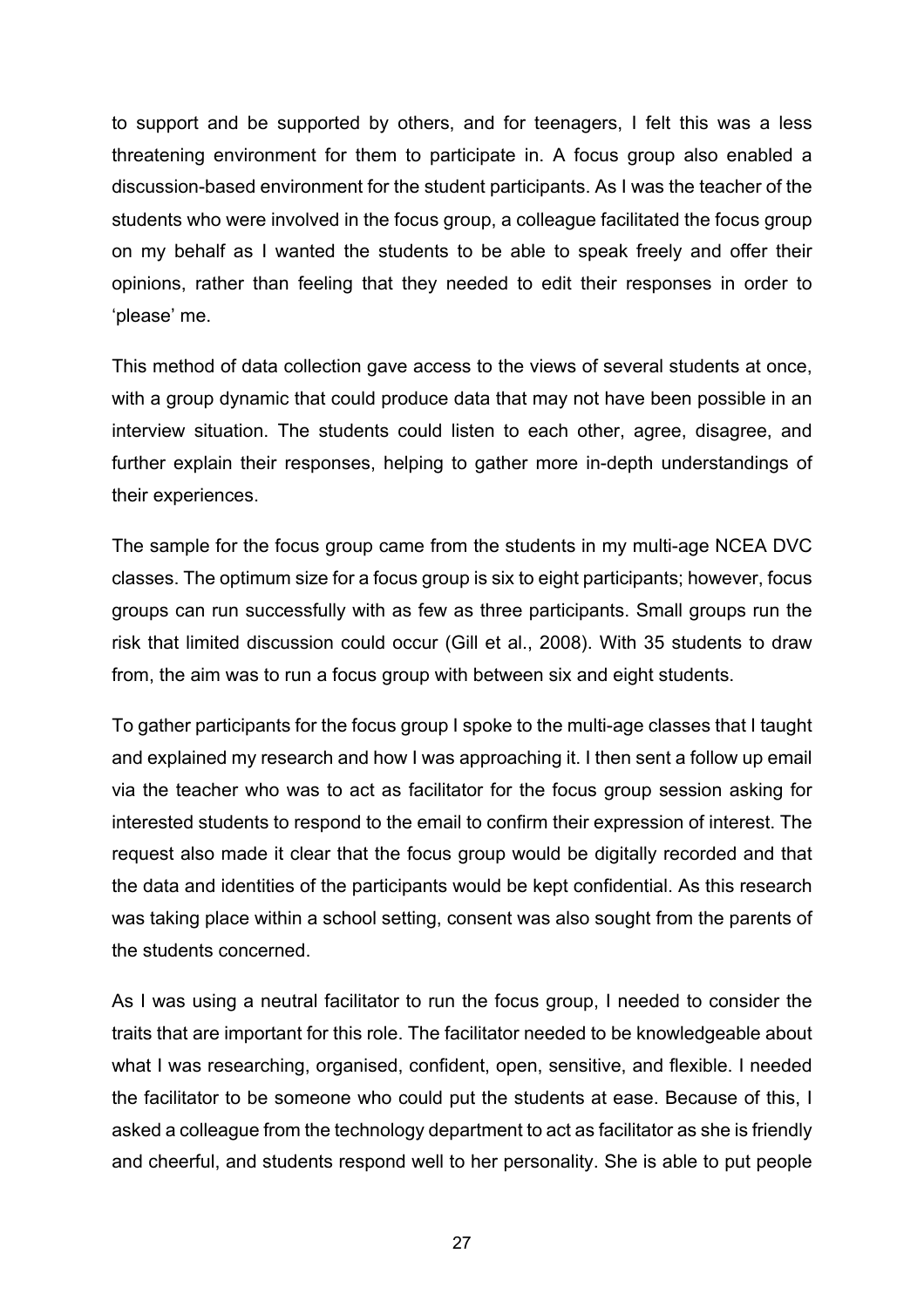at ease, as well as being organised and an active listener who I felt confident would be able to facilitate the discussion as well as manage the group dynamic.

As the students were all students undertaking NCEA examinations in 2018, the timing of the focus group needed to fit between benchmark exams within school, school holidays, and final internal assessments. The reality of this was a very small window in which to run the focus group before students began their end of year assessment drive. Five students expressed interest in participating, with four students returning documentation and participating in the focus group.

My intention for using a focus group for these participants was to give the students the comfort of the presence of other students, and to allow them to bounce ideas off each other. Being in an interview situation with an unknown teacher may have felt daunting for these students who were aged between 15 and 18 years old, while having peers with them could offer comfort and support. Using a focus group interview setting also served to increase the confidentiality of the students. As DVC is a smaller subject area, I may have taught many of the participants for between two and four years. The relationships and knowledge I have of my students due to this ongoing teacher– student relationship could mean that, despite allocating a pseudonym to each student and having another teacher interview them, I may be able to identify them through their answers. Therefore, complete anonymity of student identities could not be guaranteed although every effort was made to do so.

The focus group took place in a neutral environment away from the technology block. The facilitator was provided with an interview guide that they used to initiate and open conversation. As part of the process, students were asked to complete a plan of the DVC classroom and identify areas of significance for them, such as their preferred work areas and spaces they used for group versus individual work. As a natural progression of this, the focus group then discussed what they would like to see in this classroom setting and gave them opportunity to suggest other formats.

#### **Data Analysis**

The first stage of data analysis was transcription of the recording from the focus group and interviews. A third party transcribed the focus group recording in order to maintain participant confidentiality. Once I received the focus group transcription back from the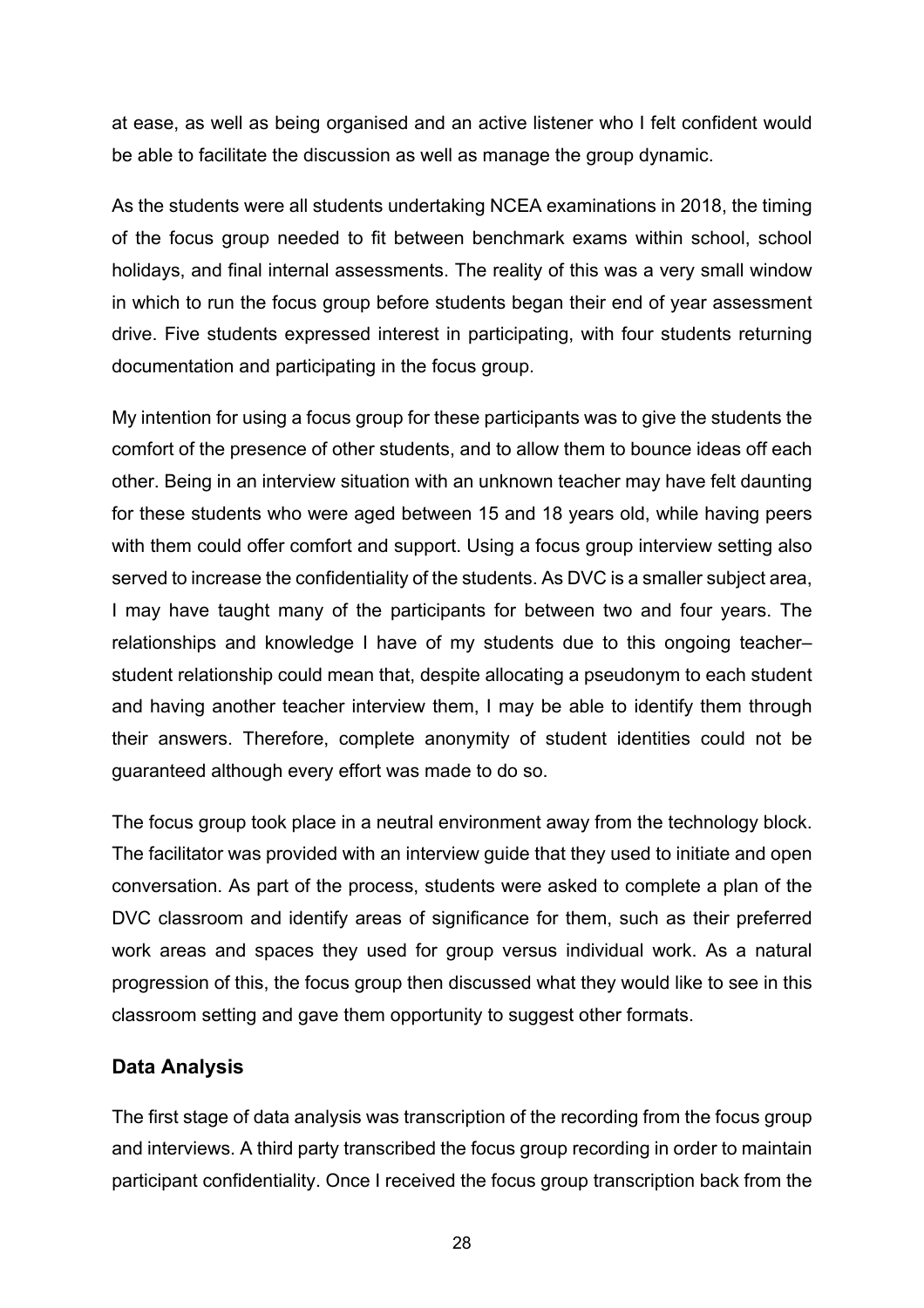transcriber, I asked the focus group facilitator to read through it and check for accuracy. I changed the format of the transcription to landscape with a panel at the side so that I was able to add my notes and comments (Mutch, 2005). As I made my first read through, I made note of my initial reactions. From there, I began to make note of any key themes that were emerging.

For the interviews, I carefully transcribed the digital recordings, checked, and rechecked to ensure accuracy. Pseudonyms were allocated to the participants in order to maintain confidentiality. The process of transcribing gave me the opportunity to become very familiar with the data and enabled me to identify key themes. It also allowed me to recognise similarities and differences between the responses that different participants gave.

A transcript of each interview was sent to the interview participants for them to check. The participants were aware that they had a seven-day period in which to respond to me should they need to modify their data and a two-week period after this to withdraw from the study.

Pope, Ziebland and Mays (2000) explain that in many qualitative studies, the process of analysing data inevitably begins during the data collection stage and is a continuous process, as it is impossible to not begin thinking about what is emerging from the data. This enables the researcher to revisit and refine questions and pursue emerging ideas in more depth.

Analysing text in qualitative research involves using analytical categories that are inductively derived and are based on the themes that emerge from the data itself (Bryman, 2012; Pope et al., 2000). Initially, the data is read and reread to identify themes and categories. All the data relevant to a category is identified and examined using a process called constant comparison, where each item is compared with the rest of the data (Pope et al., 2000). It is an inclusive process and categories are added to reflect as many aspects of the data as possible. These categories are then refined and reduced in number by grouping them together, allowing identification of key themes (Pope et al., 2000). Mutch (2005) states that it is important to approach the findings with an open mind. An eight-step thematic analysis process is proposed by Mutch (2005) to analyse the data gathered from the focus group and interviews. When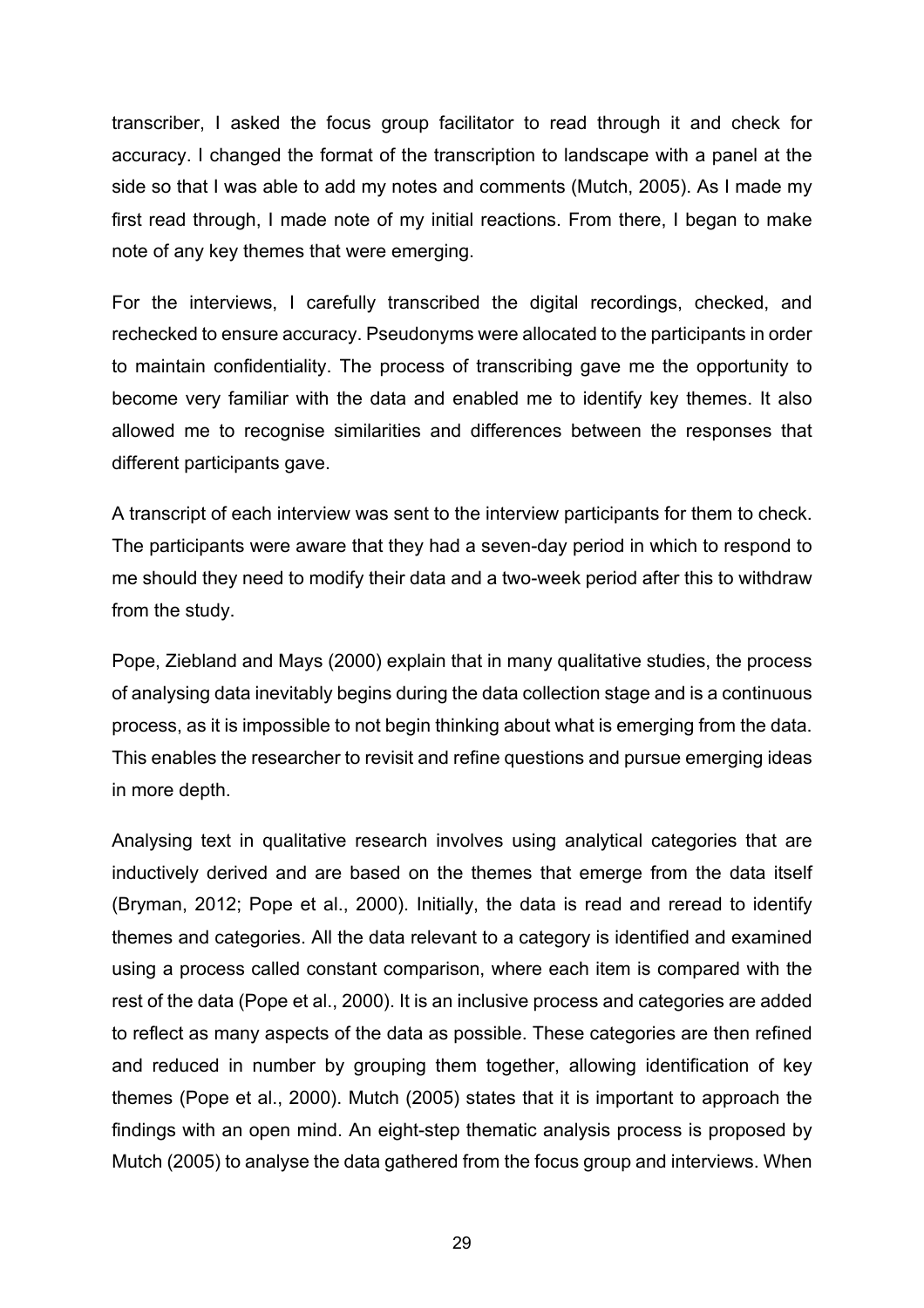browsing the data and keeping an open mind, rather than looking for information I was expecting to see, I took note of particular aspects that caught my eye. These were highlighted and read more closely, before being coded as themes by making notes in the margin of my reading copies of the transcripts. Bryman (2012) explains that coding usually involves writing notes in a margin and then slowly refining these into themes. He also expresses the concern that coding can decontextualize the data and result in a loss of the participant's narrative flow. Coding is the first stage of determining themes and allowed me to consider the meaning of the data. It was important to keep Bryman's (2012) concerns in mind during this phase and to check the legitimacy of the codes in relation to the data.

Next I looked at the patterns that emerged from the coding more closely and then I grouped and labelled these. I looked at different ways that I could group the themes that I was seeing emerge and considered how I could label these groups. From here I identified some themes that were stronger and also links between themes. From here Mutch (2005) suggests that the next step to take is to check for consistency and resonance. At this stage, I checked that the identified themes were consistent and valid. As part of this, I considered the themes that were common in the literature of multi-age classrooms and compared these with what I was finding within my own data. At this stage I also established which themes were stronger than others and developed sub themes. The final step was to report my findings by summarising the key themes with relevant examples and these can be found in Chapter 4.

#### **Reliability and Validity**

Kirk and Miller (2005) explain that "reliability is the extent to which a measurement procedure yields the same answer however and whenever it is carried out" and that "validity is the extent to which it gives the correct answer" (p. 105). Reliability in qualitative research is the extent to which what is found can be replicated, and validity is the degree to which the data is interpreted in the right way (Kirk & Miller, 2005). A subjectivist approach supposes that people construct their own social reality and see things in different ways. Multi-age classrooms can occur due to pedagogical choice or economic necessity, and the contexts, emotions, and perspectives of the participants means that each person has a different reality and all of these different realities exist at the same time. The reliability of the data collected was checked through the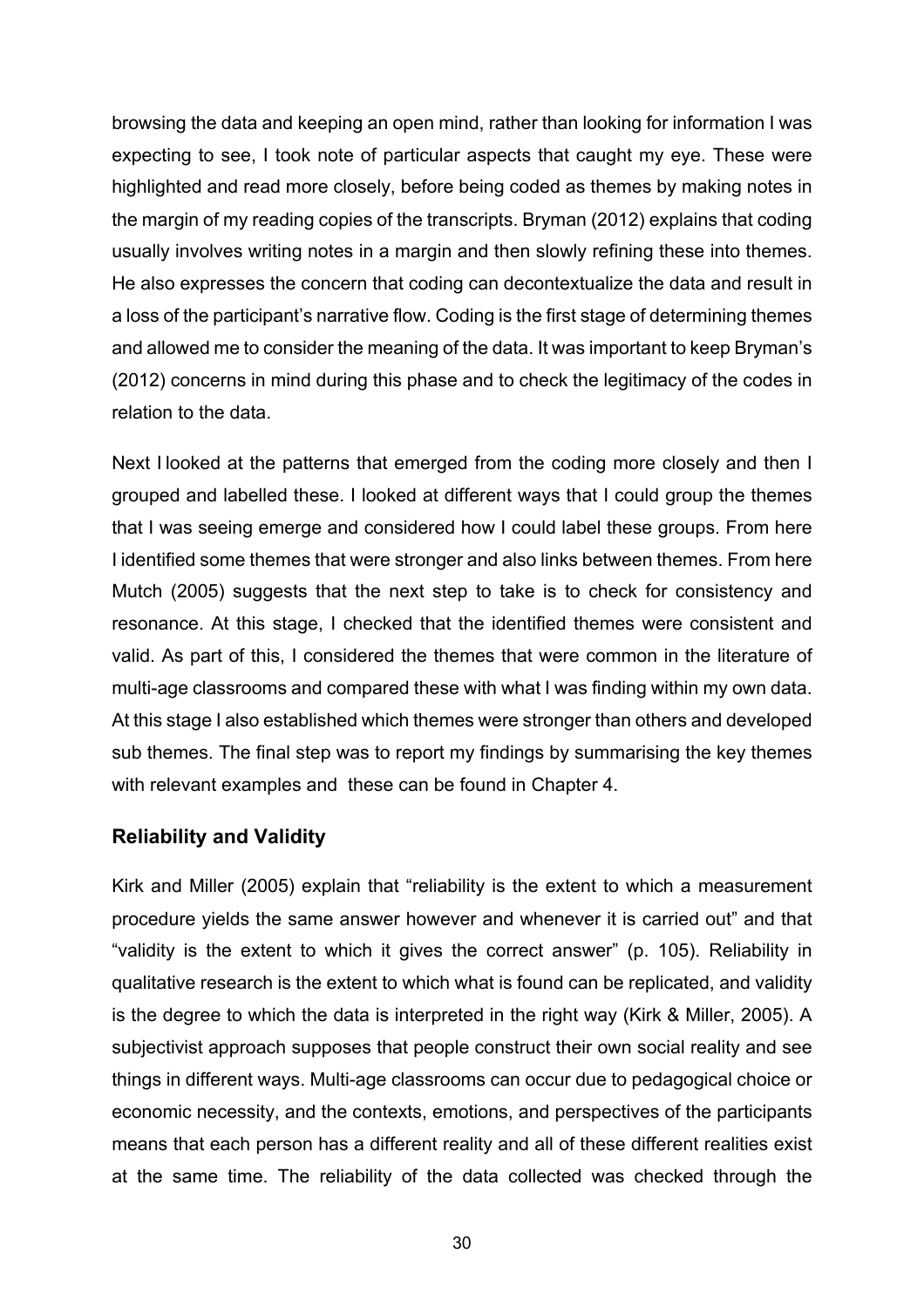provision of the transcript and summaries to participants so that they could validate their responses. As this research aimed to provide a valid description of what was said in the specific situations of the semi-structured interviews with teachers and the focus group of students, rather than generalising these as experiences of the wider population, accurate recording, transcribing, and reporting of the data was essential to ensure the reliability of the gathered data.

Validity within this research relates to the authenticity and the trustworthiness of data and the interpretation of the data. Bias can be a validity issue in interviews and focus groups. Participants for both the interviews and focus group were selected based on a first-come first-served basis from received responses to the initial email request. For both the focus group and the interviews, open questions were used to allow participants to respond to the topic of the question in their own way and describing their experience of that question, rather than asking them to affirm my own experiences. To minimise the possibility of researcher bias in the focus group, I asked a colleague to run the focus group on my behalf. As the participants in the focus group were students that I taught, I needed to have a neutral party as the facilitator so that students could speak freely, without the modifying influence of me as their teacher. The facilitator of the focus group also needed to ensure that every participant had the opportunity to speak. Validity was also an important consideration in the interpretation of the data and coding of the responses. During the first read through of each of the transcripts I took note of my initial reactions and noted these down as possible aspects where bias could creep in.

#### **Ethical Issues**

Morrow and Richards (1996) explain that ethics are a set of moral principles and rules that we conduct ourselves by, and that ethics in relation to research is the application of a system of moral principles to prevent harm to others. Research ethics centre around two key things—informed consent and protection of the participants. There was no harm anticipated in this research and no intention to deceive any of the participants. The research took place in an area that I live and work in, and as such, I knew all of the participants through teaching them, working with them, or through meeting them at the New Zealand Graphics & Technology Teachers Association local cluster meetings. As Bryman (2012) points out, researchers behaving unethically may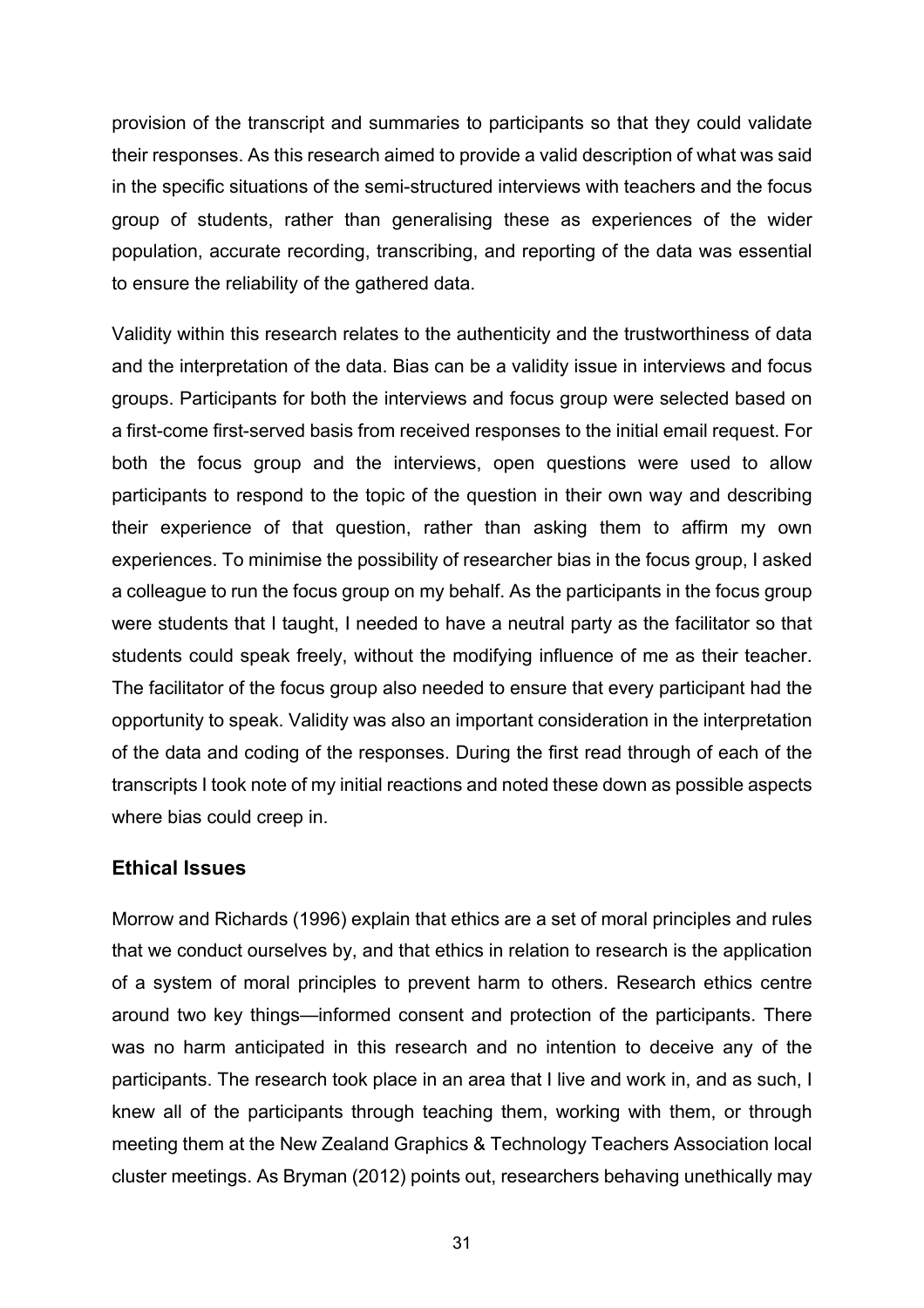reflect poorly on institutions, and as such, gaining approval from the Unitec Research Ethics Committee was a necessary step to protect the participants, myself as the researcher, and Unitec.

To address ethical issues during my research, I sought approval from the principal of the school that I teach in, and where much of the study is situated. I explained the intention of my research and how the school would be involved, assuring the principal that the participants would be allocated a pseudonym to provide them anonymity.

Participants were informed in writing about the nature and purpose of this research and were assured that their participation would be kept confidential and their information reported anonymously so that under no circumstances could they be identified. They were also assured that the data they provided would be confidential and stored securely on password protected systems.

I explained to the students in the multi-age classes that I teach that I was undertaking research around multi-age classes and intended to conduct a focus group involving students in order to find out about their experiences. As part of this explanation, I explained that I would not facilitate the focus group, and would only read the transcript and would not know who had volunteered to participate. From there, the colleague who had agreed to facilitate the focus group for me sent out an information email to the students asking for expressions of interest to participate. Before the focus group meeting, the students and their parents were given a copy of the information sheet and asked to sign a consent form. Interview and focus group excerpts used in this thesis do not reveal the identity of the respondent, other people, or organisations that they may refer to.

Teachers who participated in the semi-structured interviews where identified in two ways. Teachers who taught at the same school as me were identified via the school timetable and I spoke to them and explained my research and asked if they would allow me to interview them. The teachers I interviewed in other local schools were identified through a local subject association meeting, where I explained my research and asked for expressions of interest. These teachers were then sent the information sheet and consent form in preparation for the interviews.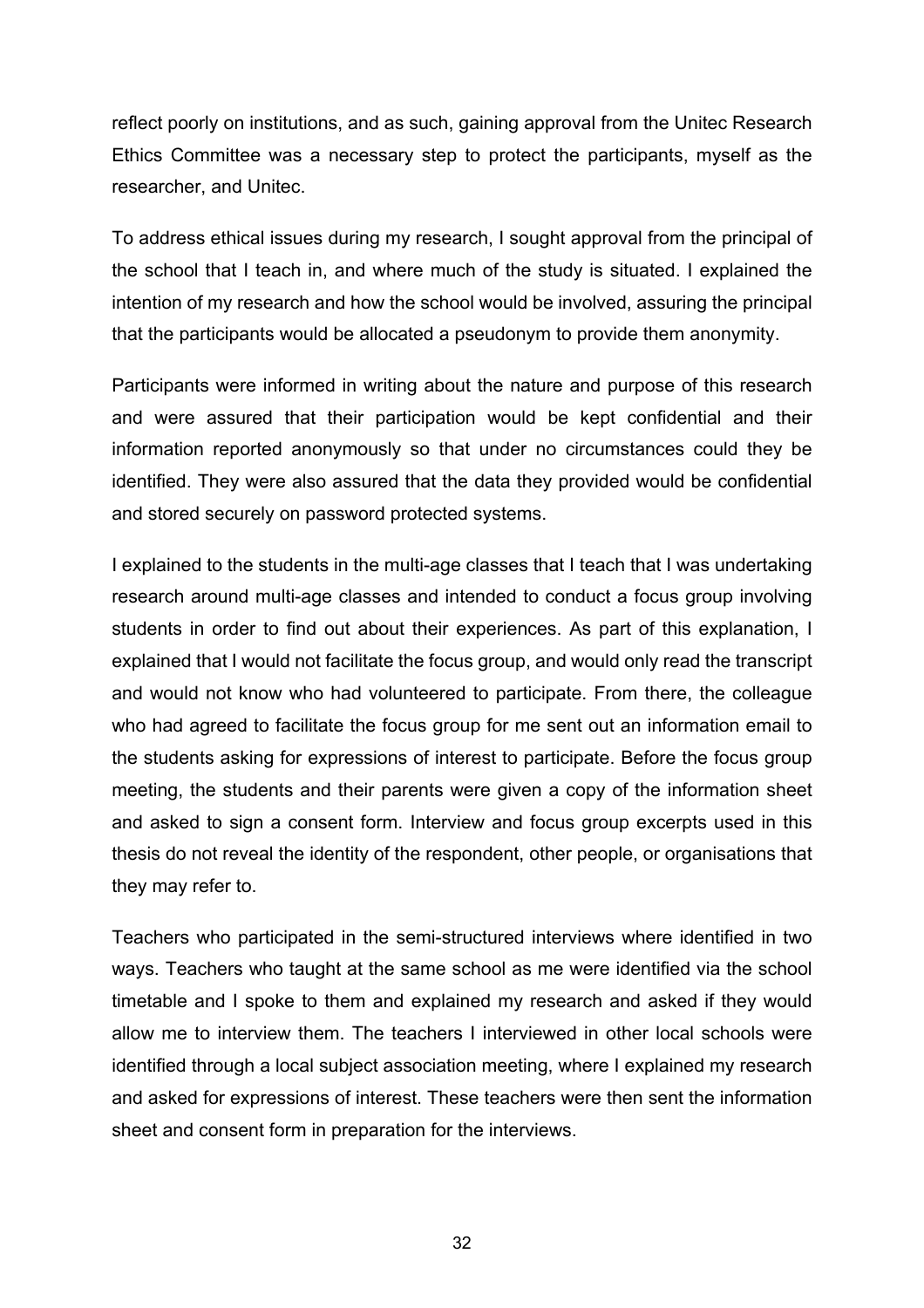Because this research was intended to explore multi-age classroom practice in New Zealand secondary schools, it could both directly and indirectly have an impact on Māori as there are likely to be Māori students and teachers in this context. This project did not specifically focus on participation and/or outcomes for Māori participants; however, any research conducted in New Zealand can be considered to impact Māori. In the case of my research, the impact was likely to be indirect and related to findings that could have implications for future practices in the teaching of multi-age classes that involve Māori students. I sought advice from a Māori member of staff at my school regarding my proposal, research methodology, and the interview and focus group process.

The consent forms for the focus group and the interviews stated that they would be electronically recorded, and an opportunity was given for participants to ask any questions prior to this taking place. After the recordings had been transcribed, the facilitator of the focus group and the participants of the interviews were given their transcripts to check and verify. Participants were aware that they had a week to amend or clarify any responses that they had made.

### **Summary**

The increase in multi-age classrooms in New Zealand secondary schools is an issue that a number of teachers and students are experiencing within the technology curriculum. While there is considerable research and information regarding multi-age classrooms in a primary school environment, it is a relatively new phenomenon at secondary school level. My aim was to explore multi-age teaching and learning experiences in the New Zealand secondary school and in particular in a DVC context. In a New Zealand secondary school context what advantages and challenges do those who have experienced these environments see? What strategies and approaches do teachers identify that support an effective multi-age environment?

This chapter described the methodology and research methods that were employed for this research project. I provided justification for adopting a subjectivist epistemological position and the rationale for a qualitative approach. The participants in the focus group and semi-structured interviews were introduced. I explained my reasons for choosing to use a focus group and semi-structured interviews as data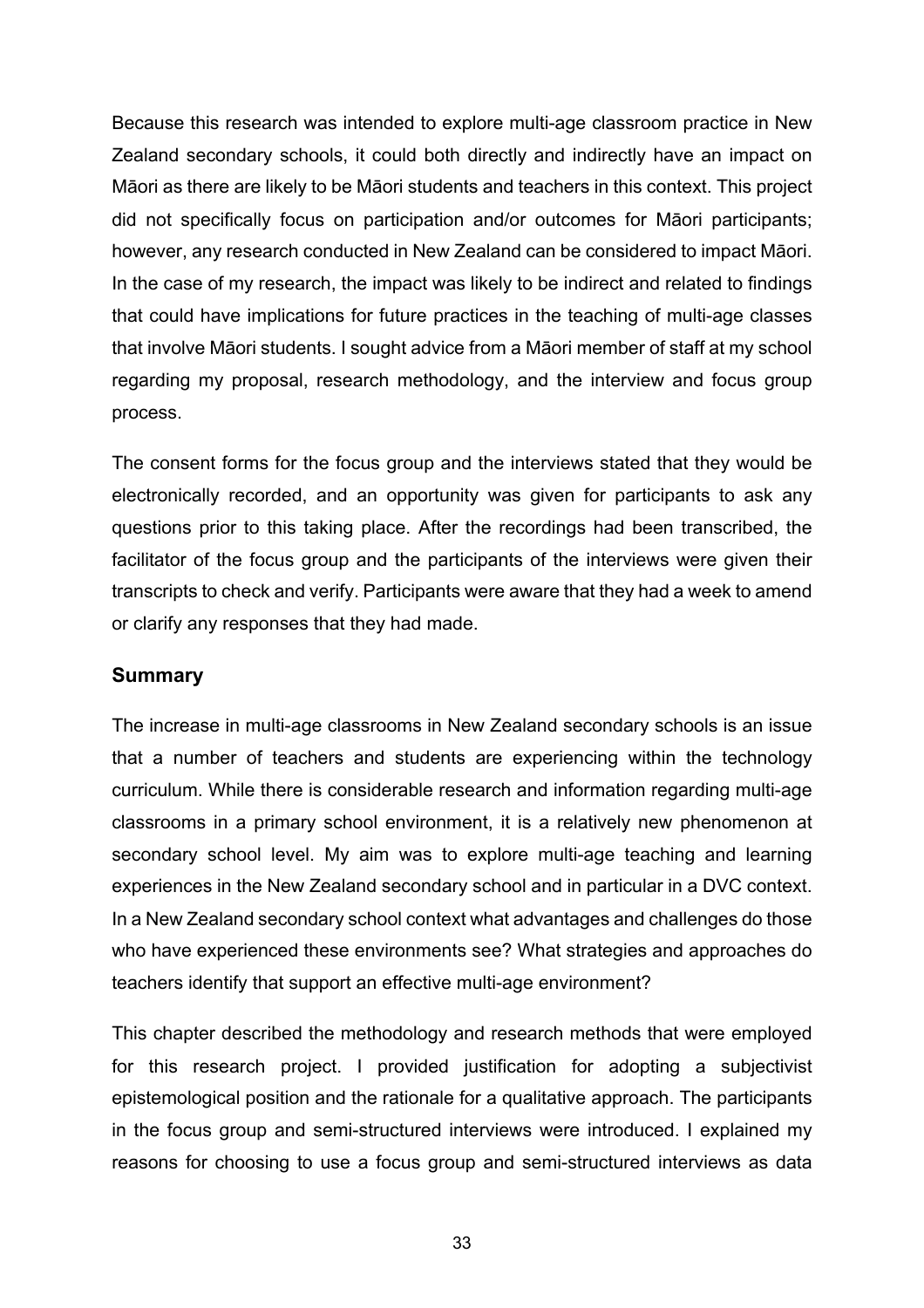collection methods and I rationalised the use of inductive data analysis using themes that emerged from the data. To conclude, I described the provisions made to ensure the reliability and validity of the collected data and the relevant ethical issues that related to this research study. In the next chapter, the findings of this research are presented.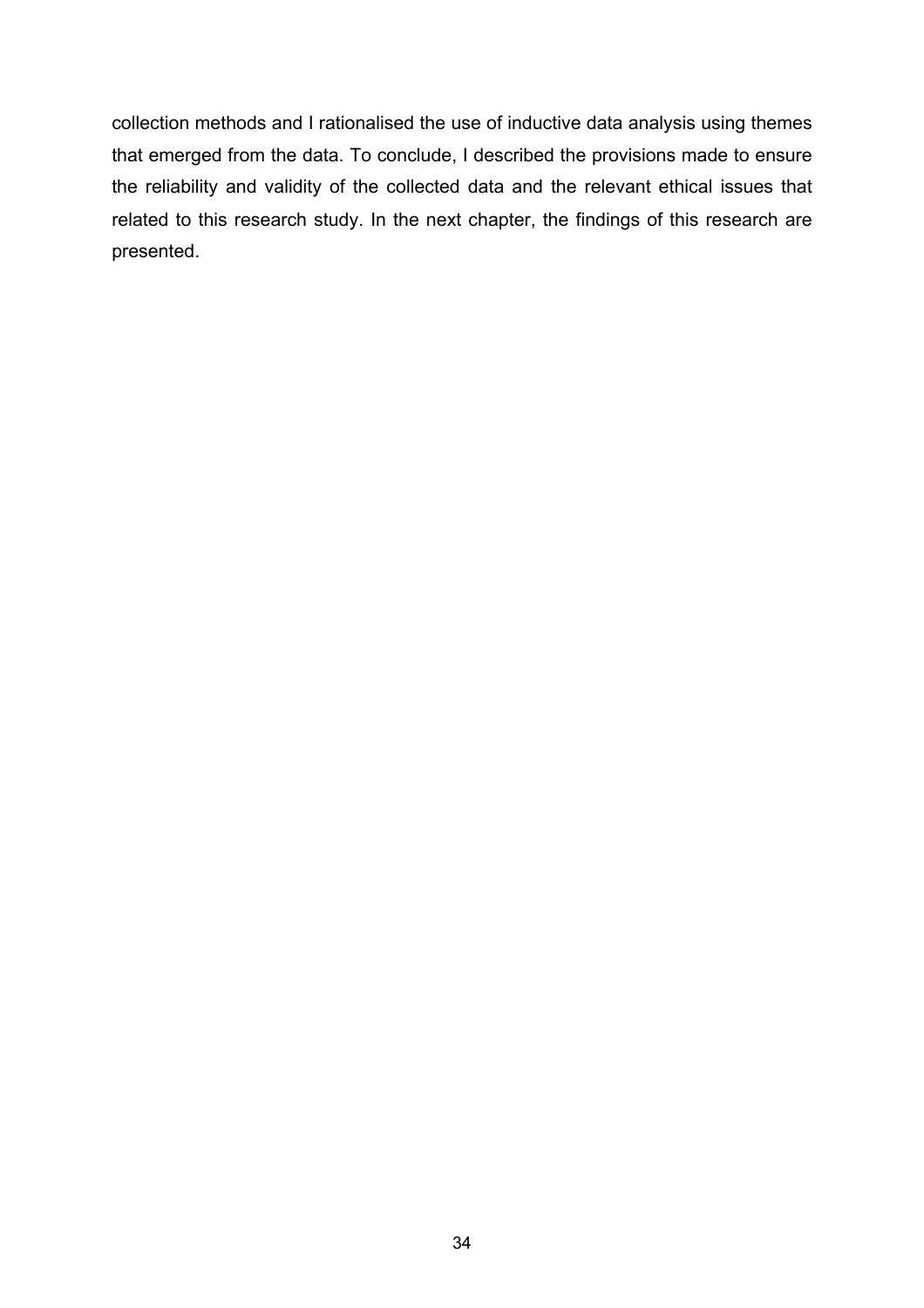# **CHAPTER 4: FINDINGS**

# **Introduction**

This chapter presents the findings from the interviews of teachers who have taught and managed multi-age technology classrooms in the last two years, and the focus group of students who were part of a multi-age DVC class in 2018.

For the interviews, where possible, I have combined the results of my analysis. I have used pseudonyms to protect participants' identities and the identities of the schools they were working in.

I have endeavoured to present the findings from the focus group and interviews without bias or judgement.

# **Research Questions**

- 1. What is the philosophy behind multi-age teaching at secondary school level?
- 2. What are the challenges and advantages for teachers and students in a multiage class?
- 3. What strategies enable the effective use of multi-age classes?

As outlined in the methodology chapter, the findings of this research emerged from the analysis of the data collected from semi-structured interviews and a focus group. Semi-structured interviews were undertaken with five teachers from four different schools. Three of these teachers were specialist teachers in DVC, one was a specialist teacher of textiles technology, and one was a specialist teacher of visual art – photography and design. All of these teachers had taught a multi-age class for at least one year and had all been teachers for at least 14 years. The students involved in the focus group were all students in a senior multi-age DVC class in 2018. They ranged in year level from 11 to 13. Questions explored their experiences in a multi-age class, the perceived advantages and challenges of this set up, and in the case of the teachers, their advice for other teachers.

From the literature review I found little guidance on how multi-age teaching could be executed at a secondary school level, and more specifically, in a New Zealand DVC classroom. As a teacher who was beginning to implement multi-age DVC classes, I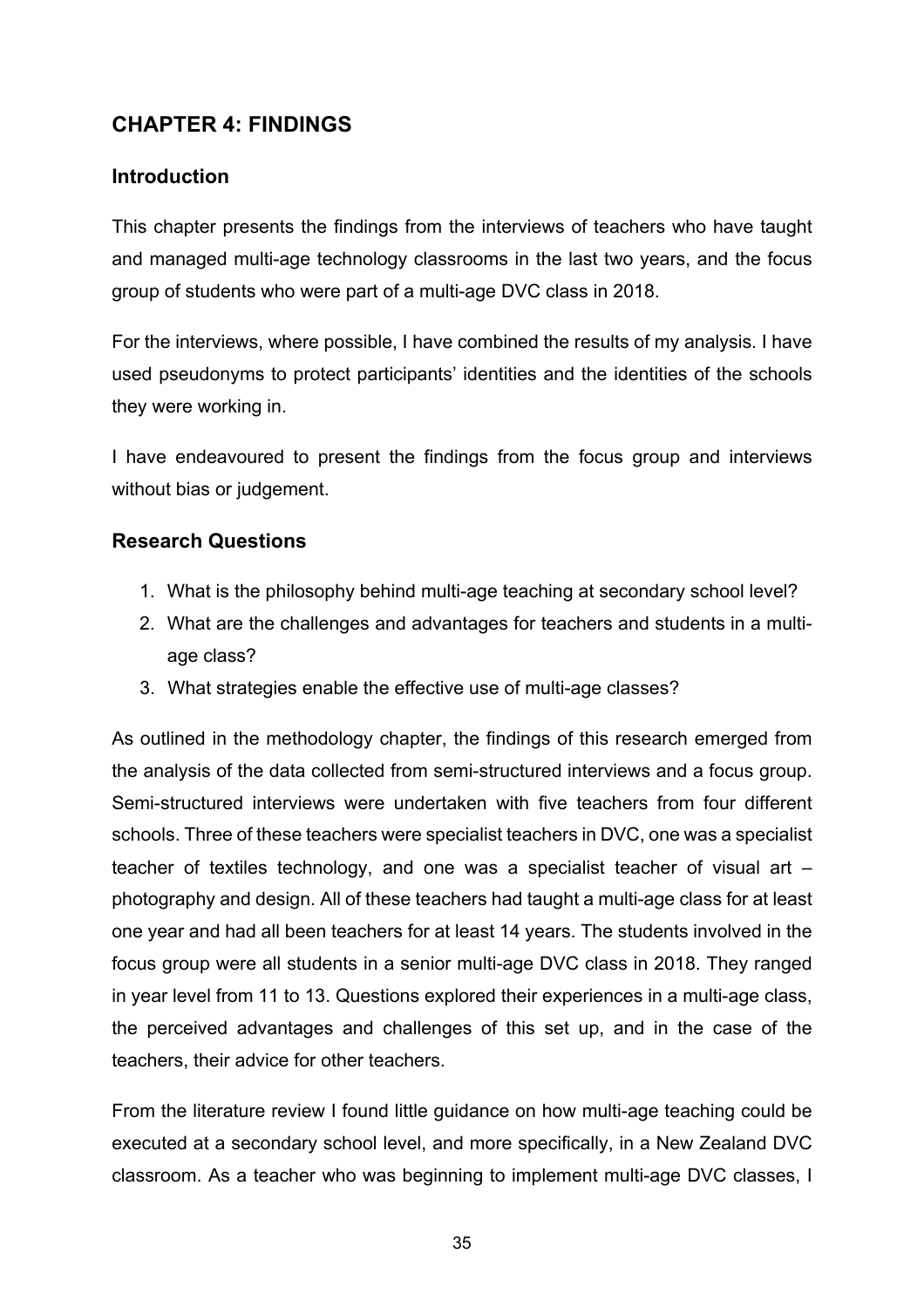was interested in identifying approaches that other teachers had found successful and learning from their experiences. By interviewing teachers who had experience in this area, I hoped to discover some key ideas and practices, as well as possible pitfalls to be aware of. As I was in the process of implementing multi-age classes in my own practice, I also took the opportunity to explore the student experience through a focus group.

This data analysis focused on:

- 1. The perceived advantages and challenges of multi-age teaching
- 2. The classroom experience of a multi-age class—teaching approaches and spatial considerations
- 3. Teachers' advice about how to implement a multi-age class

# **Background**

The teachers in the interviews had a variety reasons for why they were teaching multiage classes. While some of the reasons were essentially similar, the teachers' explanations varied.

In their interview responses, Teachers A, B, C, and D all identified timetable clashes and a decline in student numbers as being the major contributing factor that led to the creation of their multi-age classes, and they felt that multi-age classes were the only solution for the classes to continue. In these cases, while the teacher agreed to it, the decision was ultimately made by senior leadership and timetabling needs.

For Teacher E, while the multi-age class was instigated by the same factors as the other teachers, they felt that the decision to opt for a multi-age model was about creating flexibility in the timetable. This allowed students to take the subjects that best fitted them as individuals, rather than what fitted their timetables. Teacher E had experienced the fluctuation of student numbers that usually occur for small subject areas from year to year and began to look for opportunities within this. Taking a proactive approach of offering multi-age classes enabled the subject to exist in a way that created flexibility in the school timetable, allowing students access to the subject without the pressure of needing to choose between two subjects that clashed due to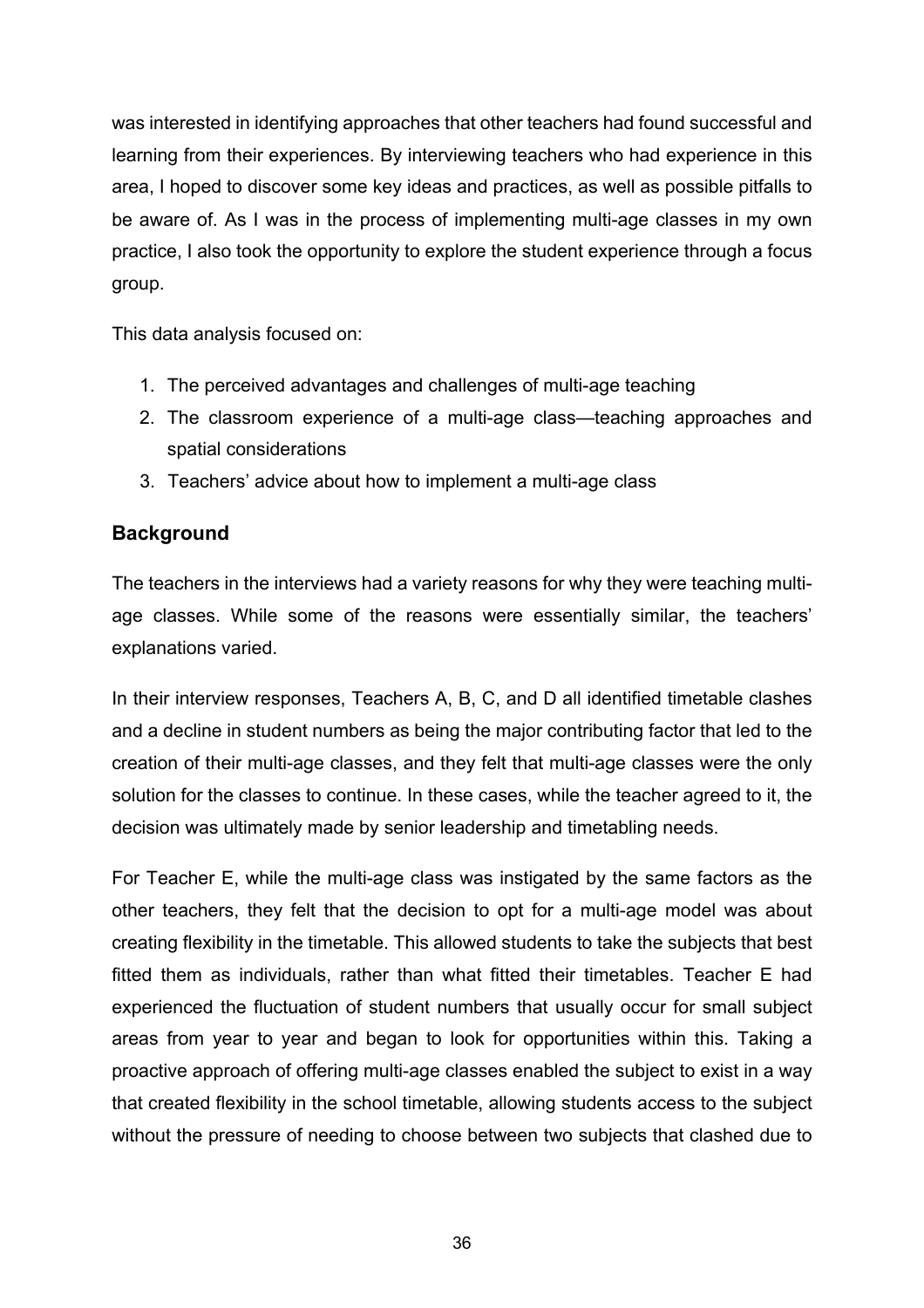timetable constraints. As Teacher E stated, "You have to adapt to the situation, and that was my adaptation".

From the perspective of the students, one reason for multi-age classes was to enable all students to still take the subject. For the student who identified as being offline (or studying the subject outside of the usual class hours), they appreciated the fact that they could still take the subject, even though it was in an unusual way.

The number of multi-age classes that teachers taught in 2018 varied. While Teacher D only had one multi-age class, this class was made up of all three NCEA year levels. For Teacher E, all of their timetabled classes in 2018 were multi-age classes. For the other three teachers, they each had two multi-age classes on their timetable.

All of the multi-age classes that these teachers taught were limited to senior students only (Years 11–13), with the most common combination being Years 12 and 13. Two of the teachers had multi-age classes that covered all three NCEA levels for their subject area (Teachers A and D) and one teacher had a Year 11 and 13 combination (Teacher C). The teachers commented that their preferred combination was Years 12 and 13 together. Their preference was to keep Year 11 as a standalone class, as this age group required more attention. This was because it was the students' first year of NCEA and teachers expressed how they felt that the Year 12 and 13 students in these classes missed out (Teachers A and D).

# **Multi-Age Classes – Perceived Advantages and Challenges**

### *Perceived advantages*

# *Insight and competition*

All of the teachers interviewed were able to identify a range of advantages to teaching multi-age classes. Four out of five respondents felt that the fact that the younger students got to see what the older students were doing was an advantage, as the students gained insight into the higher levels and also gained access to skills and knowledge at an earlier stage than they otherwise would. Teacher A stated that "the younger students see what the seniors are doing, and they aspire to do the same". These teachers felt that this prepared the students for future learning and helped them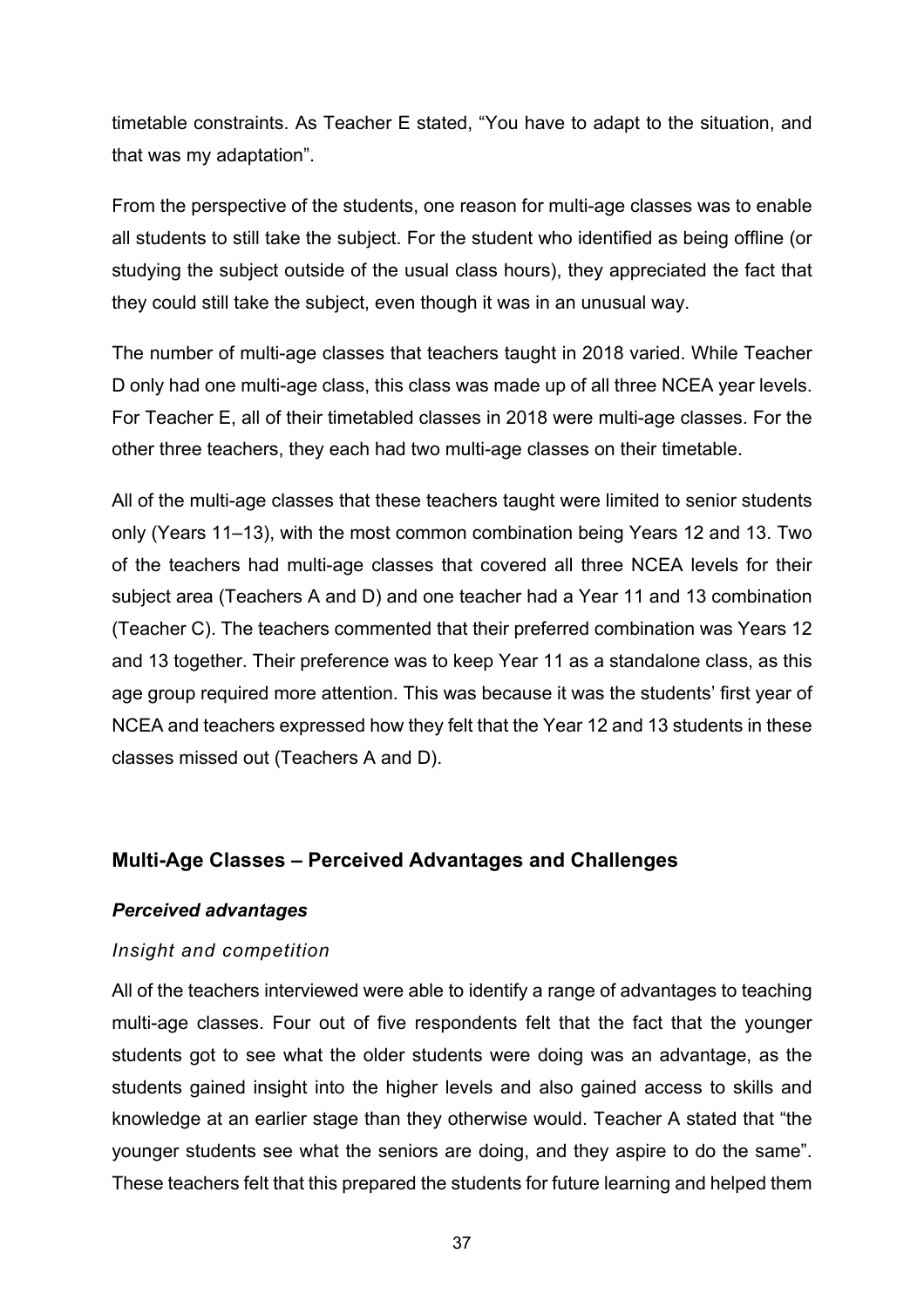to achieve at the highest level possible as they were challenged (Teachers A, C, D, and E).

Teachers A and C commented on the competitive aspect that having different levels in a class brings. Students can see what other levels are achieving and aspire to reach that, extending themselves to either reach new levels or to stay ahead of younger students. Teacher C talked about a group of Year 13 students in a multi-age class with a group of very capable Year 12 students. These Year 13 students stepped up the level of their work as they did not want the Year 12 students to "show them up". While Teacher C attributed this to a competitive factor, they also acknowledged that this was because the teacher could not pay them as much attention as in other years due to the mixed year levels, and they did not have the audience (of only their year group) that they were used to having.

#### *Shared teaching*

Another advantage identified by four of the five teachers was the sharing of teaching as students took on the role of teacher at times. Teacher E spoke specifically of this being an advantage, as they felt that students can bring a different perspective to what is being taught, and they felt that the different language used by students could remove barriers that sometimes existed to learning something. Teacher E noted "The Year 13s have a wonderful method of encouragement. 'Come on you can do it… get on with it...'. They will sit there and they can pull students back in".

In being asked what they liked about being in a multi-age class, students responded by saying that they liked being able to learn from each other; sharing knowledge and ideas. The students liked having the Year 13 students' class work as exemplars as it showed them where the work they are doing leads.

The students also spoke of the ability to ask for help from other students when the teacher was busy. They admitted that initially they did not ask other students as they were shy and didn't know the students, but by Term 2 they felt comfortable doing this. Students also liked the variety they gained from asking a range of people for help and opinions. One of the students explained that the act of explaining or teaching something to others helped them understand it more themselves. It also gave them confidence in their ability (Student).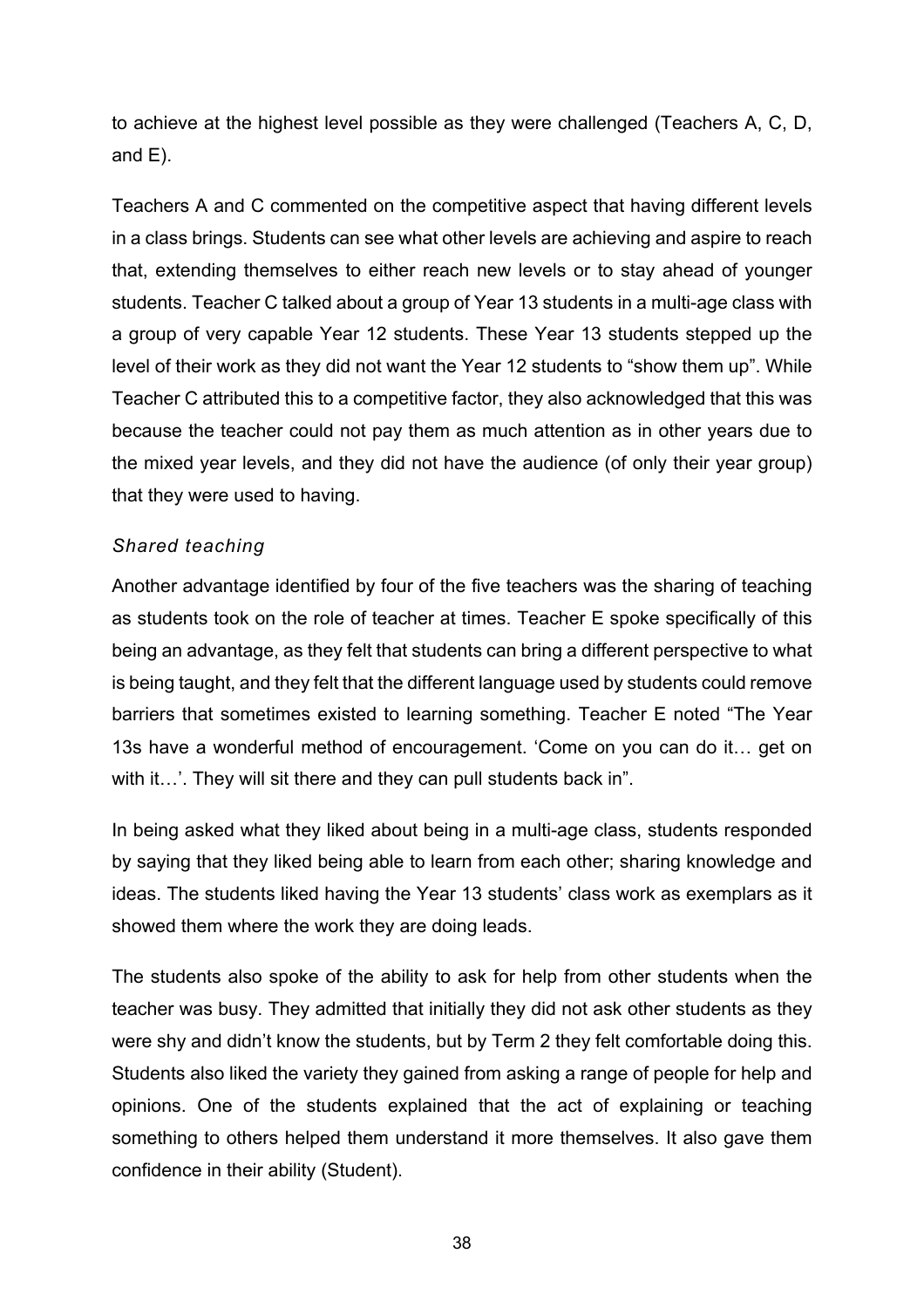The students acknowledged that they felt the multi-age class was an advantage when the teacher was busy with other students as well as "it is nice to have someone else there who knows how to use the laser cutter for example, or how to do something on the computer rather than having to wait for the teacher" (Student). They felt that the act of being able to help others and accept help from others made for a friendly and accepting class environment.

## *Size and atmosphere*

Two other advantages that were identified in the interviews were smaller class sizes and a community atmosphere. While multi-age classes often begin due to a decline in student numbers, and hence smaller classes, other teachers have identified class size as an area to be aware of. Teacher B felt that having smaller numbers of each year level allowed you to spend more time with the students and work with their individual needs. Teacher E explained, that for them, one of the advantages of multi-age classes was that students became a community and not just a class. They helped each other out and interacted in a more natural way than a traditional classroom environment due to the range of ages and experience.

### *Perceived challenges*

### *Planning*

An aspect that every respondent mentioned as a challenge was the level of planning required for a multi-age class. As Teacher D commented, "You won't get away with not planning in this environment, even though you have to be flexible and know that your lesson will change from what you planned, you have to have a plan initially". Two teachers highlighted the beginning of the year and the busyness of this time in terms of planning needs (Teachers A and D). The teachers explained that this part of the year seemed extra busy with a multi-age class on your timetable, as you have a range of new classes all of which you are learning about and getting set up, and then on top of that you have the multi-age class that has very specific needs.

All of the other factors mentioned as challenges can be linked to a disparity between the needs of the students at different levels. With the senior focus being on NCEA, the teachers all expressed concern that students would miss out due to the multi-age nature of the class. Teachers C and D discussed that they had concerns that older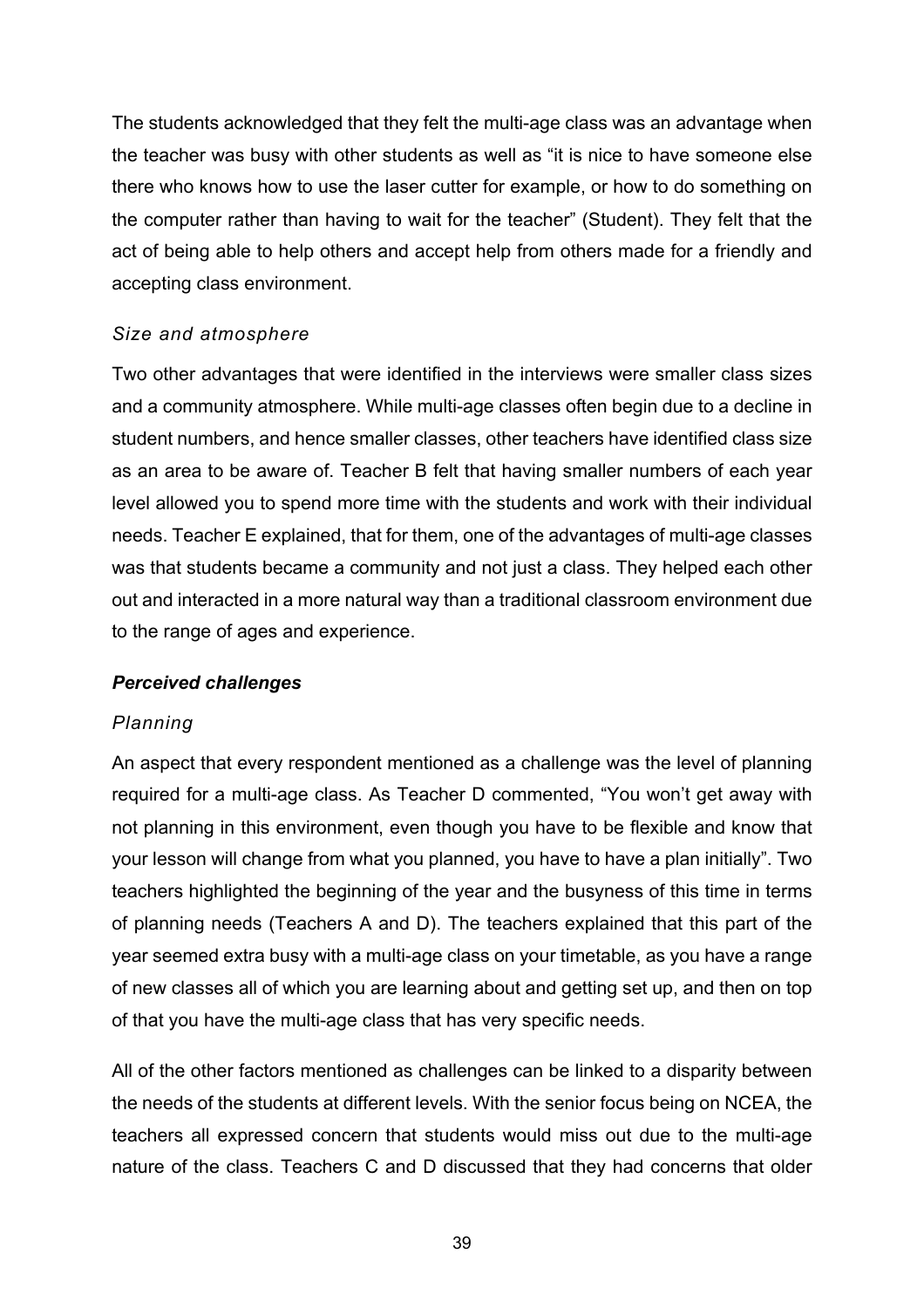students might miss out because younger students are more needy, and the assumption was made that the older ones knew the ropes. These two teachers also worried that the work ethic and time management issues of senior students could be modelled to younger students when they see how the older students worked.

#### *Class size*

Each of the teachers interviewed commented on class size. Discussion in this area went in both directions—too big and too small. All of the teachers recommended smaller numbers (18 students maximum was the size commonly quoted) to get a harmonious group working. Too large a class and the individuality was lost and quieter students could not shine or feel missed, but too small can also be difficult. While 18 students were noted as an ideal class size, all of the respondents acknowledged that the class size is not a fixed thing as personalities in the class are also a factor.

### *Student concern*

Students involved in the focus group were asked what they did not like about being in multi-age classes, or what they might change, to which the students initially responded by saying there was not anything they did not like. However, after discussion in the group, one student mentioned that when they are asked to help out it can be a distraction from their own work. While they were happy to help out with peer teaching, they were aware that this can be a distraction for them and felt that it was important that students felt confident to say no if they needed to (Student). It is important to note that this is the only multi-age class for each of the students involved in the focus group. The students therefore do not have another version of multi-age teaching for comparison.

# **The Classroom Experience of a Multi-Age Class – Teaching Approaches and Spatial Considerations**

### *Teaching approaches*

### *Relationships*

The teachers were asked if they felt that the roles of teacher and student changed in a multi-age classroom. Four of the five teachers felt that these roles changed and highlighted the following changes. Teacher B said, "I think you build a closer relationship with the students because you have more one on one". The teacher felt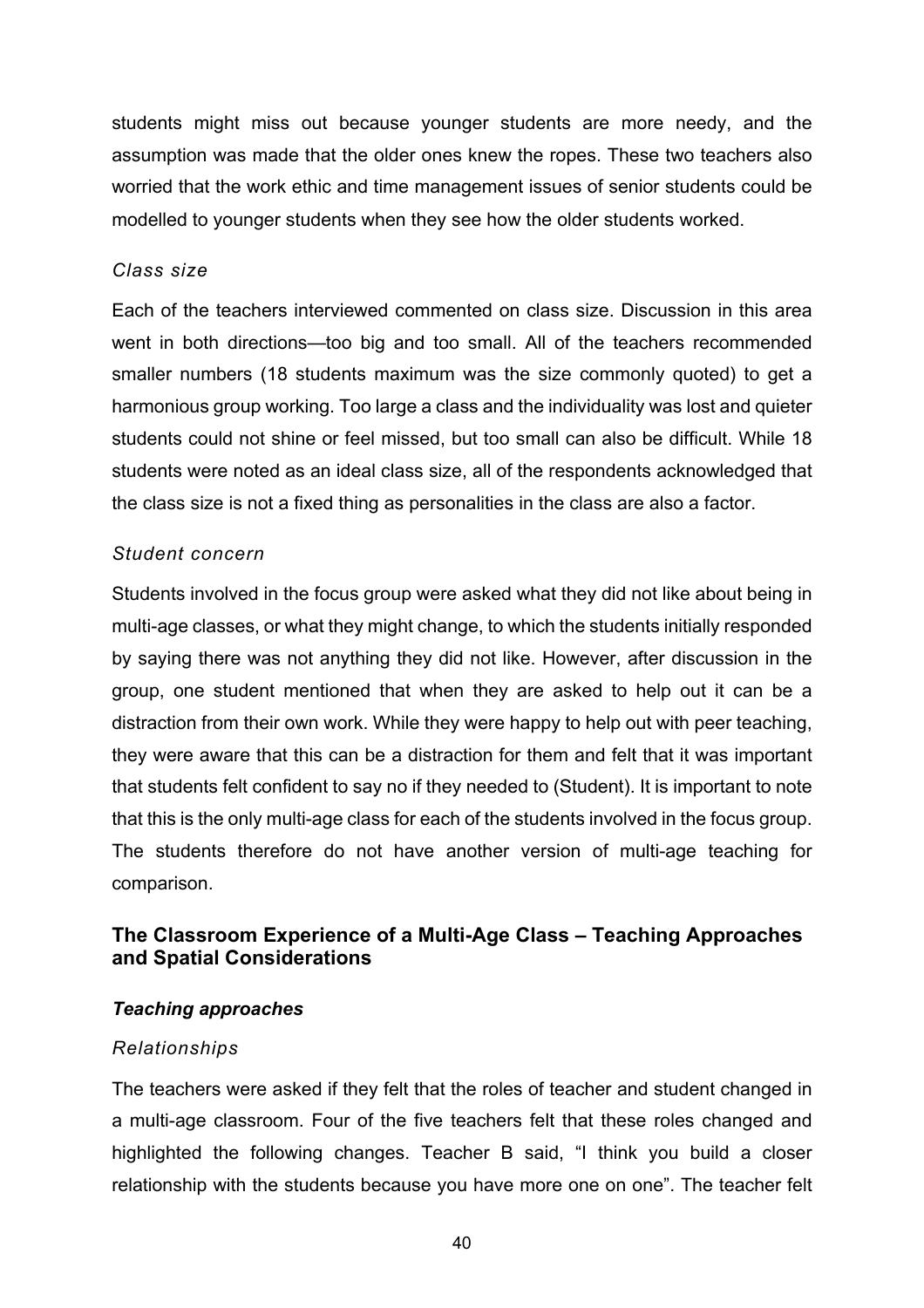that this allowed students to feel more connected and confident to participate and share.

Teachers B and D both mentioned that the relationships between the students changed. Teacher D explained that the reduction of focus on the year level a student is in seems to enable students to be more open to communication, and teaching, from students across year levels. Teacher E felt that the multi-age class environment enabled students to see the teacher in a different way, not just as teachers but as social beings, due to the different relationships that were built between teacher and student and that teaching and learning was shared. Teacher E stated, "I am building a community of learners and I am not the bearer of all knowledge". Teacher A said that a teacher in a multi-age classroom is "busy and needs to be resilient, patient and adaptable", while students learn "resilience, patience, problem solving, selfmanagement, self-direction and independence".

In the focus group, students were asked to describe the role of the student in this type of classroom. One Year 13 student stated, "The Year 12s in the class are similar to us in maturity, no issues, it is a student friendly environment. Everyone talks together and it is way different to other classes". Other aspects identified by the focus group was that "lots of responsibility is given to the students to get work done and manage yourself and not being constantly pushed by the teacher" and that "you tend to ask students alongside you first before you approach the teacher which is great" (Student).

### *Planning*

I asked the teachers if, when planning for their multi-age classes, they planned to teach them as separate classes which happen to be on at the same time, or if they consider the class to be one class made up of varying levels. All of the teachers answered that they teach them as separate classes; however, within their expansions on their answers many of them talked about the aspects in which they viewed the class as a single class entity.

All of the teachers explained that they looked for opportunities to bring the different levels or areas together to teach common skills and knowledge. Teacher C explained that they start the year with a shared starting point or focus so everyone is working on a similar topic to begin with, before they branch out into year specific work. Four out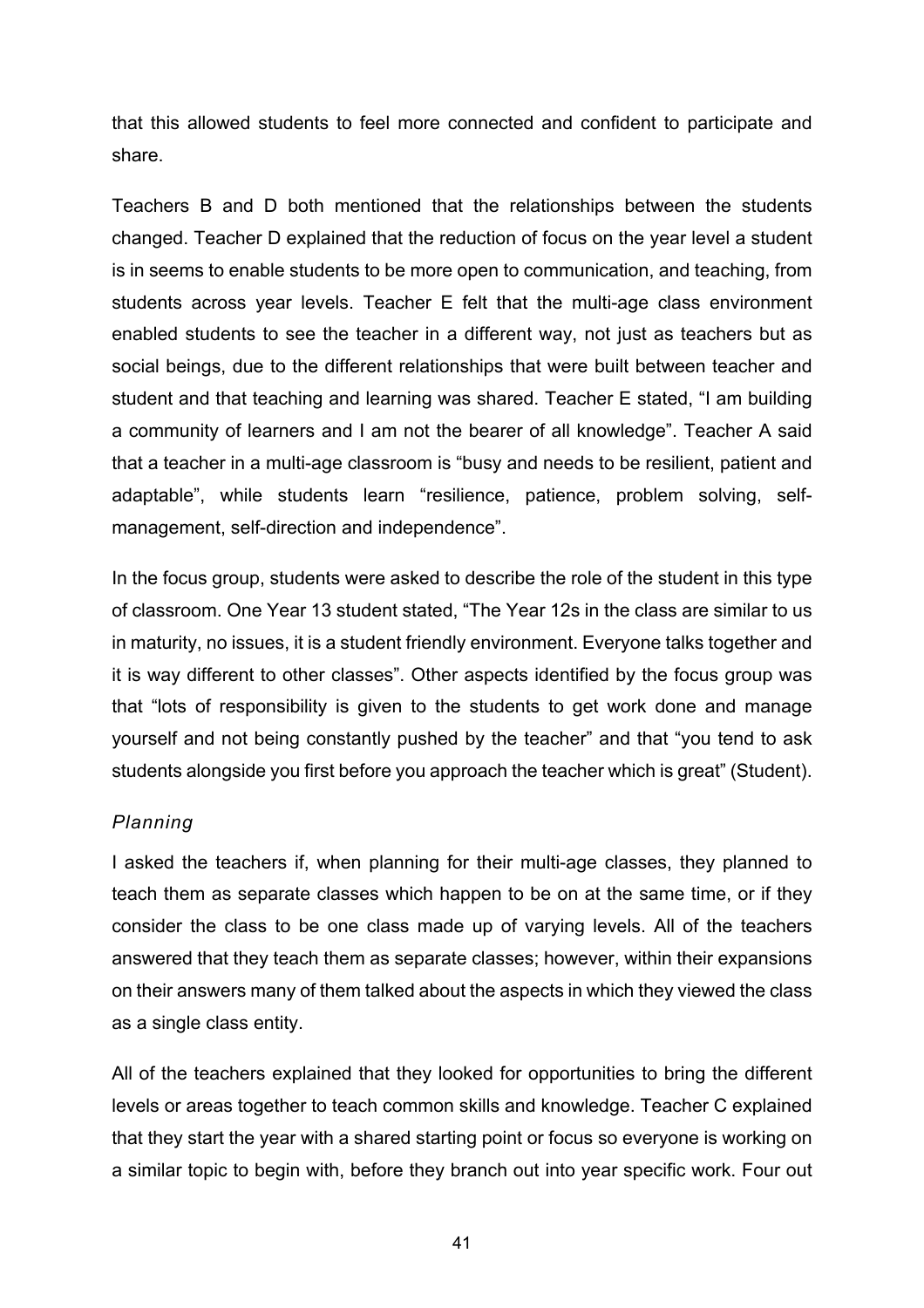of the five teachers commented that they used similar projects and similar deadlines across the year levels to enable them to have shared moments as regularly as possible. As Teacher D explained, "Even in a single level class we have multiple projects being worked on due to the nature of the subjects. In a multi-age version of this class we have a wider range of levels, and with that a wider range of projects, but it does still have similarities to a single level class. With individual projects you do lots of 'just in time' teaching and you look for opportunities for communal learning and bring the students together for that".

One particular area of note was that the teachers who had the most experience teaching multi-age classes (Teachers A, D, and E) were able to identify what they did more easily and could talk more specifically about their approaches than the other two teachers. The overriding feeling from all of the teachers, no matter what approaches they used, was that they did it the way they did as it was the only way they knew how to manage a multi-age class.

The students who participated in the focus group noted that a lot of the teaching took place in small groups, such as year groups, and individually. They commented that this meant that it can take quite a bit of time to get around everyone, but that because students are encouraged to help each other there is less of a wait for someone to come and help.

The teachers were also asked to consider how their teaching approaches with their multi-age classes differed from their approaches used for a single level class. The teachers interviewed found this question challenging to answer, as many of them were not consciously aware of the differences as being tangible. They knew there were differences but hadn't identified what they were. As they discussed this they began to identify some aspects.

Teacher A explained that they now take the approach of facilitator across all of their classes and that this came from their experience of teaching multi-age classes. Teacher A's feeling was that they needed to be a facilitator in their multi-age classes due to the varying levels and needs of the students and that through "having to do it", they had learnt the benefits that this approach has and as a result now apply it to all of the classes they teach.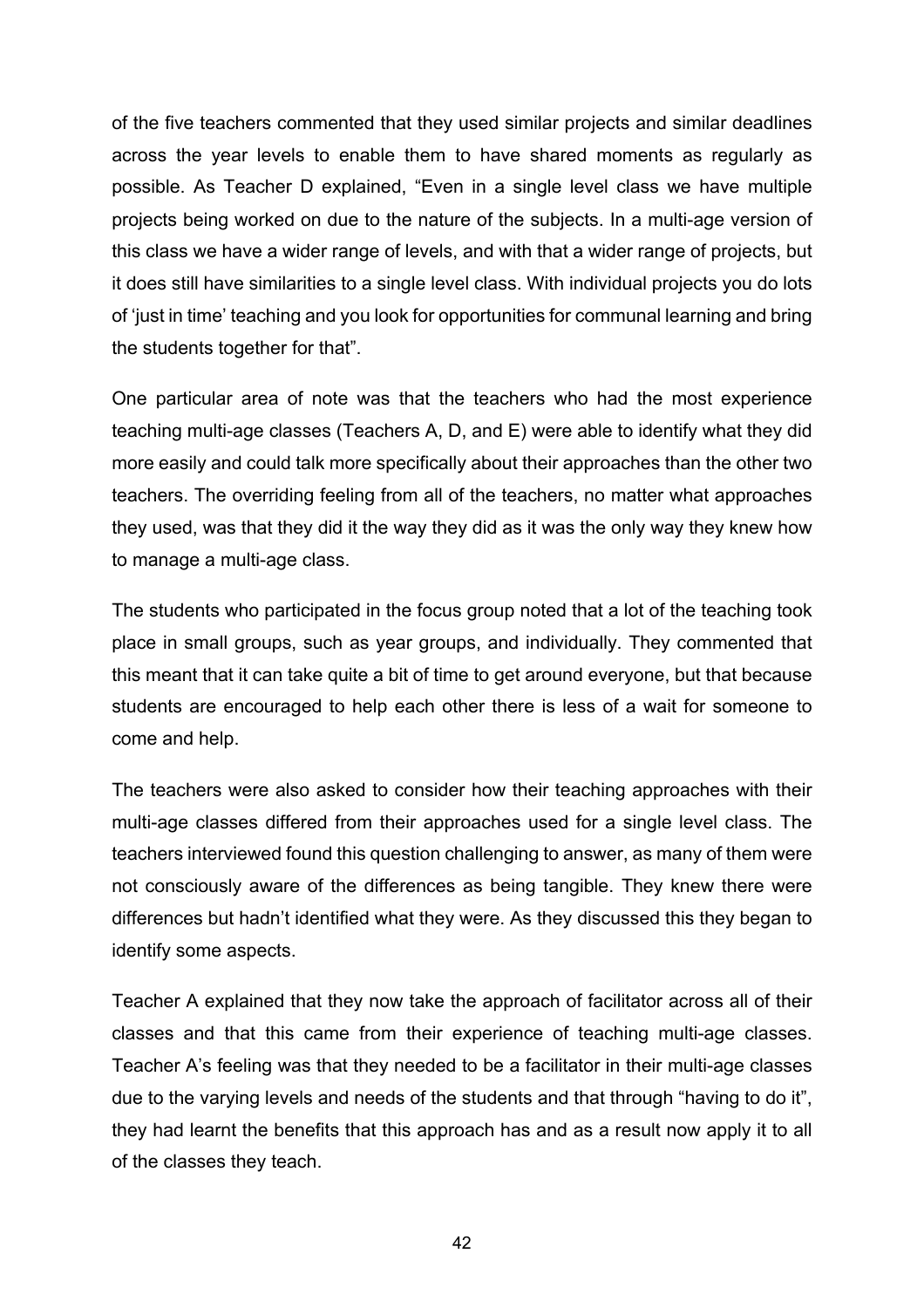Teacher D felt that they were more structured with a single level class and did less "just in time" teaching in that environment; whereas with a multi-age class they tended to grab those teaching moments more often. Teacher D felt that in a multi-age class you had to take the opportunity to go off on tangents to the planned direction of a lesson, as students wanted and or needed to. Sometimes "the best planned lesson can be the worst sometimes, and if you let it run the way the students want it to run it, it can be the best" (Teacher D).

Teacher E answered that there were definite differences in the pedagogical approaches that they used in their multi-age classes. In a multi-age class they always identified students who had the capacity for working with someone else and stated, "I use what I have available to help me with the numbers or one-to-one" (Teacher E). Identifying students that had the ability to work with and help others allowed this teacher to feel confident that all students were able to get what they needed in class, as "we work with a relational population who relate to people, not computers or situations, so if I am able to use a person to help someone I am going to do it" (Teacher  $E$ ).

### *Student experience*

The student participants in the focus group were asked how the multi-age environment 'felt' to them. They commented on the relaxed feel of the environment and the fact that they felt able to ask for help. The students felt that this set up worked in DVC and as it was relaxed, it was not a big deal to ask for help. One Year 11 student noted that "You can ask for help when you need it, nice environment and everyone gets along. Everyone asks for help when they need it and get the help when they need it". The Year 11s also said that it was a big contrast compared to junior years, and it felt very relaxed in comparison. One students explained that they felt "more comfortable when asking for help from someone their own age". The Year 13s felt that it hadn't really affected how they worked or helped others. They attributed this to the fact that in DVC "you are all learning the same thing, and will all end up at the same point eventually. Younger ones can end up teaching the older ones. We are all doing the same projects, just Year 13 is slightly harder" (Year 13 student).

In relation to how often the students asked for help or advice from other students in the class, the students answered that it was quite often but that it was generally from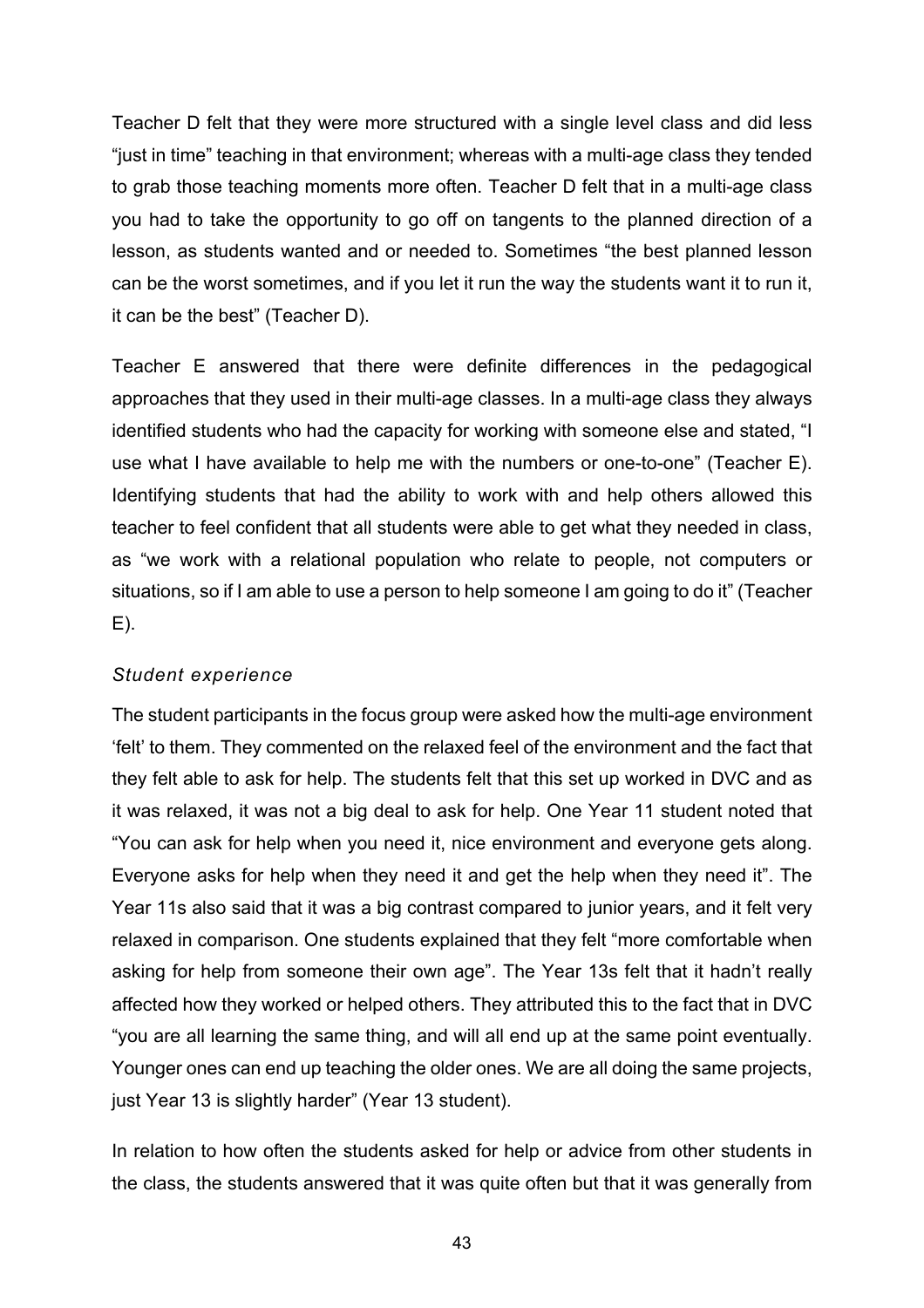students in their own year group or older. The students commented that having the structure of 'Feedback Friday' was also a good way to help each other out in a nonthreatening way (Feedback Friday was a session that I ran in the multi-age classes where students were all asked to give feedback to at least three other students in the class via post it notes). This format was "very helpful as others might see something that you don't, so you get help without asking for it" (Student).

### *Spatial*

When the teachers were asked about the spatial considerations of a multi-age classroom, all of the teachers were able to identify a range of factors that held importance for their rooms. Three of the teachers commented that they felt break out spaces were needed. This was to enable the teacher to bring together various groups for teaching moments and feedback as the need arose. They felt that break out spaces allowed for this without disruption to other members of the class. Teacher C explained that with their current layout, a number of students need to move in order to create a space for a specific group to meet. This means students are out of their comfort zone and the flow of the class is disrupted.

Three of the teachers explained that they lay their class out with desks in groups to encourage co-operation. The group layouts had the flexibility for students to spread themselves out and choose where they sat, while also allowing teachers to create groups for teaching or feedback needs as required. Teacher A explained that they have the desks set up in groups as "more and more the students are collaborative learners. They want to work collaboratively. But also, the feedback that I have from students who have gone on to university is that whole idea of peer assessment, critiquing, and receiving critique. I am starting to do that a lot more in my classes so that it builds resilience if they choose to go down that pathway".

Teacher E talked about student ownership of spaces within the room and student accountability for that space. They described their ideal for their multi-age classroom saying, "I would have one computer per cubicle that three students use—they can put their work up and then they become part of it. It would also allow for protection of equipment as that group would own and be responsible for that space and equipment. For that group of 3 – this is yours, it is yours to look after, you protect it and look after it, you deal with any problems, any issues then come back to me". The other four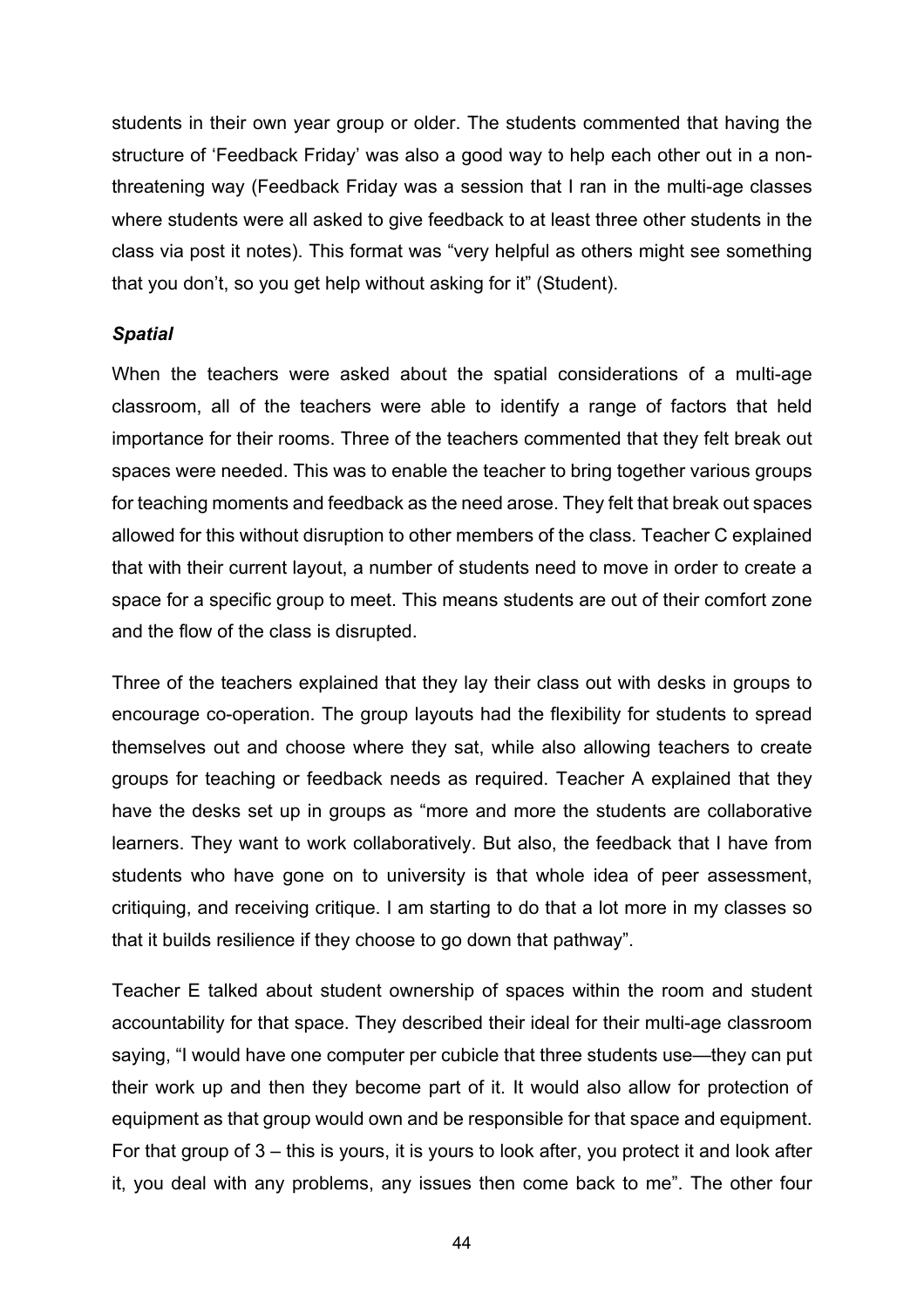teachers also talked about student accountability, but they focused on access to resources. Teacher A explained that in their classroom "resources are openly accessible (perhaps too much). The students need to learn to take responsibility for the equipment—if it's gone its gone".

Related to student ownership and accountability within the space was having student work displayed on the walls. Teacher A explained that there is "lots of student work up on the wall" for students to refer to and to connect students to the space.

The available physical floor area does limit what is possible. Teacher C explained that the spatial arrangement of a multi-age classroom needs to allow room for student movement from break out space to workspace, from resource area to workspace and so forth. Associated with this is the size of the desks that are common in DVC, technology, and art classes, as the paper sizes being worked on are often A3 or larger. Teacher C also commented that the surfaces of the room itself can also be constraints as these types of classrooms are often clad in hard surfaces due to the practical making based components of these subject areas and this can make for a noisy space.

Student participants were asked to identify spatial aspects that they felt were important or that they would like to change in the classroom where their multi-age class was taught. They felt that having a sofa (and related seating area) was very important as it provided a discussion space and a place to contemplate. This relates to what the teachers talked about in relation to having a breakout space. The students discussed that there had been conversations around bringing in a few of the small machine tools from the workshop to give them more possibilities with their model making, but the consensus was that the room had everything they needed and that they felt they were not limited by anything within the space.

As for what the students would remove or change about the space, responses were quite pragmatic with the students discussing that they felt that the multiple entry points into the room were a distraction as they felt that it turned the space into a thoroughfare of sorts for other people.

The students liked the storeroom that is off the space and identified that this was a high use area. The students would like to see this space become more open (remove door and open it up) as the doorway makes the entry to the space quite cramped. The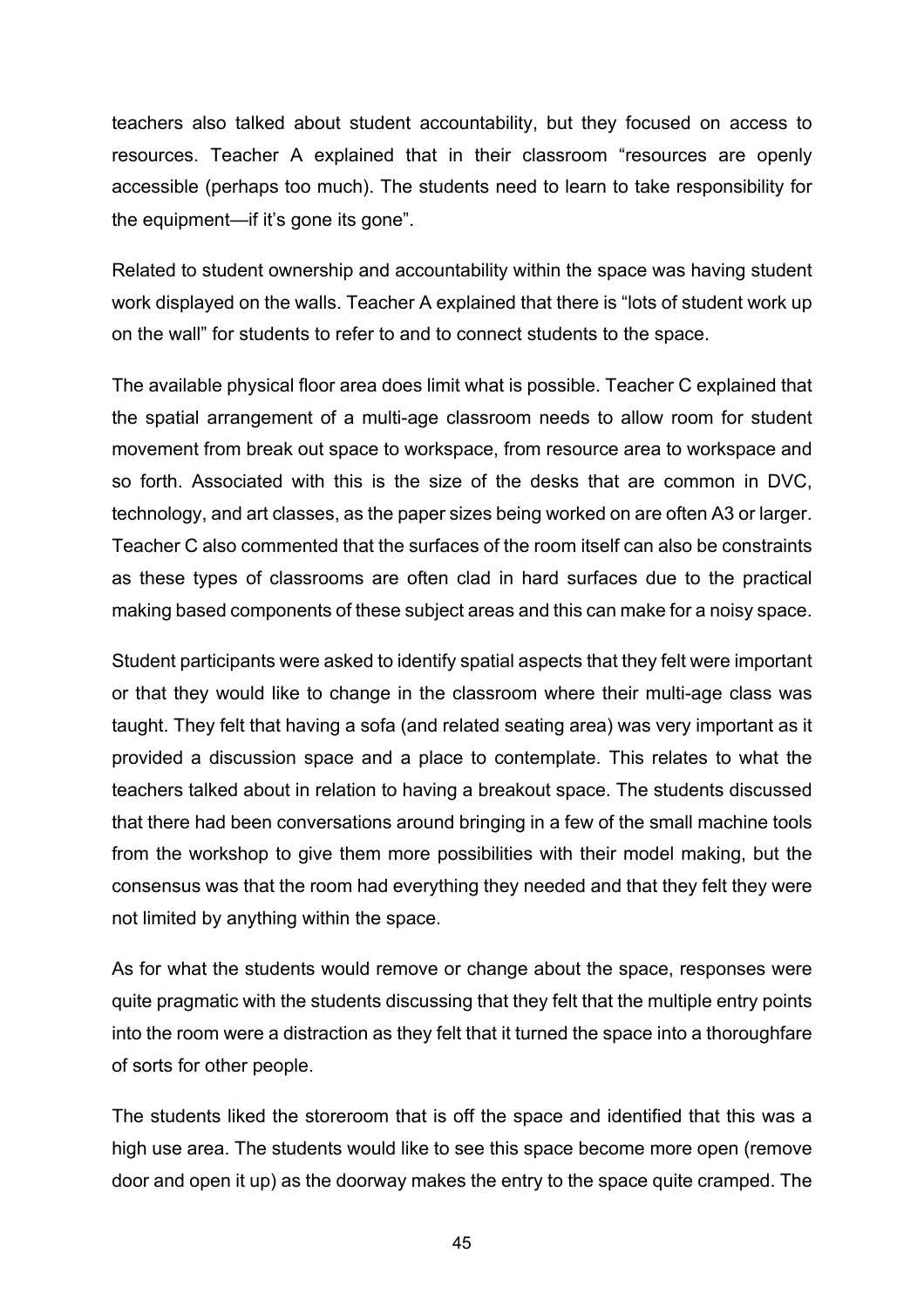students also suggested a more open environment (remove doors) and an increase in storage within the classroom for their folders and work.

Another suggestion the students had was to change from large single person desks to smaller desks that could seat two students. These smaller desks would allow the space to be rearranged more easily with groups or areas set up for specific tasks. As one student stated, "If we had smaller desks we could arrange more, but maybe a group shared space would be better for those doing technical drawings". Circular and sharing desks were also mentioned and the students felt that "Big circles would be better than smaller circles" (Student). The students came back to the topic of the desks in later discussion, highlighting their desire for movable desks to allow them to change and control the layout of the classroom. They felt that the large desks currently in use meant that students felt an ownership of a particular desk space and when the room was rearranged this led to stress for some students.

# **Advice for Teachers Starting out in Multi-Age Teaching**

Finally, the teachers were asked what advice they would give to teachers starting out in multi-age teaching.

# *Knowledge of students*

Three of the respondents gave the advice that you needed to get to know the students who will be involved in the multi-age class and that this knowledge needs to cover the student's academic ability and their personality. Understanding the student's academic ability is essential, as it is important to help the structure the classroom and the teaching, but in a multi-age classroom knowing the student's personality is equally as important. As mentioned by the respondents earlier in relation to how the roles of teacher and student change in a multi-age class, building a relationship with each of the students is an important factor for success in a multi-age class.

Teacher E encouraged utilising the knowledge of the students and enabling them to teach each other. Their reasoning behind this was that it had two benefits—creating a community of learners and building the knowledge and understanding of the students concerned.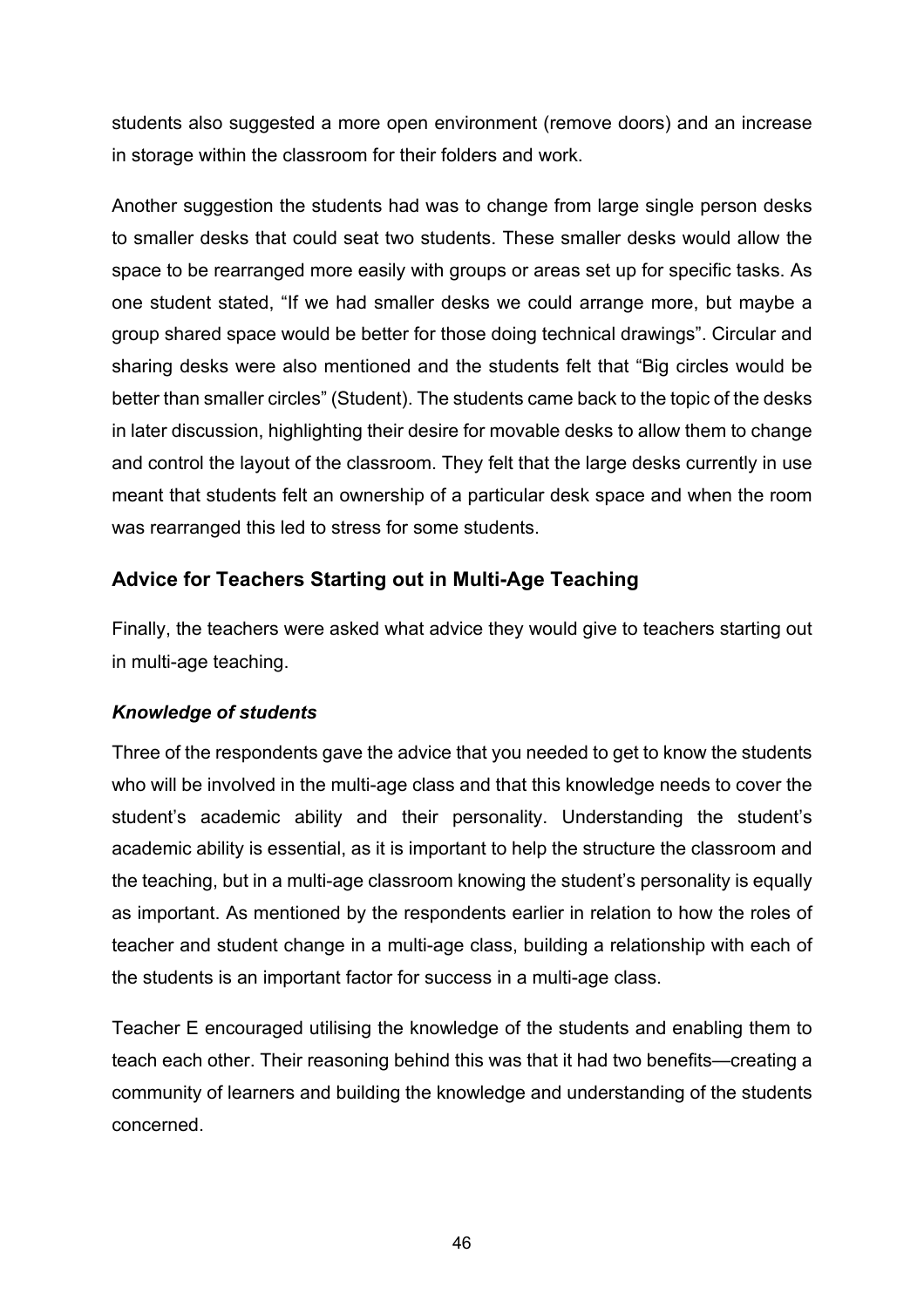It was suggested by Teachers A, C, D, and E that having a shared task at the beginning of the year was a good way to get to know the students, to learn about their abilities, how they worked with others, and to get to start to get to know their personalities. This shared task was also seen as an important start of year structure by these teachers in terms of setting expectations of the class and the classroom.

#### *Teacher related*

In this section, all responses relate to advice given about the teacher experience in a multi-age class.

Teacher E said that they felt the need to have everyone on task but had learnt not to panic if the students seemed to be not doing something all of the time. They stated, "If someone came into my class to do an observation they would think 'Oh my god they are not doing anything'. But actually, the reality of the situation is there is down time" (Teacher E). Teacher E explained that you need to understand there is downtime as a designer, and that it will also happen in a classroom "so cut yourself some slack".

Teacher D felt that you needed to be "flexible but organised". They felt that you had to plan your lessons, have all the resources organised, know where everything is, but, be prepared to change. They stated, "You plan it but be prepared to change, but I think if you have it in your head where you are going then at least you can feel like you gave it your best shot and if things go to custard don't be hard on yourself" (Teacher D). Teacher C talked about organisation and flexibility in the same way and said "it's also about letting yourself lose control a little with some things, because some days you will feel terrible about that because I didn't see that group or I was meaning to get that but I didn't because that group took longer".

Two of the teachers suggested that it was important to let the students see that you are human and that you are a learner too. The multi-age environment changes the student–teacher relationship and the students need to understand that it is a journey everyone is travelling together. Teacher E said "You can't do everything. There is a different rhythm and you are not the bringer of all knowledge". Teacher A said "Enjoy it as much as you can. Don't go in there negative and stressed—the students will feed off that".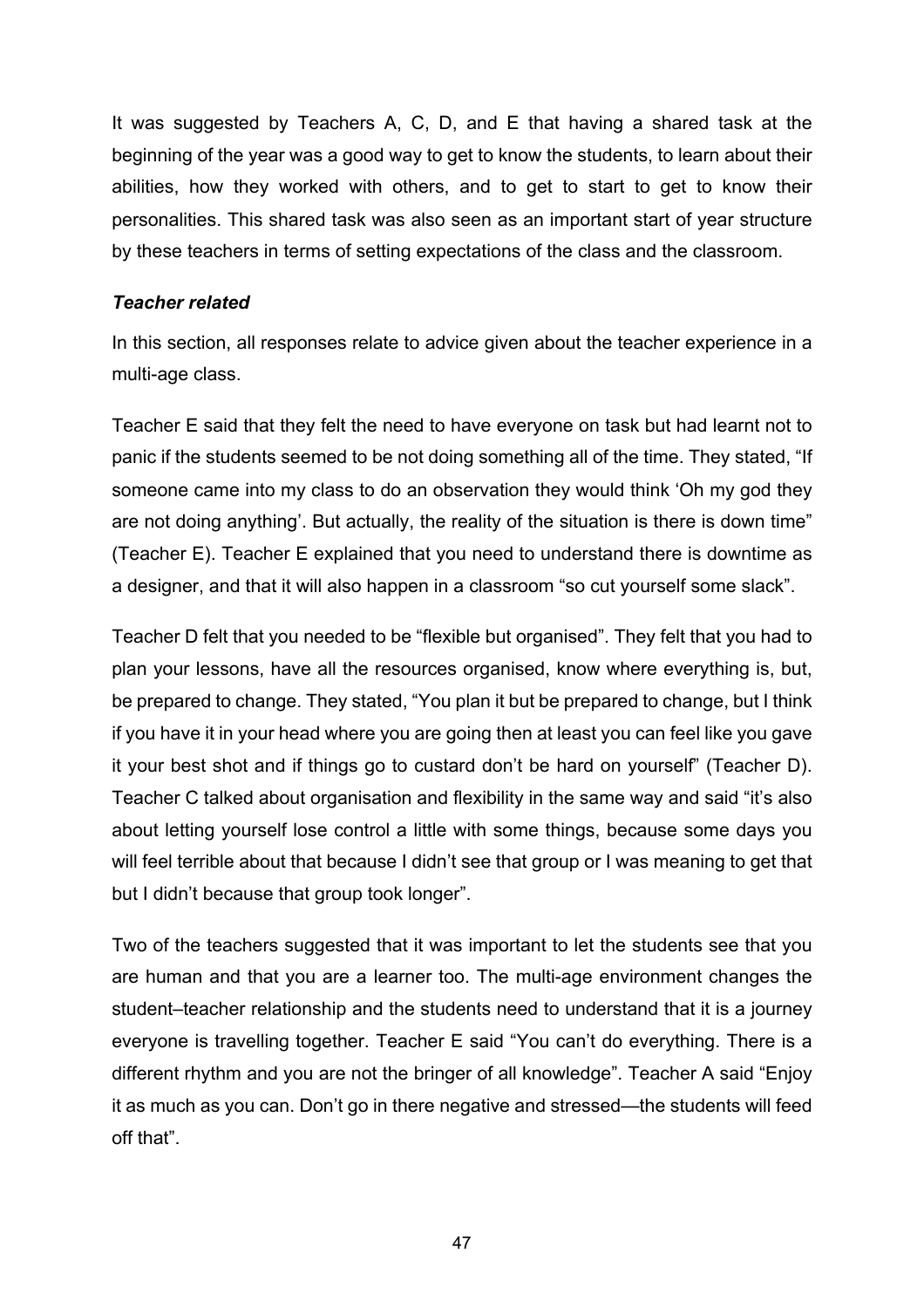## *Planning related*

Planning for a multi-age class was an area of advice given by all of the respondents. A key suggestion in this area that overlapped with the knowledge of students theme, was to start the year with a shared task. The knowledge gained from this could then be used in planning.

Teacher D said that "Being organised was crucial in a multi-age classroom as you can't fudge it. You need a plan, even if that plan changes". They explained that in a multi-age class you need to know what is going on in each lesson. You need to be prepared with specific ideas and tasks, but as mentioned in the teacher related section, flexibility is needed so that you can change that plan as the need or opportunity arises.

Teacher C suggested that teachers look for opportunities for what can be taught together across the year groups. Teacher D explained the same idea in looking to use purposeful shared moments and deliberate acts of teaching—taking the opportunity to use moments and questions from students as learning opportunities for the class or sections of the class.

# *Creation of the class*

The common thread across all of the teachers was related to the size of the class and all suggested that a teacher of a multi-age class needed to control class size. The suggested size specified by four of the teachers was 18 students. Their justification for this was that if the class was too large it became too difficult to manage, but they also warned of classes that were too small. Teacher C explained that "If the numbers are too small it becomes a bit flat and feels slow because they can't feed off each other". Teacher E explained that "too many students can mean that quieter students don't shine… so the personality of the student is something that you have to be aware of… It's not a fixed number as the personalities matter".

Finally, the teachers were asked if they would choose to teach multi-age classes or single level classes. All of the teachers interviewed could see the benefits of a multiage class. Teachers A and D both felt it was dependent on level and size when it came to multi-age classes. They both preferred to have the Year 11 group as a single year level but for Years 12 and 13 they could see the benefits of small multi-age classes.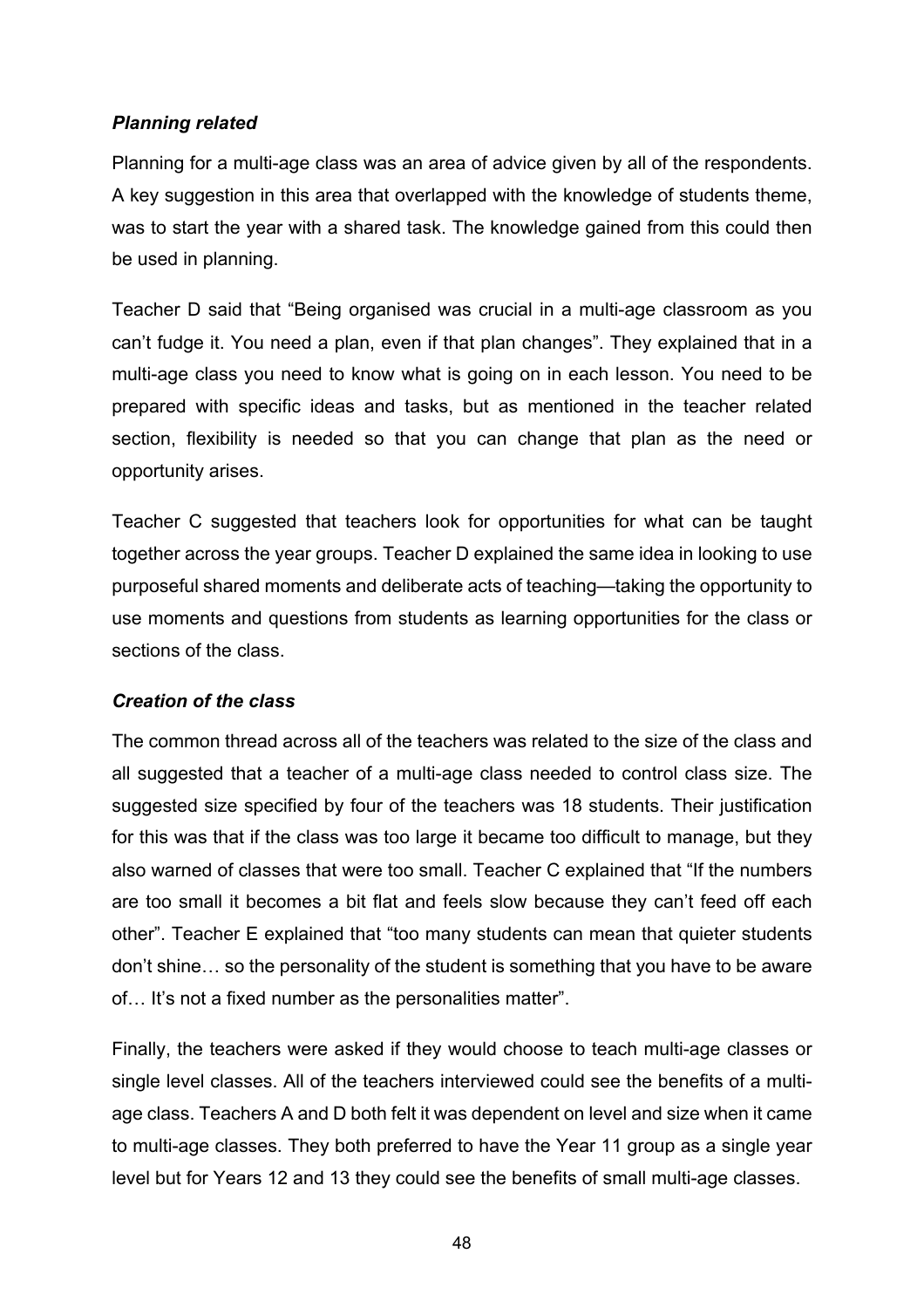Teacher B could see that there were advantages to both options but admitted it was easier to teach a single level. Teacher B also said "Ask me again in a year", as they were going into more defined multi-age class setting for the 2019 academic year. Teacher C preferred separate classes but would choose to combine them if the numbers were small in order to achieve a better class dynamic.

Teacher E said that they would definitely choose to have multi-age classes; however, felt that more time was required and suggested double lessons as an option for this. Teacher E said that "Multi-age classes support a community atmosphere. In a family we are multi-age, as a workplace we are multi-level—so why do we separate out at school?".

# **Summary**

Chapter 4 presented the information gathered from the interviews of teachers who have experienced multi-age classrooms and from the focus group of students from a multi-age class taught by the researcher. To gain further clarification of information gathered by the facilitator of the focus group, a discussion of the transcript was held between me and the facilitator and this conversation is also reflected in the information presented from the focus group. There have been direct quotes used, as well as paraphrasing in order to summarise responses.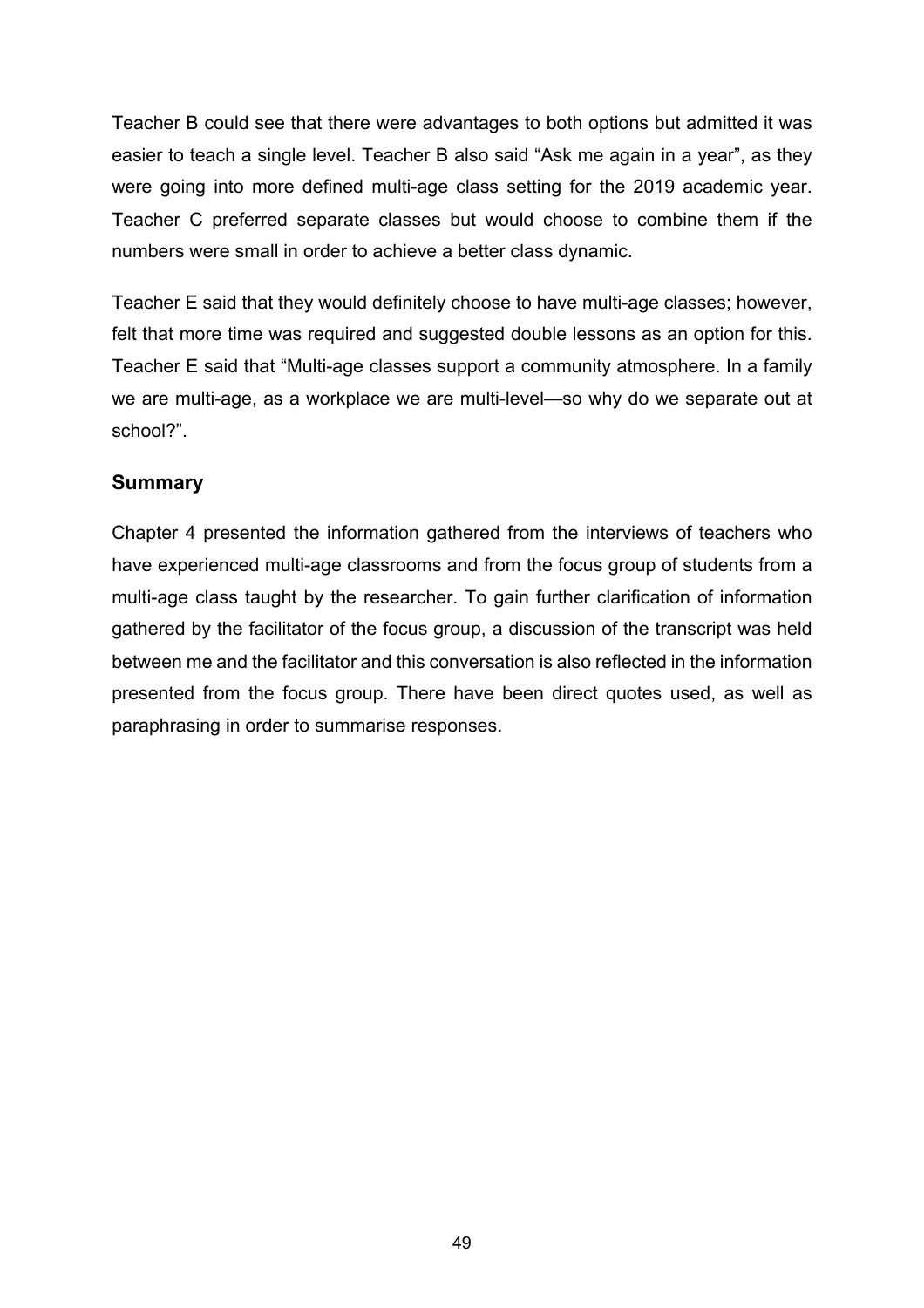# **CHAPTER 5: DISCUSSION, CONCLUSION, AND RECOMMENDATIONS**

## **Introduction**

This chapter presents the overall findings from the interviews and focus group in relation to the literature review, and the implications of these in relation to the three research questions. This is followed with recommendations for future multi-age practice, the limitations of the study, and recommendations for future studies.

# **What is the Philosophy Behind Multi-Age Teaching at Secondary School Level?**

To understand the philosophy of multi-age classes in a New Zealand secondary school DVC context, it is important to understand why these classes are created. The literature indicates that multi-age classes tend to be created for two very different reasons, namely economic or philosophical (Veenman, 1995). Multi-age classes created due to economic reasons are often created out of a necessity arising due to situations such as school budgets, student and teacher numbers, and the spaces available (Broome et al., 2015). It is an administrative way of addressing staffing, enrolments, or uneven class sizes (Proehl et al., 2013). All of the teachers who participated in this study identified that a decline in student numbers or timetable clashes for students had been the original motivators behind the introduction of multiage classes in their subject area. Four of the five teachers viewed the creation of their multi-age class(es) as a pragmatic decision that allowed the subject to continue and for students to have access to the subject.

In contrast, multi-age classes created by philosophical choice are formed deliberately and for their perceived educational benefits (Veenman, 1995). For multi-age classes set up because of philosophical choice, educators believe it is in the best interests for the students' development and focuses on the individual student's talents, needs, and interests (Proehl et al., 2013). While Teacher E explained that the initial impetus behind the creation of their multi-age classes came from student numbers for the subject, their explanation leaned more towards Veenman's (1995) philosophical choice reason. While the decision began for pragmatic reasons, it was also a proactive choice for that teacher and the opportunities that they saw with multi-age classes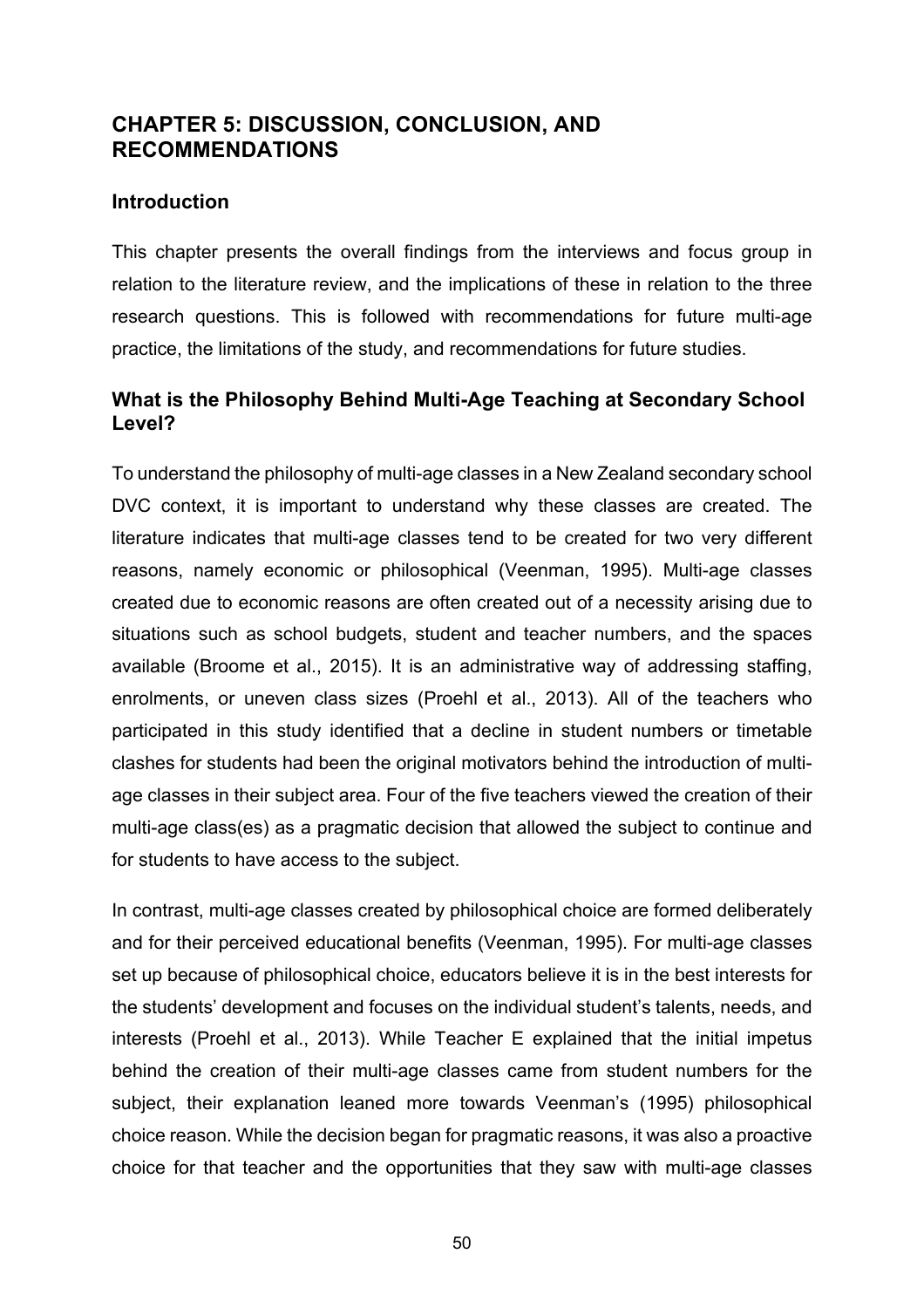meant that they could continue with that structure each year regardless of class numbers now, due to what they perceive as advantages.

The students involved in a multi-age class understood that the reason behind the creation of multi-age classes was so that students were able to continue with that subject in a way that fitted into the school's timetable needs and the student's own needs.

Broome (2014) found that teachers in their first five years of teaching had a higher percentage of uncertainty around multi-age classes, which he proposed may be due to them not having a range of personal experience to draw from. All of the teachers who were interviewed in this study were very experienced classroom teachers, with between 14 and 30 years of teaching experience. Each of these teachers had taught a multi-age class for at least one year. Broome re-examined his 2009 data to look at the level of experience a teacher had and whether they were supportive of multi-age classes. The level of support for multi-age classes indicated by teachers peaked for those teachers with six to ten years of teaching experience (75% in support), and for teachers in Broome's study who were within the same range of teaching experience as the teachers in this study, Broome found that 60% supported multi-age classes. From the responses gathered in this study, I found that all of the teachers could see the benefits of multi-age classes; however, there were conditions around this. When the teachers involved in this study were asked if they would continue to support multiage classes 40% of the respondents would choose to use multi-age classes for Year 12 and 13 students if necessary, 40% would prefer to keep single level classes, and 20% would always choose multi-level.

# **What are the Challenges and Advantages for Teachers and Students in a Multi-Age Class?**

This study outlined a number of advantages and challenges in implementing multi-age classes in a secondary school context. These include both academic and social aspects. These will be discussed in detail below.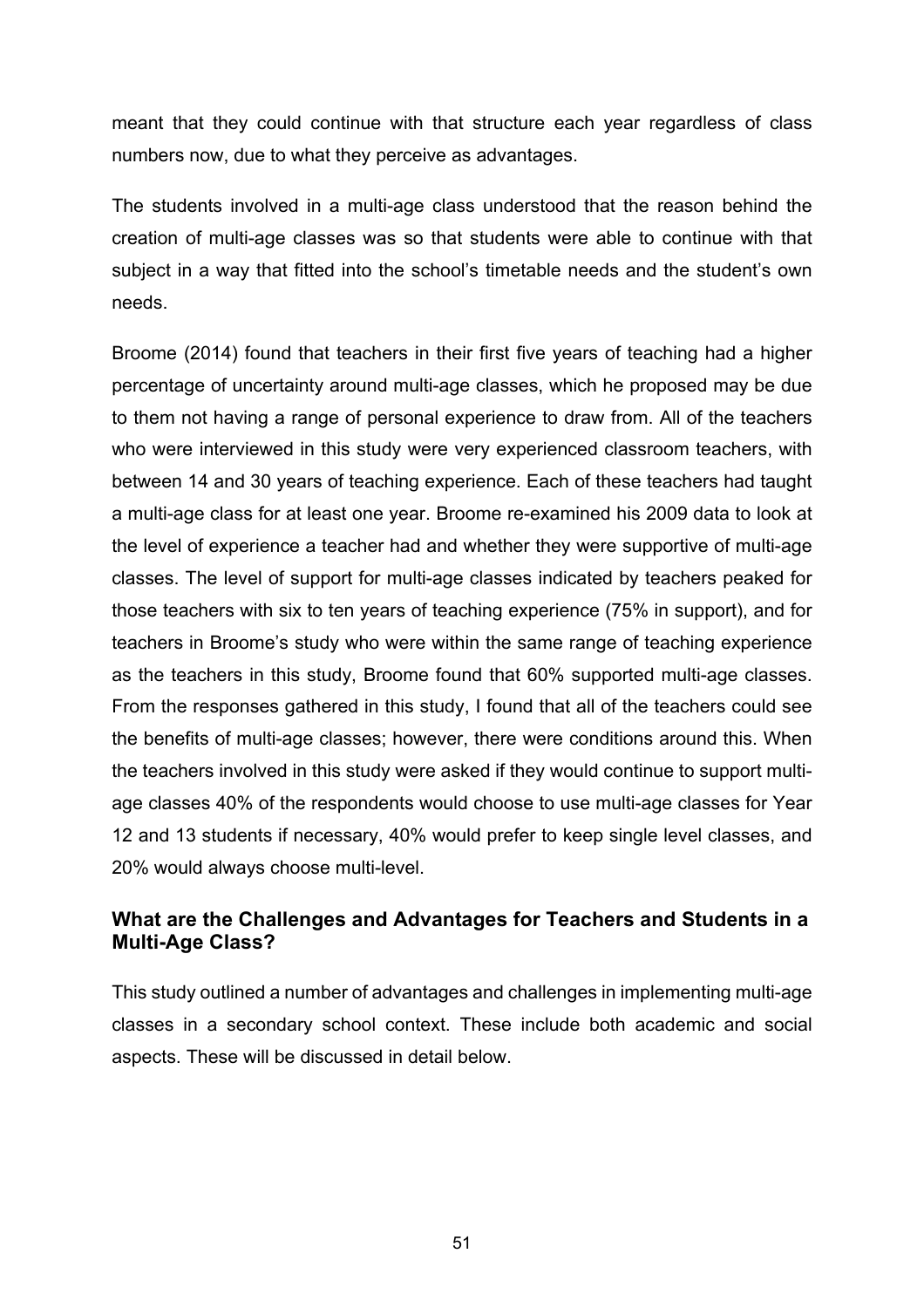#### *Advantages*

#### *Academic*

All of the multi-age class advantages identified by the participants in this study related to the experience of the students who were members of the class. Both the student and teacher participants observed that younger students got to see what the older students were doing, and felt that this was an advantage as it allowed students to gain access to skills and knowledge at an earlier stage than they would have otherwise. The younger students looked up to the older students and aspired to emulate them. The students in the focus group commented that they got to see where their learning will lead them. Veenman (1995) identified this as the greatest advantage of multi-age classes for younger students. The teachers felt that the challenges that this provides the students prepares them for future learning and helps them to achieve at the highest level they can. The students' point of view echoes that of the teachers in this aspect, with the students commenting that having the Year 13 students' class work as exemplars helped them to see where what they themselves are doing leads. This ability for the students to see the work in progress as exemplars with the actual students in front of them is much more real for the students and they can see the possibilities for themselves.

The experience the younger students obtained in a multi-age class can also be an advantage for the senior students. A competitive aspect is inspired in the older students due to the different levels of skill evident in a multi-age class. Older students are encouraged to further extend and challenge themselves in order to stay ahead of the younger students in the class. This is a different type of competitiveness than that identified in the literature, as it is directed at oneself, a desire to do better, rather than being an externally positioned competitiveness between two people. The literature related to multi-age at primary school level by Veenman (1995) and Krockover et al. (2000) identified a reduction in competitiveness due to the time spent in a multi-age class and the resulting relationships from a more student-centred approach. The age differences between the primary school students in the literature and the secondary school students in this study is likely the reason for the difference between the literature and this study. For the teachers and students in this study, the competitiveness experienced in a multi-age class appears to be an advantage.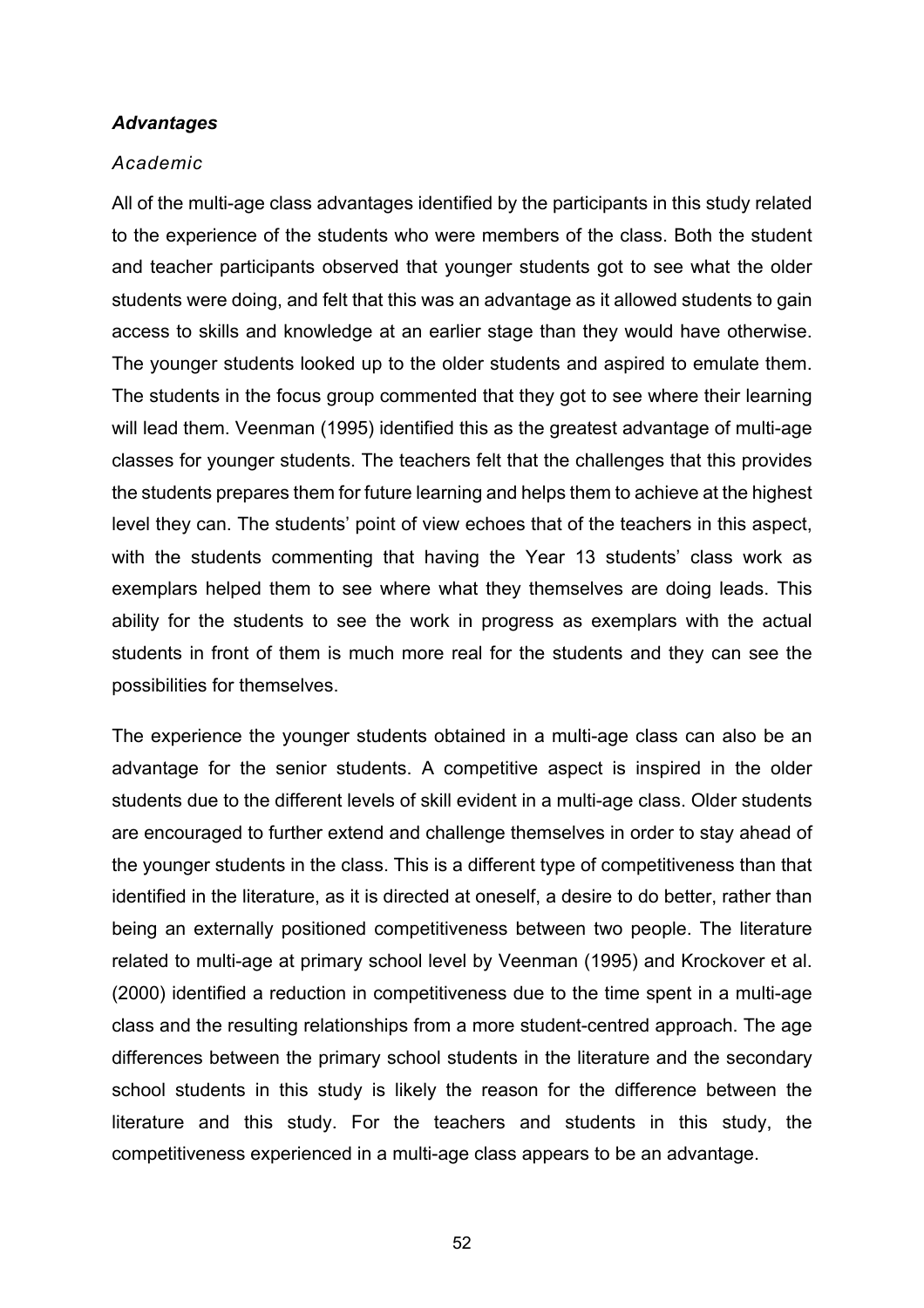Mulryan-Kyne (2004) suggested that multi-age classes give low achieving students the chance to interact with materials from more junior levels, which can help them consolidate their learning, and for older students there is constant revision opportunities as teachers present new content to other students that they have already learnt. It also provides an opportunity for these students to gain confidence and leadership skills by helping younger students. While this research was conducted at the primary school level, it appears to still hold true in a secondary school context. As discussed previously, the teacher and student participants identified that seeing what other students are doing gives them the opportunity to be challenged and learning higher level skills earlier. This aspect goes hand in hand with the reverse, which is the repeated access to knowledge and skills as they are taught to students at other year levels. This is an advantage for students on a number of levels, from helping lower achieving students by giving them the opportunity to interact with the knowledge on a number of occasions, to consolidating and developing deeper understandings for older students as they interact with the learning again in a different way, as they help other students with their learning.

Students explained that an advantage for them was being able to learn from each other—sharing knowledge and ideas. They spoke of how in a multi-age class they felt comfortable asking other students for help when the teacher was busy. As well as the convenience of being able to get help from a range of sources, they also appreciated the variety they gained by asking a range of people for help and opinions. When the student acts as a teacher it helps them consolidate their own learning and gives them confidence in their own ability. This peer teaching aspect is something that builds as the year progresses, as students become confident with each other and with their own ability. Krockover et al. (2000) and Veenman (1995) both noted that peer teaching builds the confidence of students who take on this role, while also encouraging positive peer relationships and helping students recognise diversity. The teachers interviewed agree with the literature and the students' perspective on peer teaching. Teacher E explained that students can use common language and experiences when explaining a concept to their peers, and can relate the learning to experiences that we as teachers have no idea about. The students have the ability to encourage each other and get peers back on track, just as easily as they can distract each other. From the student perspective, peer teaching featured as both an advantage and a challenge related to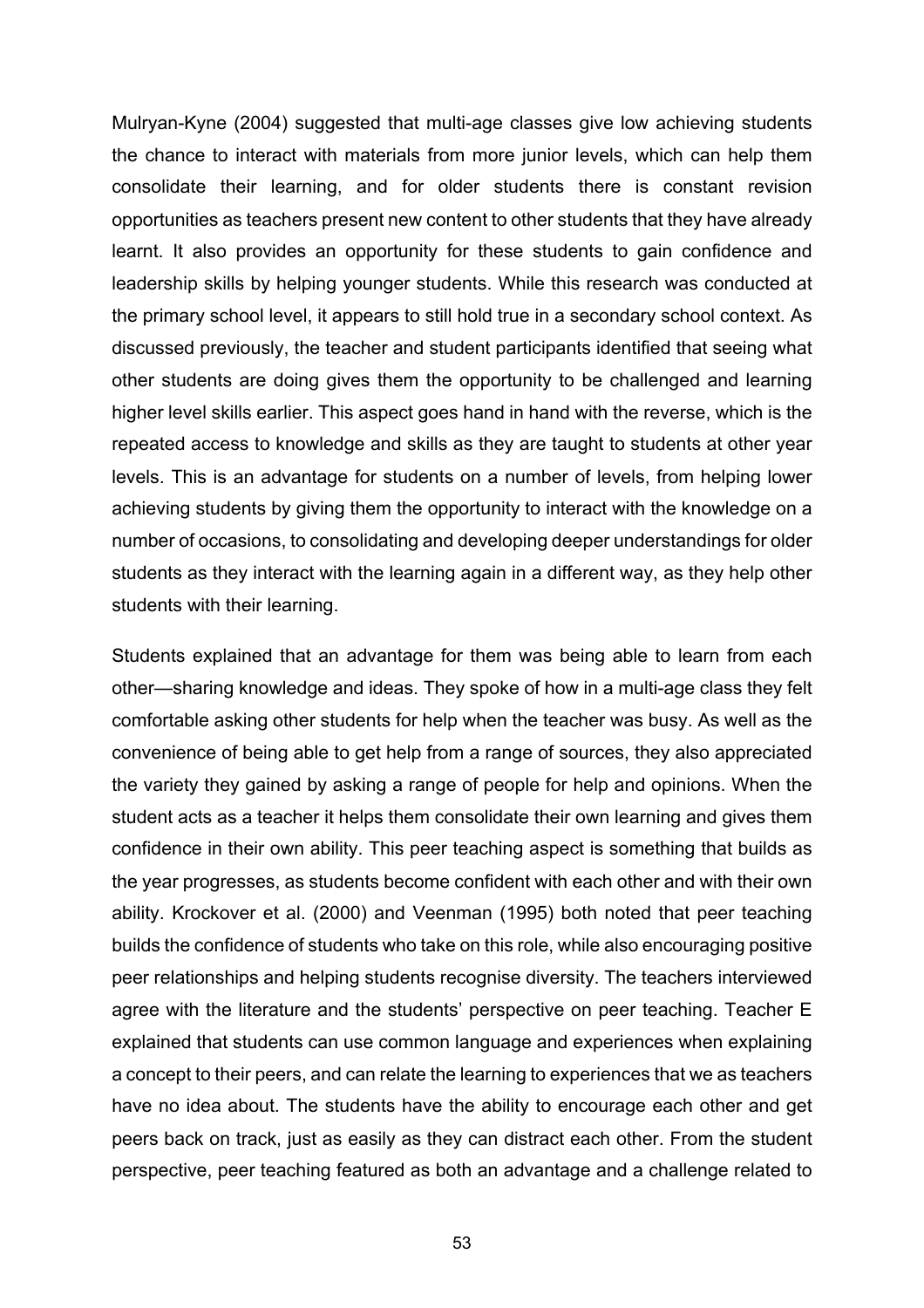multi-age classes. Students identified that being asked to help out their peers could at times be a distraction to them as it shifted their focus away from their own work. While they enjoyed being involved in peer teaching, they felt it was important that they had the confidence to say no and prioritise their own learning tasks when they felt this was necessary.

#### *Social*

In senior DVC classes (multi-age and single level), students often have the same teacher over the course of their senior years. The relationships that are built between students and teachers over this time are important and having students for longer than one year gives teachers time to learn what they need and how they learn (Mulryan-Kyne, 2004; Proehl et al., 2013). Proehl et al. (2013) state that knowing the students and building relationships with each of them gives the students confidence that the teachers care about them and enables the teacher to differentiate instruction to the student's needs. The teachers in this study supported the idea that the relationships developed with students were important in a multi-age class and were perhaps closer. The teachers attributed this to having more one-to-one interaction in a multi-age class than in a single level class. These relationships mean that students feel more connected and this may help them feel more confident to participate in class and share ideas. This in turn may encourage students to ask for help more regularly to help them improve their understanding and knowledge. With the focus being on the student and the relationship with them, rather than on their year level, communication becomes easier. The relationship that is built also means that students see their teacher in a different way, the teacher becomes a person, rather than simply the teacher.

In the primary school settings that Mulryan-Kyne (2004) studied, she reported that participants felt that the interaction students in multi-age classes had was good from a social perspective, as they learned to cooperate and get along with a wider range of ages. She also notes that there is some concern that older students may be disadvantaged socially and academically due to having to share a teacher with younger students. The students in this study seemed to refute this when multi-age classes were considered at secondary school level. They felt that the developmental differences between ages levels out by senior secondary school, and as a Year 13 student stated, the maturity levels across the class seemed similar. Students form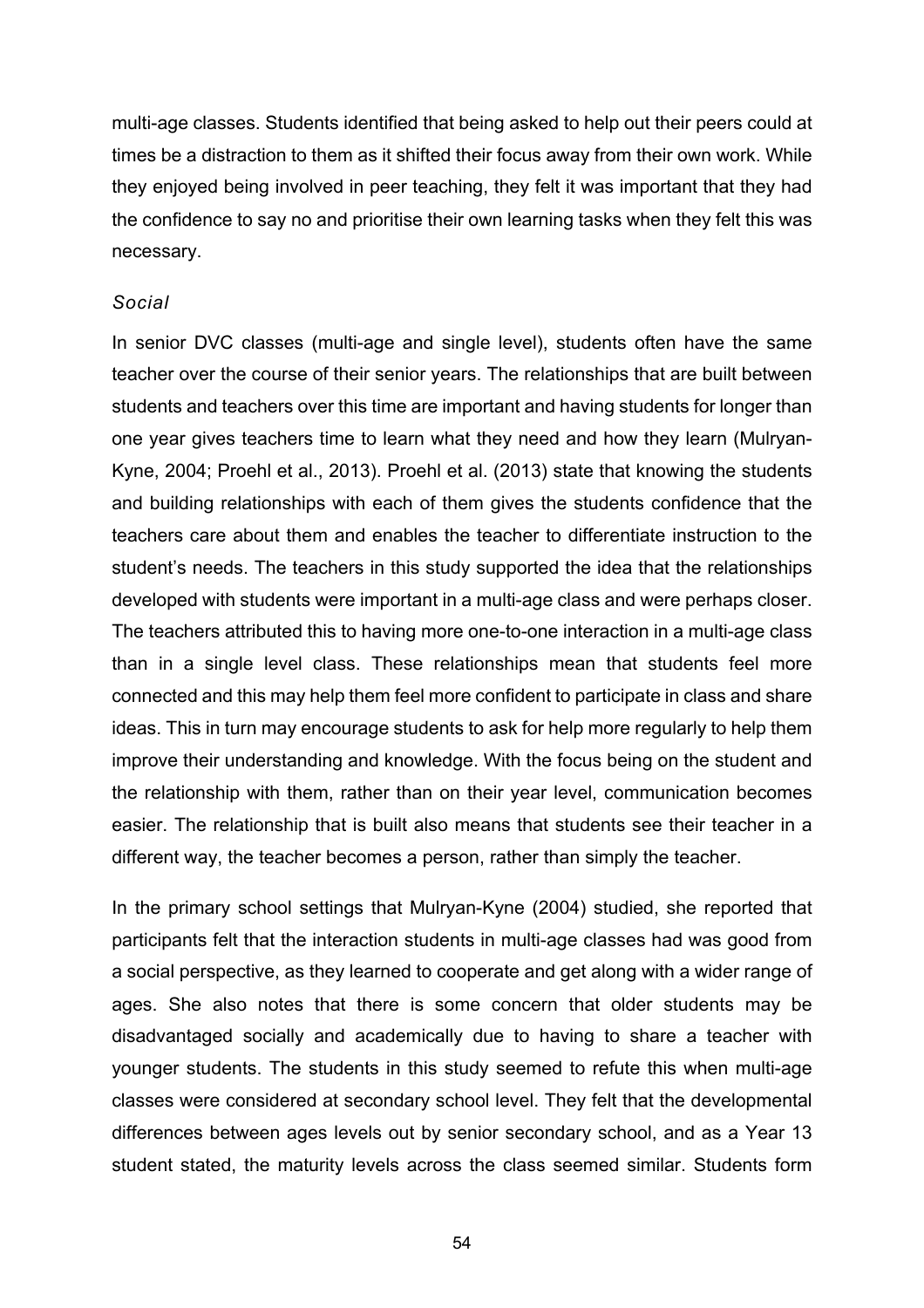relationships with a wider variety of people than is usual in a single-age class, and once the multi-age class was established, the students felt comfortable and confident talking to the others. The students in this study described their class as a student friendly environment. A multi-age classroom allows students to develop strong relationships with their peers and teacher, because they are together for at least two years (Proehl et al., 2013). The students identified the relationships that they develop between themselves as an advantage to multi-age classes. They liked the variety of students they got to know and talk to. The relationships the students built with each other meant that they felt able to ask for help from their peers and to also accept help in return. The older students in this study indicated that they looked forward to seeing what the younger students did in future years and sharing their own journeys. As new students enter the multi-age class each year, those who are already established in the environment can introduce new students to the culture of the classroom, with younger students encouraged to look up to the older students for support and guidance (Proehl et al., 2013).

#### *Community spirit*

In a study closer to the context of a DVC classroom, Broome (2009a) looked at multiage use in relation to art classes. He found that the community spirit formed in multiage classes was visible in a cooperative attitude, and that the traditional hierarchy of teacher to student changes as students recognise themselves as teachers and teachers as learners. This community spirit transfers to student attitudes with Broome (2009a), Miller (1990), and Pavan (1992) all finding that students' attitudes toward school and themselves is better in multi-age classes. In this study, Teacher E explained that a multi-age class becomes a community, not just a class. They felt that students help each other out and interact in a more natural way and believed that this was due to the wider range of ages and experiences within one class. The students referred to this community spirit also in their comments about the relationships between students and how they related to their teacher. Teacher E stated that "multiage classes support a community atmosphere. In a family we are multi-age, as a workplace we are multi-level—so why do we separate out at school?" In a multi-age class, students learn to see themselves as a learner in a different way and get to share their knowledge and understanding with others in a different way. Perhaps it is also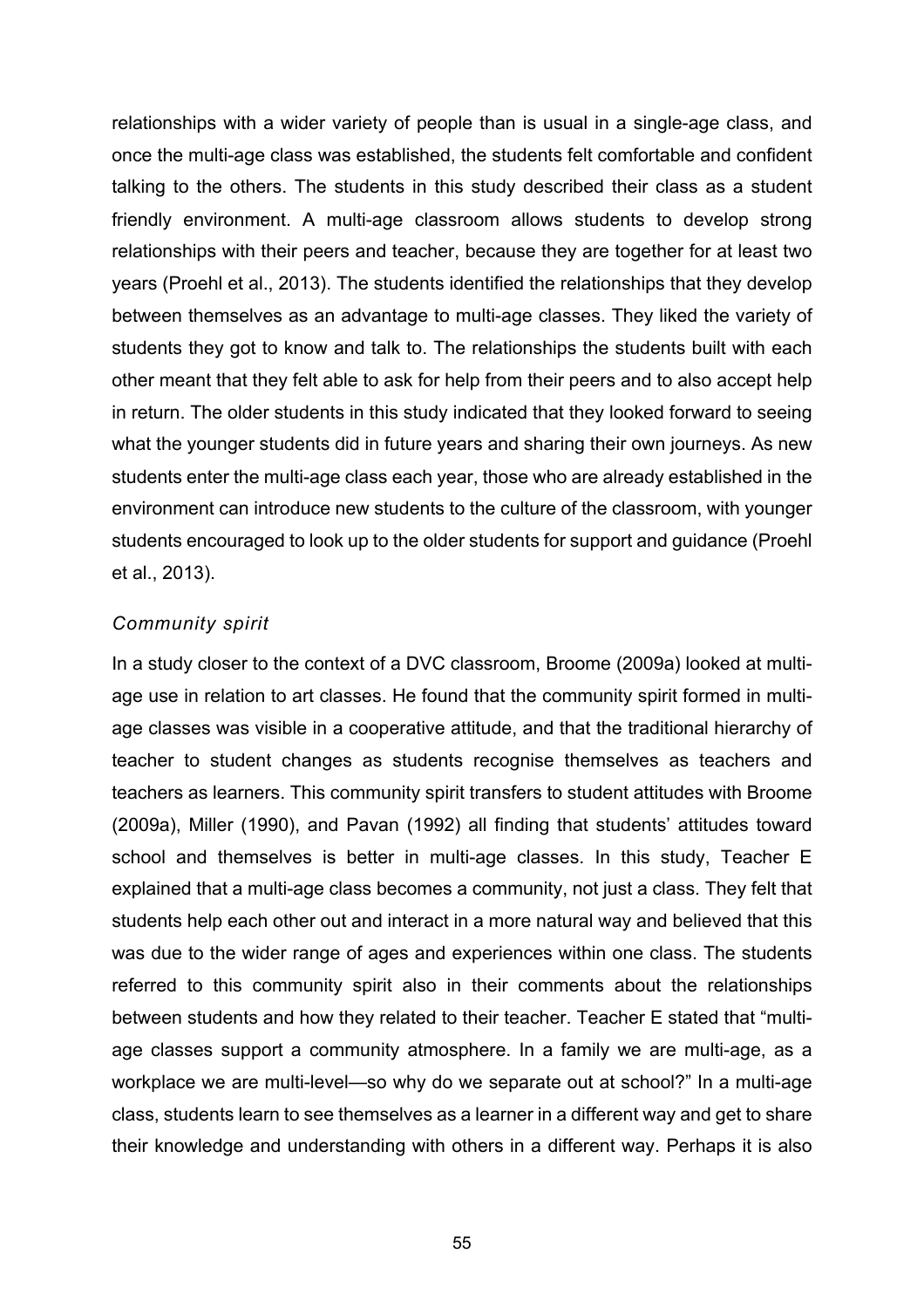more representative of the real world, and is something that could support their transition into the working world they will enter?

## *Class size*

Class size featured both as an advantage and a challenge for teachers. For the teachers in this study, small class numbers for single year classes meant that multiage or combined classes would be created. The resulting multi-age classes then also tended to be smaller. Teacher B commented that having smaller numbers allowed the teacher to spend time with the students and to then work with their individual needs. The concern expressed by teachers was that when the classes get too large, a multiage class becomes dramatically more challenging to teach and manage and teachers worry that students then miss out. Class size will be discussed again in the advice for teachers section.

## *Teacher challenges*

The challenges identified by teachers tended to relate to the behind the scenes aspects of multi-age teaching. These are the things that make multi-age teaching different from that of a single level class. Some of these factors are common across teaching; however, the teachers interviewed in this study felt that these factors became more important when applied to a multi-age class.

# *Planning*

Veenman (1995) noted that teachers believed that there is more work, planning, and preparation involved in a multi-age class. The teachers in this study supported this statement in their contributions and identified the level of planning required for a multiage class as a challenge. The overall feeling was that multi-age teachers had to plan, and plan for every possibility, but also be prepared to deviate from that plan as the need or opportunity arose. Two particular pressure points for planning stood out from the interviews with the participating teachers—planning for the needs of all levels and planning for the start of the year.

Quail and Smyth (2014) noted that multi-age teachers reported a higher planning workload due to needing to address the diverse needs of the class and the associated need to differentiate materials and activities for the different ages and stages. All of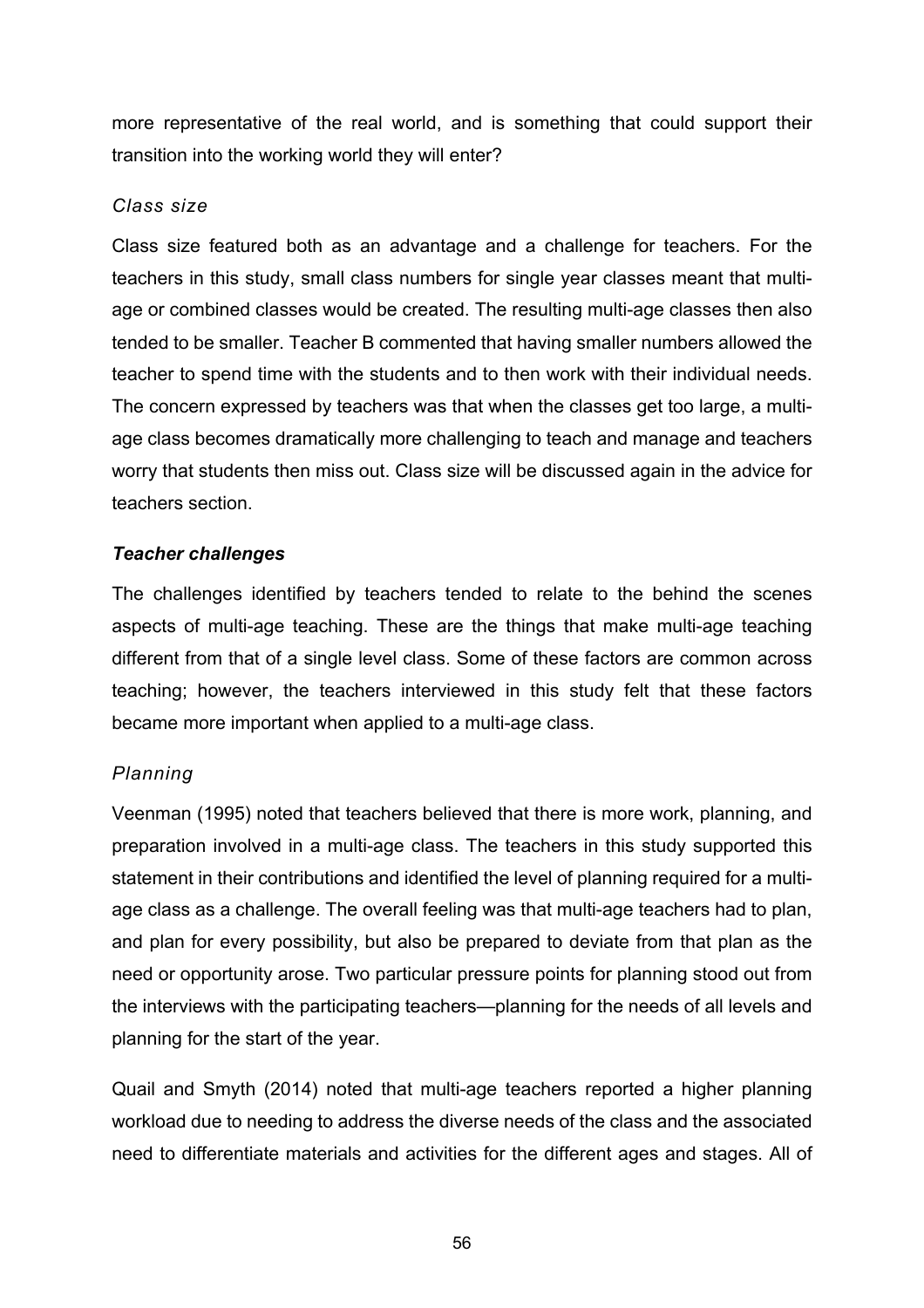the multi-age class teachers interviewed taught classes comprising senior secondary school students, where the focus for students was on the NCEA assessment related outcomes and all of the teachers interviewed expressed concerns that students would miss out due to the wide range of ages, levels, and abilities in one class. The planning associated with meeting the needs of all levels within the three NCEA levels, is time consuming and challenging for the teachers involved. Mulryan-Kyne (2004) found that teachers she studied were concerned that the quality of the teaching and learning was actually compromised by the demands of the organisational and instructional planning needed to keep everyone on task in a multi-age class.

The beginning of the year was highlighted as the most important, and most challenging, time of year in relation to planning for a multi-age class. All of the classes on the teacher's timetable at the beginning of the year are new to them, and they need to get to know each of these classes and get them set up. Teachers also have one or more multi-age classes to also get to know and the specific challenges of having a two to three different year levels to work with at one time.

### *Developmental differences*

The challenge of planning leads into the diversity of student knowledge and experience within a multi-age class and having time to work with the different levels. Broome's (2009a; 2014) multi-age art study identified the many different developmental levels as an area of concern. In contrast, research of New Zealand primary schools by Wilkinson and Hamilton (2003) found that the developmental differences in the classes studied was actually very similar between single level and multi-age classes. Wilkinson and Hamilton (2003) noted that teachers perceived there was a wider range of abilities in their multi-age classes and Wilkinson and Hamilton attributed this to teacher expectation. In this study of New Zealand secondary school DVC teachers, the developmental differences mentioned were linked to the needs of the various levels of NCEA. Teachers expressed concern around ensuring that each year level received the attention and the specific skill instruction that the students required. Teachers worried that the students missed out due to the multi-age nature of the class. Related to the context of secondary school, teachers also expressed concern that work ethic and time management issues that may be exhibited by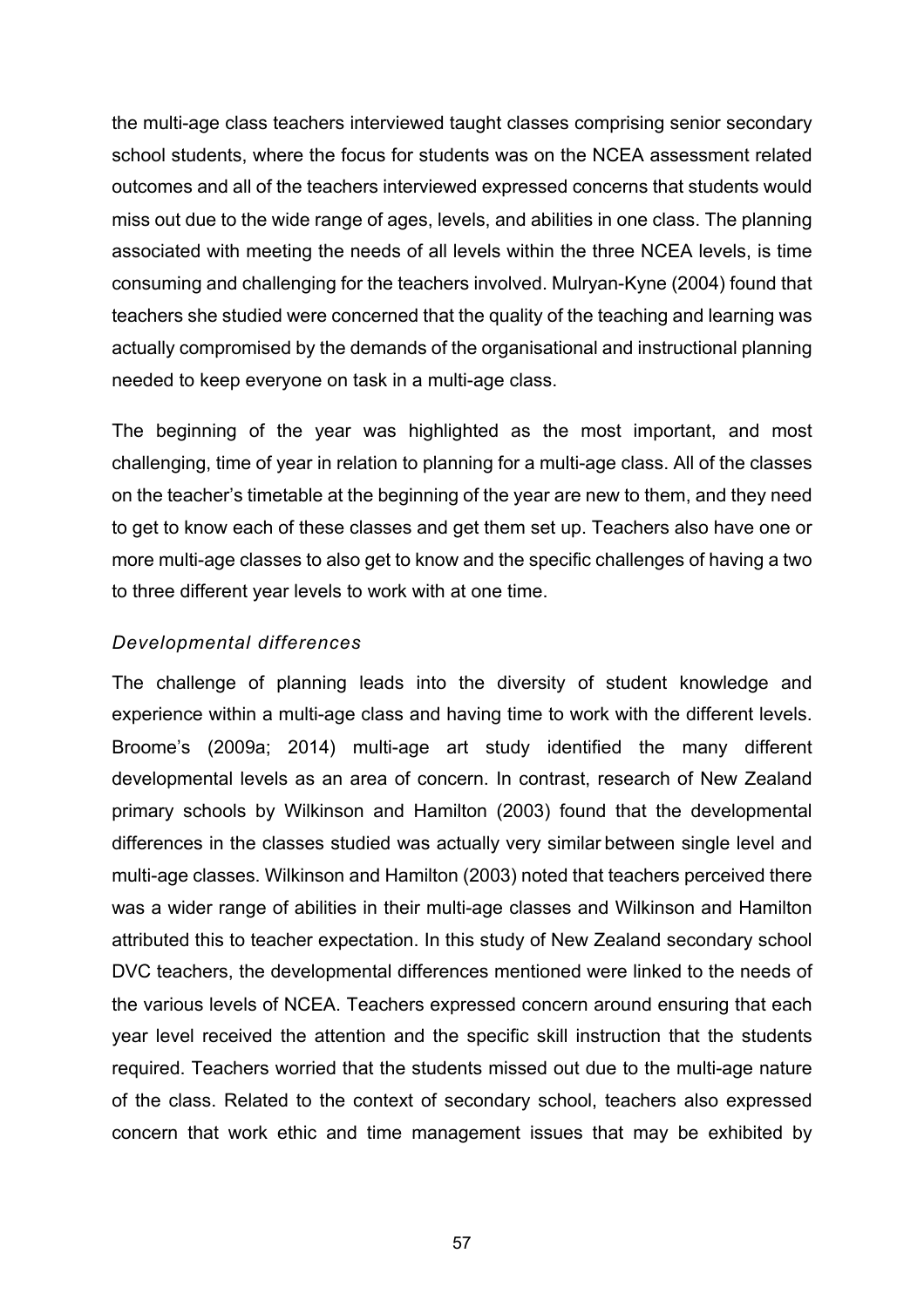students with the independent focus of DVC, could be negatively modelled to the younger students.

# **What Strategies Enable the Effective Use of Multi-Age Classes?**

Krockover et al. (2000) said that teachers in a multi-age classroom need to change their focus from teaching the curriculum to teaching children. Stone (2010) explained that multi-age classes have different rules to that of a single grade class, and that different strategies and organisations are needed. Teachers in this study identified a range of areas where they felt they used different approaches with their multi-age classes.

# *The place of teacher and student*

Teachers in this study felt that the roles of teacher and student change in a multi-age class. As explained in the advantages and challenges section, the relationships between students and teacher, and students with other students change due to the nature of a multi-age classroom, and the roles of student and teacher change also. The relationships built due to increased one-to-one interaction between students and teacher can allow the students to feel more connected and confident, increasing their ability to participate and share in class. It also means that students get to know the teacher in a different way and see the teacher as human. Teaching and learning become a shared endeavour between students and teacher.

The peer to peer relationships between the students also alters. As discussed previously, the removal of year levels helps to open up communication and this allows students to take on the role of a peer teacher. Pardini (2005) found that students in a multi-age class are encouraged to be independent and to share their learning with others. The students in this study agreed with this idea and said that students were given the responsibility for the management of their own work and that part of this responsibility was helping each other.

# *Opportunities and shared moments*

Multi-age teaching involves structuring learning to the needs of the individual students, with the information and skills being learned in a context that is meaningful to the student (Hoffman, 2003). The teachers in this study all explained that they looked for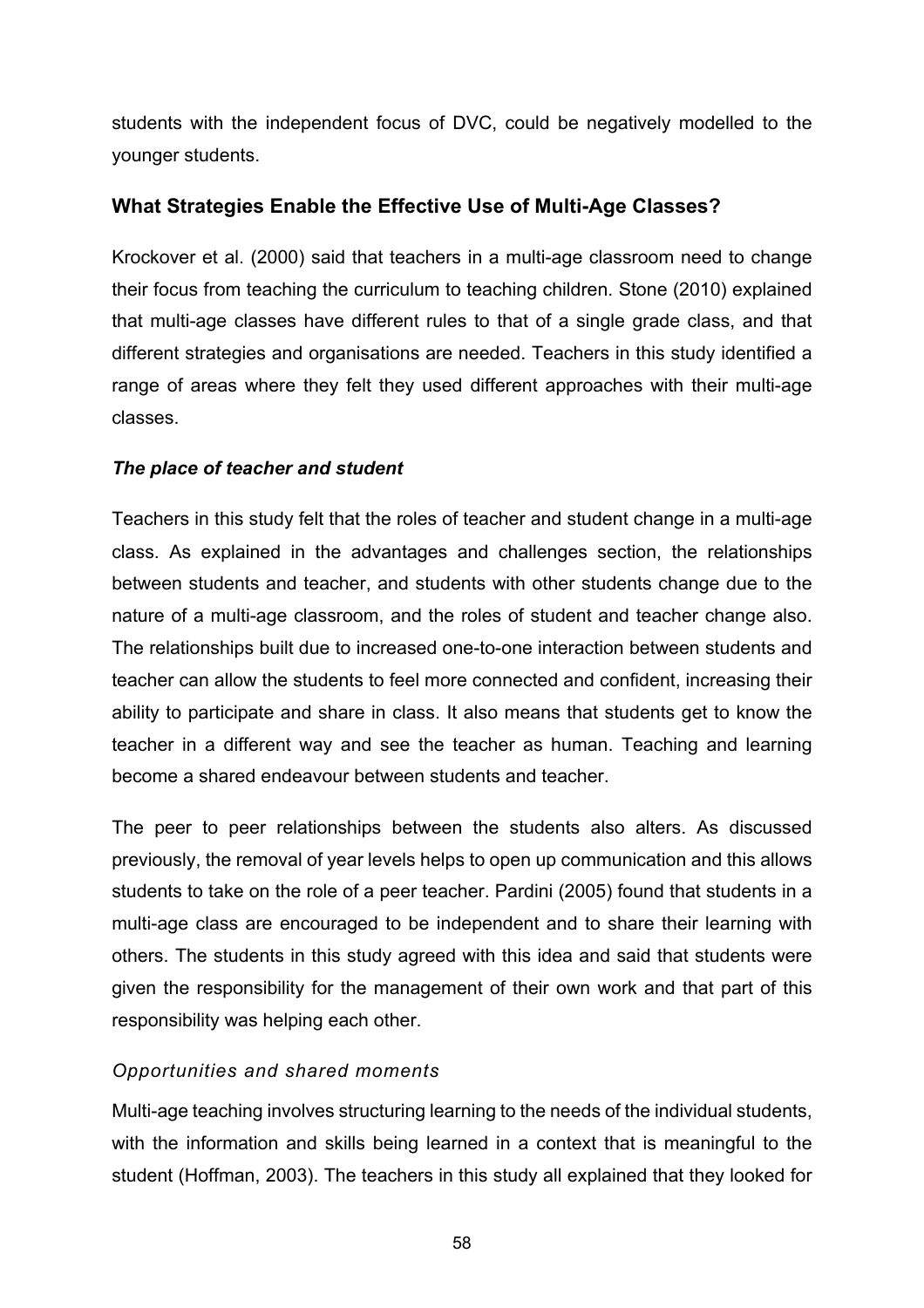opportunities to teach common skills and knowledge across the year levels or groups in the multi-age class, often beginning with a shared focus before they branched out into their independent work. While the nature of DVC means that student work is independent, the teachers all noted that they tried to use similar contexts and deadlines across the year levels to enable them to have shared moments as regularly as possible. The student participants noted that a lot of teaching takes place in small groups and one-to-one due to the needs of the projects being worked on and the skills and knowledge needed by individuals at that particular time. They did comment that this does take a lot of time, but the peer teaching opportunities within the class assisted with this.

The teaching approaches used in a multi-age class can transfer over to single level classes as well. Taking on the role of facilitator was an approach that Teacher A felt was a necessity in their multi-age classes due to the wide range of levels in the class. Hoffman (2003) found that multi-age teachers are facilitators of learning and see each student as an individual, their personality, and their learning style, rather than focussing on their year level. The experience of acting as a facilitator in the multi-age classes showed this teacher how they could use this approach to their benefit in their single level classes as well.

The overall feel of the classroom changed with a multi-age class also. Teachers identified that they were more structured in their approach to single level classes, while in a multi-age class they recognised that more flexibility was needed. With the wide range of abilities in the class and the needs for different levels in terms of knowledge and assessment, the structure also needed to change and move to suit the class, at that moment. Demonstrating and teaching new skills often happens in small groups (Broome et al., 2015; Hoffman, 2002), and from the point of view of the teachers in this study, occurs from looking for opportunities and moments within projects to teach new skills with groups created based on the readiness and interest of the students. For some students this gave them the opportunity for skills and knowledge to be consolidated, while for other students it was an opportunity for acceleration. Broome et al. (2015) note that these groups allow younger students to observe older students, while older students get to experience leadership opportunities by helping to lead groups and teach skills.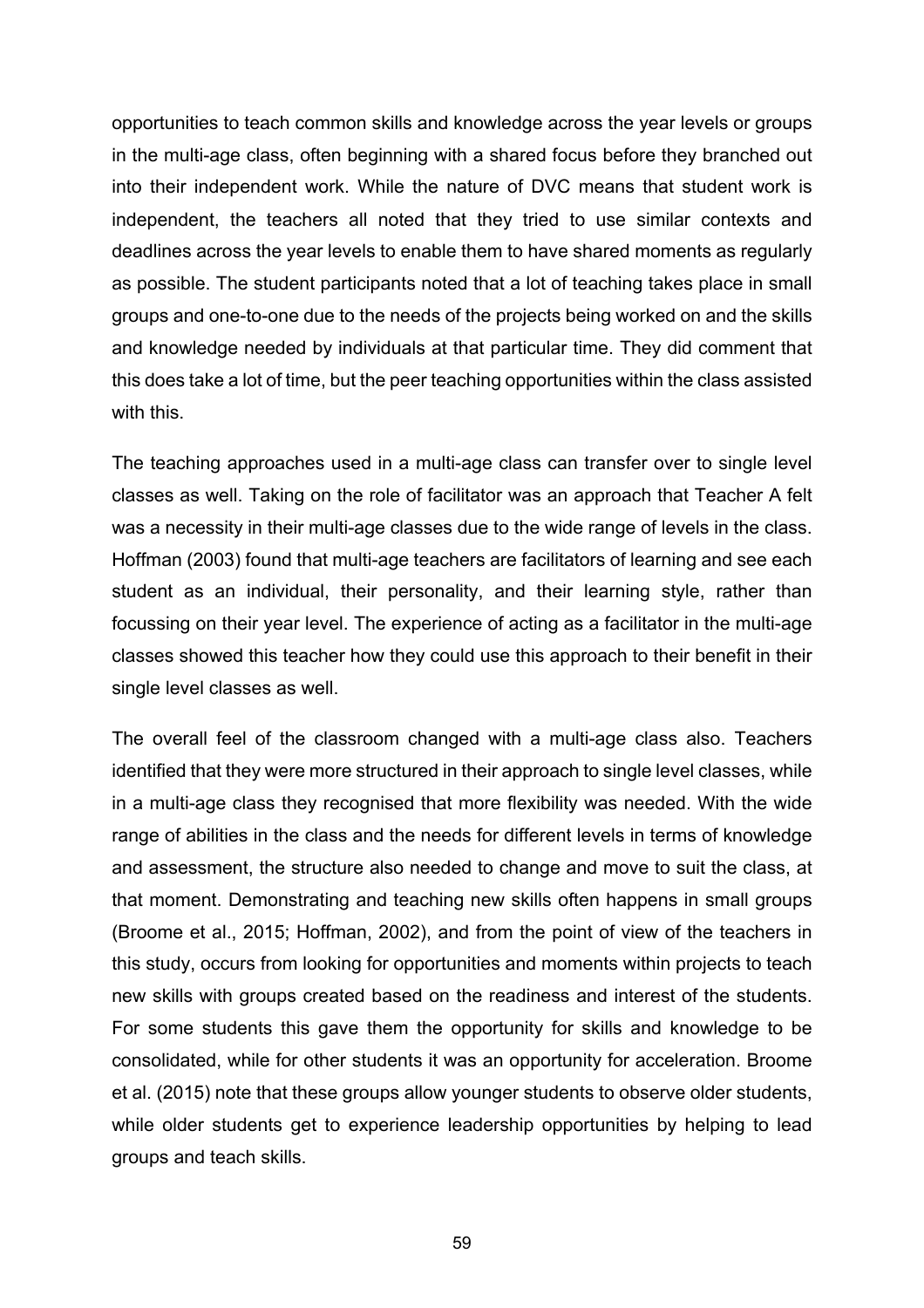#### *Spatial aspects*

As part of the teaching approaches used by teachers in a multi-age class, this study sought to find out how the teachers interviewed arranged their classroom spatially, and what areas they and the students considered to be important to how they work with their multi-age classes. The spatial arrangement part of how a multi-age class operates.

The most important consideration identified by the teachers interviewed in setting up the room is that it needs to cater to not just a multi-age class, but also any other classes that use the space. Often there is a mismatch between the needs of junior classes and those of senior classes, regardless of whether it is multi-age or a single level. Specialist technology classrooms are used by all year levels, multiple teachers, and occasionally multiple subject areas. An example of the difference in needs between junior and senior classes is the number of students. Junior classes tend to be larger and so the layout of the room needs to be able to accommodate the largest class being taught in it. The needs of the other classes that use the space need to be weighed up, and the set up that suits the majority implemented. Heins et al. (2000) found in the environments they studied, that the furniture was frequently rearranged to suit the needs of the class at that moment in time. While the teachers in this study mentioned rearranging furniture to suit the class or topic, the reality given the scale of the furniture used in a DVC classroom is that rearranging the room is a major undertaking. This means that some of the identified areas teachers would like to use cannot be implemented.

Two of the teachers interviewed also discussed that the rooms they were teaching in were originally designed for classes of 24, while they are now needing to accommodate 28–30 students in that same space. Some DVC teachers were teaching in purpose built rooms, designed to accommodate the larger scale furniture that a DVC class requires, but many of the teaching spaces in use were ones that were not originally designed or built for this type of class.

The spatial layout of the classroom needs to allow movement between areas, for both students and teachers. Stone (2010) explained that multi-age environments need well planned spaces that are open and have access to different types of learning areas (for example learning centre and project areas). With the increased use of small groups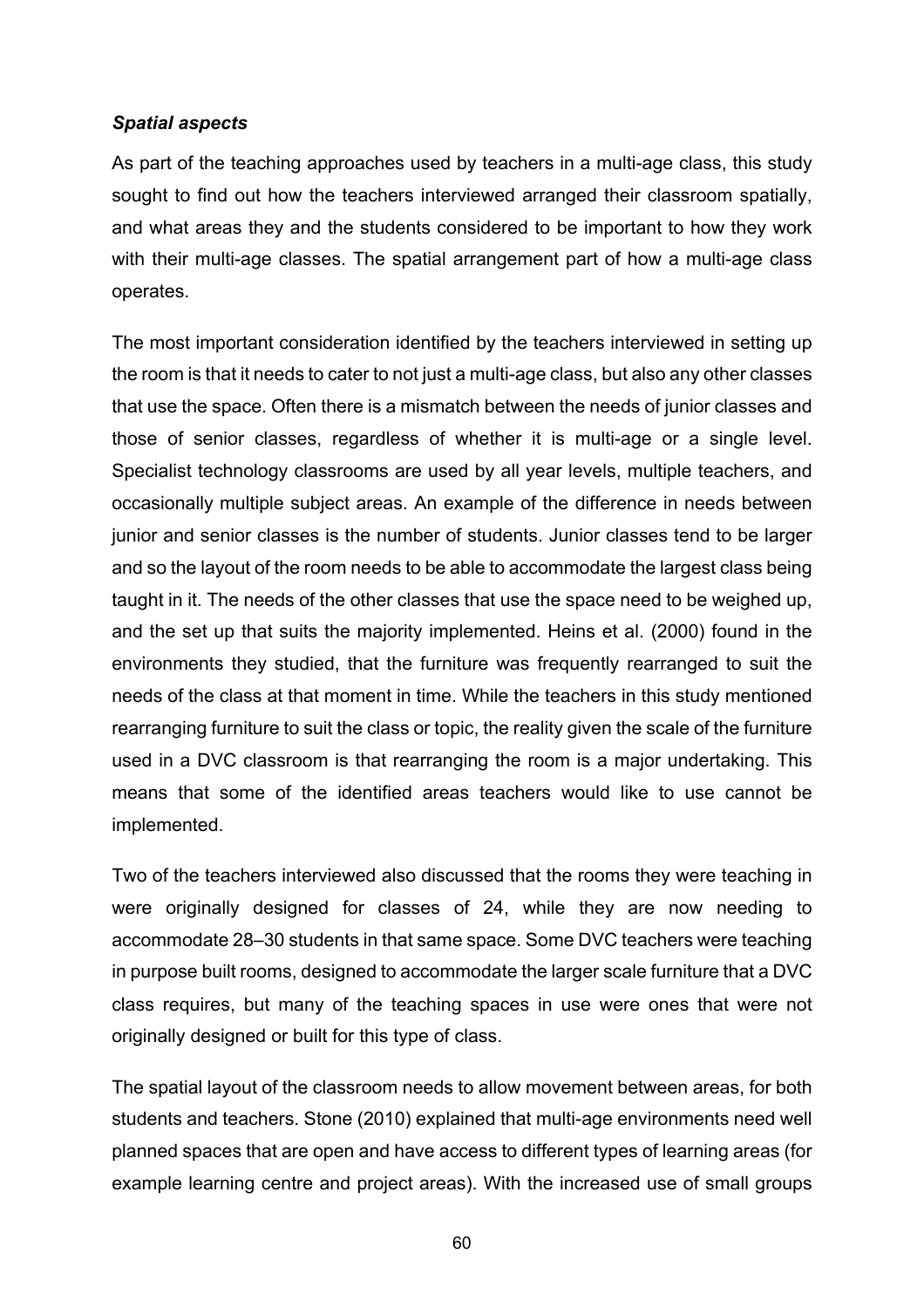for teaching in a multi-age class, teachers felt that having breakout spaces would be a good idea. Having a space that could be used for small group teaching, without needing to move students around in the class, held a lot of appeal to the teachers interviewed, as they felt being able to minimise disruptions to students during the course of a lesson was important. The students who participated in the focus group were in a purpose built DVC room for classes. They identified the breakout area that had been set up in the room as an important space for them as it provided room for small group teaching and discussion, as well as space for contemplation when they need it.

The furniture used in a multi-age classroom needs to allow for flexibility so that it can be organised to provide different groupings for interaction and collaboration (Hoffman, 2003). Group seating arrangements were the preferred option by teachers, with the intention of encouraging cooperation and making peer teaching opportunities easy for students. In the focus group, the student participants expressed that they liked the idea of having tables (rather than desks) that were easy to move to make changing the layout of the room easier. As part of this, the students they felt that tables that sit two or more students would be better at making this possible compared to single person desks. Eighmy and Ritland (2012) support this with their suggestion that tables should be used as they promote cooperative learning and make it easy to rearrange groups to meet the students' interests and abilities.

Krockover et al. (2000) recommended that students have the opportunity to display their work in the classroom and suggested that this is a way to increase student pride and motivation. The feeling of student connection to the space was mentioned by teachers as of importance, and they also related this to responsibility and accountability for both the space and resources through the display of their work and access to all areas. At a secondary school level where students are moving from class to class during the day, being able to connect them to the space by having student work displayed allows them to feel that the space is theirs.

This ownership of the space also ties into the easy access of resources. Students and teachers agreed that having easy access to resources was important in a multi-age class. It removed a responsibility from the teacher and meant that they were less likely to be interrupted when helping students with requests for resources, and it hands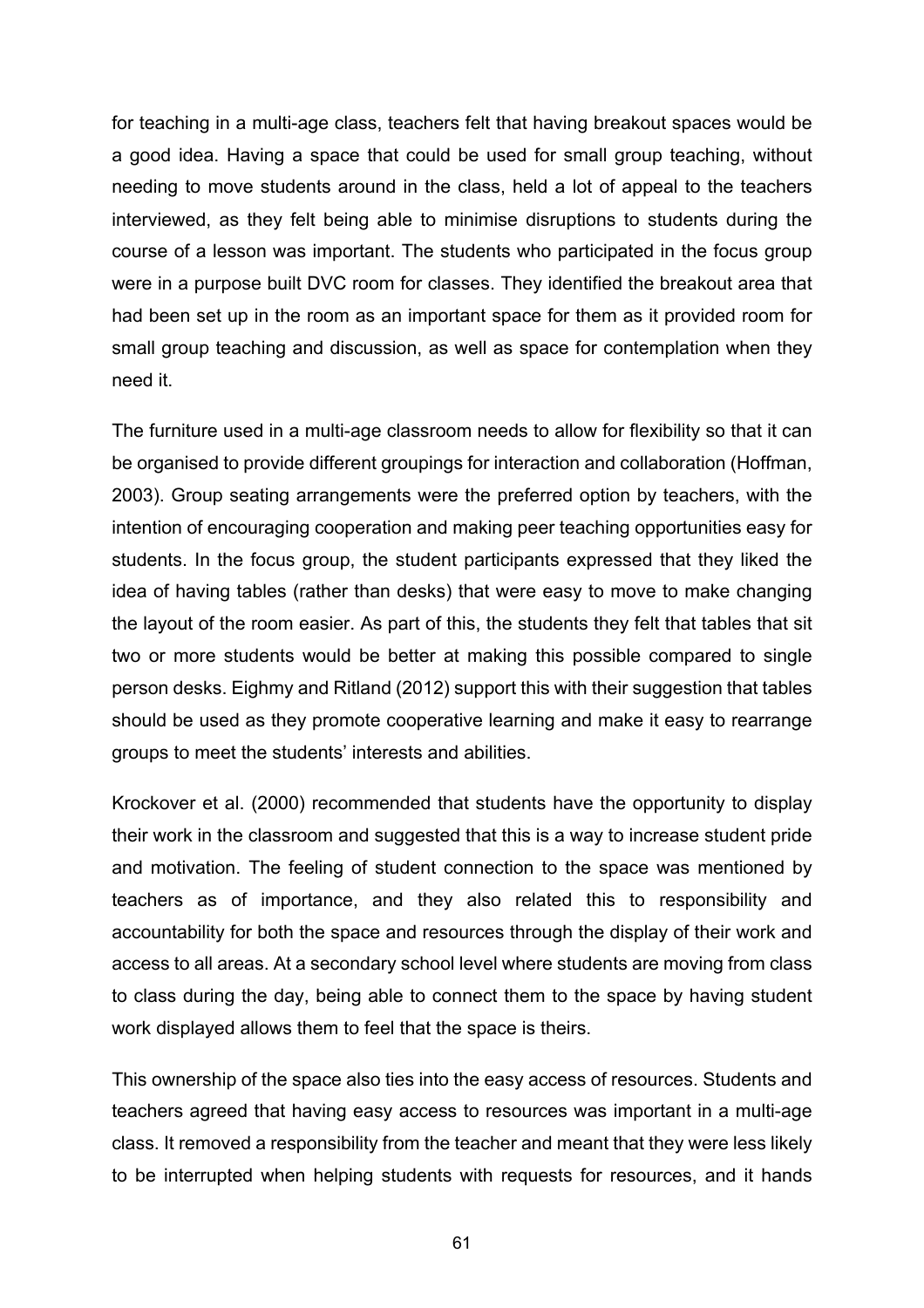personal and community responsibility to the students for the care of the resources provided for their benefit.

## **Recommendations**

The recommendations from this study are in the form of advice for teachers who are embarking on a multi-age classroom journey for the first time.

### *Advice*

As much of the literature notes, there is no specific professional development or training in teacher education programs that focuses on teaching strategies for a multiage class (Eighmy & Ritland, 2012; Miller, 1990; Quail & Smyth, 2014; Veenman, 1995; Song et al., 2009). Embarking on a multi-age teaching journey can be a daunting journey, one that feels that you are entering uncharted water, as in many schools the teacher undertaking this change to their teaching does so in isolation. Being able to access advice from teachers who have experience of multi-age teaching will make the experience easier for teachers who are new to it. The following section discusses the advice that the teachers who participated in this study would give to other teachers embarking on a multi-age class journey.

# *Class size*

The first piece of advice from teachers was to be in control of the size of the class. The teachers interviewed all suggested that teachers entering into a multi-age class situation needed to be aware of class size and warned of both too big and too small class sizes being less than optimal. Veenman (1995) reported that school principals in his study felt that the optimum number of students in a multi-age class was 20, while Mulryan-Kyne (2004) suggested a maximum size of 15. All of the teachers interviewed in this study recommended smaller class sizes and their suggested ideal class size was 18 students. The teachers also discussed the fact that this number needs to be flexible as the personalities in the class need to be taken into consideration for the class to work harmoniously. If the class is too large, individuality can be lost, and quieter students can be overlooked. On the other hand, if the class is too small it can also be problematic. Too few students, or an odd mix of students in the class, can mean that there are not enough people to bounce ideas off and this can be just as difficult as having too large a class.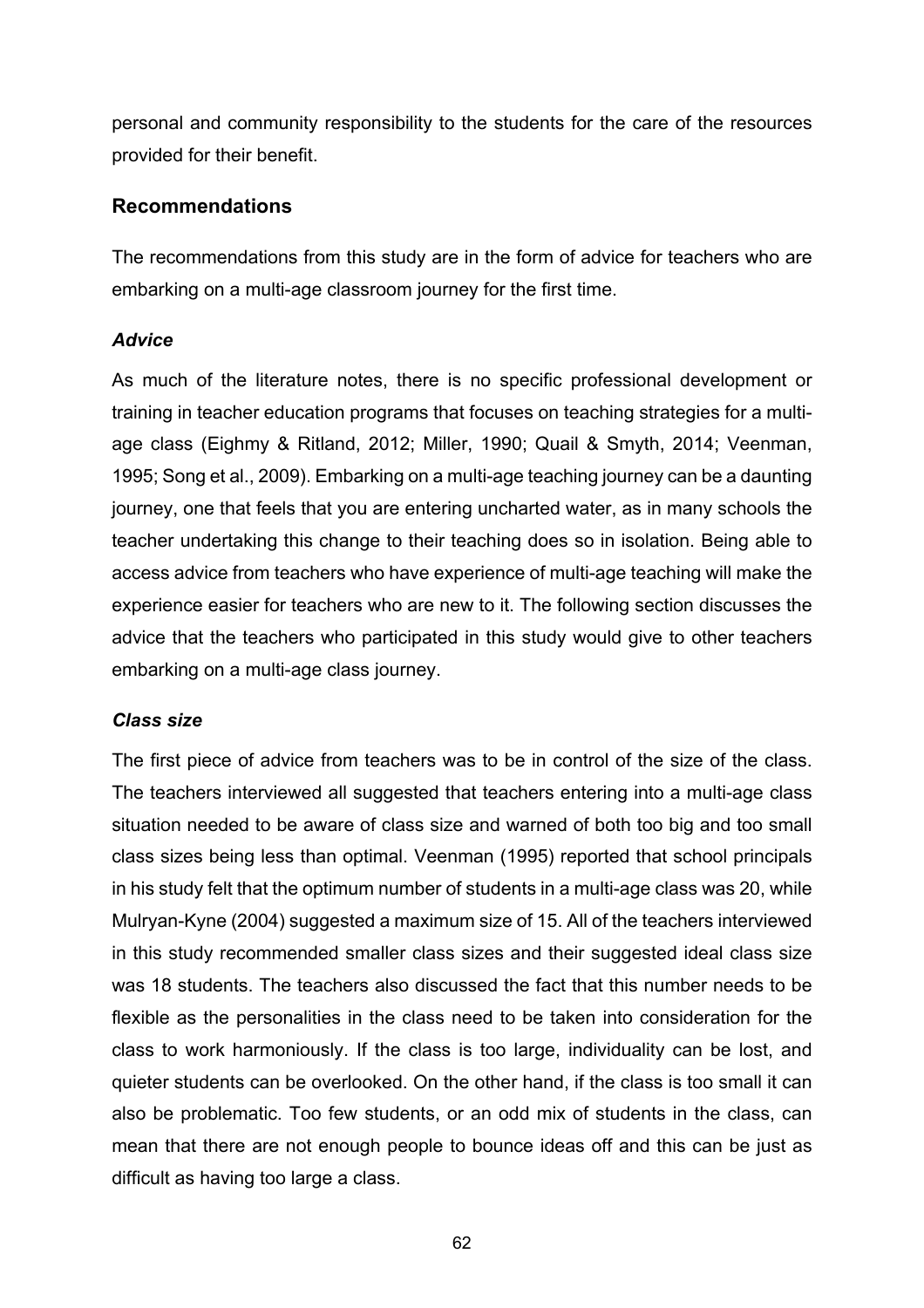#### *Relationships*

The second piece of advice was to get to know your students as learners and as individuals. While the teachers acknowledged that it is important to understand the individual student's academic ability, they felt that in a multi-age class it is just as important to know the student's personalities. The depth of relationship this creates between the student and teacher allows students to feel connected and understood and this knowledge will in turn help teachers to meet the varying needs (learning and social) of the students. This advice echoes the findings of Hoffman (2003) and Proehl et al. (2013). Hoffman found that teachers need to understand the student's learning style and personality, and that students need to understand this about their peers and teacher in return. Proehl et al. (2013) felt that knowing the student helps the teacher with their ability to differentiate the instruction for students and that it also gives the students confidence that the teacher cares about them and their needs. As a way to develop this understanding of the students, the teachers suggested having a common task for all the students within the multi-age class. They felt that this gave them an opportunity to engage with the students and learn about who they were as both learners and people.

### *Planning*

The third piece of advice related to planning. Planning was identified by the literature and the participants in this research as an area of challenge in a multi-age class; however, it is also a vital component of teaching. Veenman (1995) and Quail and Smyth (2014) both noted that multi-age teachers reported a higher workload due to preparation and planning for a multi-age class. This workload is created by the planning requirements of a multi-age class which sees teachers needing to have activities that can be modified and adapted for the different abilities and learning styles of the students in the class (Hoffman, 2003), and differentiating the class materials to suit the different ages and abilities (Quail & Smyth, 2014). The teachers in this study felt that a teacher's knowledge of students in the class was a vital aspect of planning in a multi-age class, with the need to teach a wide range of students and skills, all at the same time. Differentiating the work, having a range of tasks, and knowing who you can call on to assist other students are all vital aspects of planning for a multi-age class.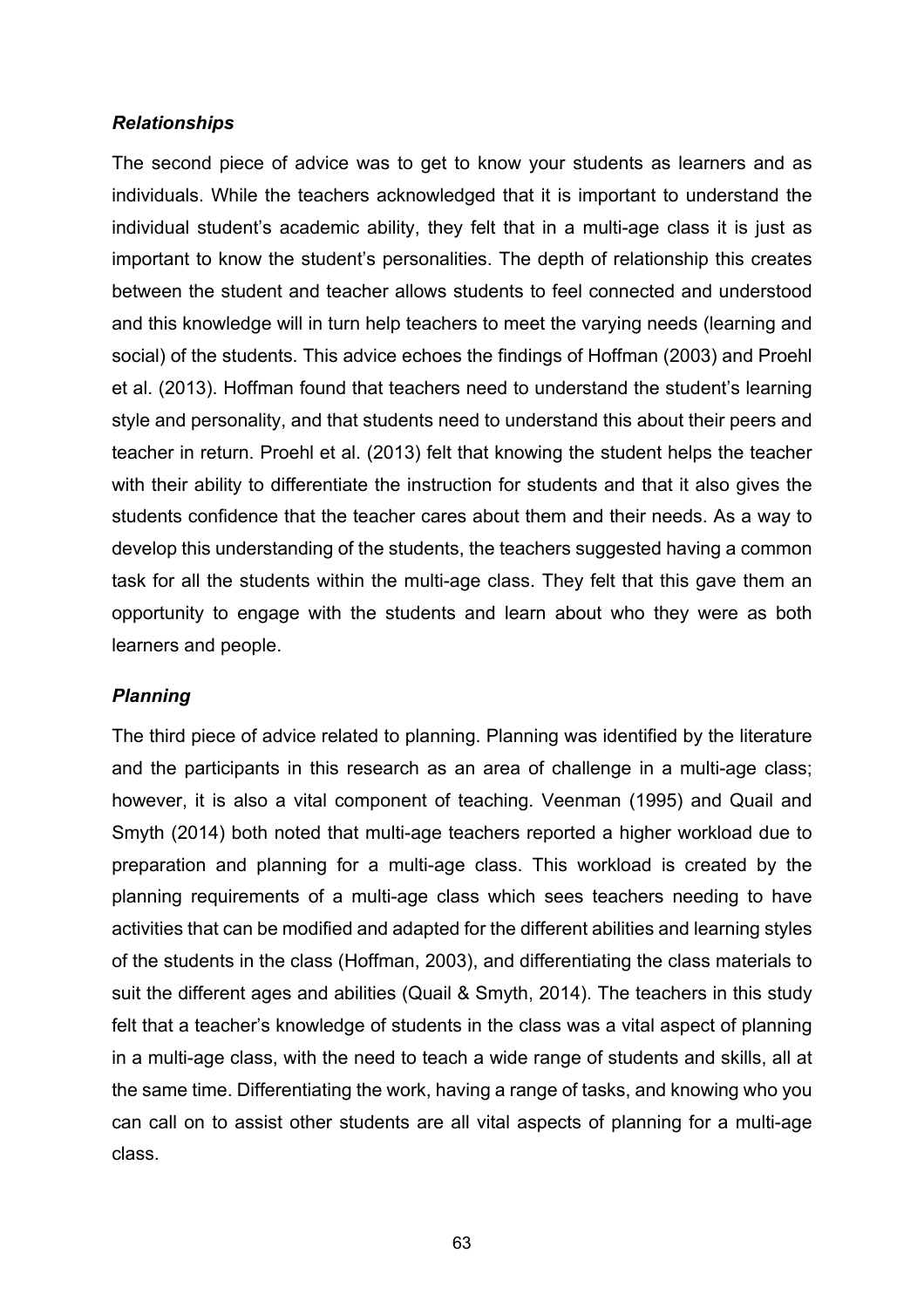As part of planning, teachers identified that being organised is an imperative part of teaching a multi-age class. You need a plan for the lesson, but you also need to be flexible enough to change and adapt as you go. If the opportunity arises to change your plan, or if the lesson is not going according to plan, then you need to be ready to change and to accept that this is part of the multi-age teacher role.

The teachers suggested looking for opportunities for skills and knowledge that can be taught together across year groups as a useful approach for the multi-age teacher. As is the use of what Teacher D called "purposeful shared moments and deliberate acts of teaching". All year levels will have knowledge and skill needs in common, and finding the opportunities in your planning to teach these together for the students allows you to use the knowledge and skills of the more experienced students in the class to assist the students and to extend everyone's knowledge.

# *Teacher related*

The final piece of advice is for the teacher as a teacher. The interviewed teachers identified that as a teacher of a multi-age class, you need to understand there are times when you feel like you are not able to get to everyone and will worry that not everyone is on task. Teachers must trust themselves and their students. A teacher may have planned for the lesson, but as Teacher D explained, in a multi-age class you need to be "flexible but organised". The lesson is planned, the resources are prepared, but the students might need you to focus on something else with them during that lesson. Taking a detour as the students require focuses on their real time needs, rather than the schedule of events the teacher may have in place.

The teachers also emphasised that it is important for the students to see the teacher as human and to identify yourself as a learner within the class. The multi-age class structure means that it is important that everyone understands they are a part of a journey and that it is one being undertaken by all members of the class. A multi-age class is a community that everyone has a place in, and that it can change from lesson to lesson. A teacher cannot do it all, and cannot be all things at all times. Teacher E explained that the teacher is only one source of information and sharing that responsibility with others is part of the journey.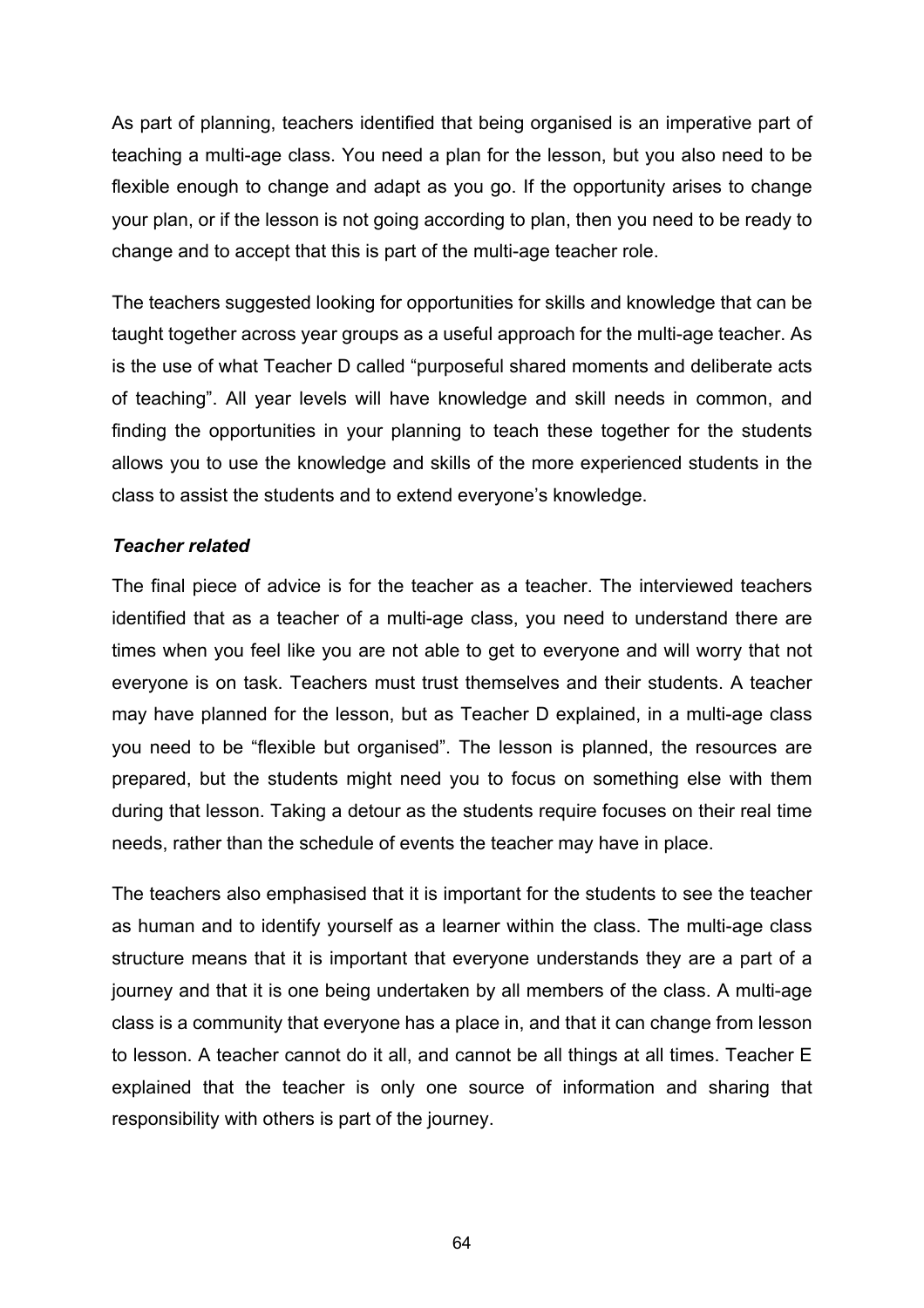# **Limitations**

The findings in this study are limited in a number of ways. The study focused on a small group of teachers in one region of New Zealand, and a small group of students who had been part of a multi-age class in one school. As such, the findings are specific to this group of participants and their schools. All of the participants in this research were volunteers and it is possible that students and teachers for whom multi-age teaching was a less favourable option chose not to participate.

The findings around the creation of multi-age classes are based on the perceptions of the teachers involved in this study. This limits the study's findings because it is solely based on the views and opinions of a small group of teachers and students.

Another possible limitation in this study was the fact that it was practitioner research. Although efforts were made to ensure the teacher participants openly shared their opinions and views of multi-age teaching, it is possible that pre-existing relationships could have affected the accuracy of the responses and how they were perceived. Because the focus group comprised of students that were in my multi-age classes during the period of the study, the focus group was run by another teacher and transcribed by a third party. The inclusion of these steps to assure the confidentiality of the student participants could affect the accuracy of the responses and the way I perceived the responses when reading the transcript.

# **Recommendations for Future Studies**

Multi-age classes in New Zealand secondary schools are still in their infancy and this study focused on multi-age classes in one region of New Zealand where they were created due to the needs of small to medium size schools. This study did not include school leadership or community voice. For these reasons, I suggest the following as areas worthy of further research:

1. A study of multi-age classes across New Zealand secondary schools to more fully establish understanding of the advantages and challenges of multi-age teaching.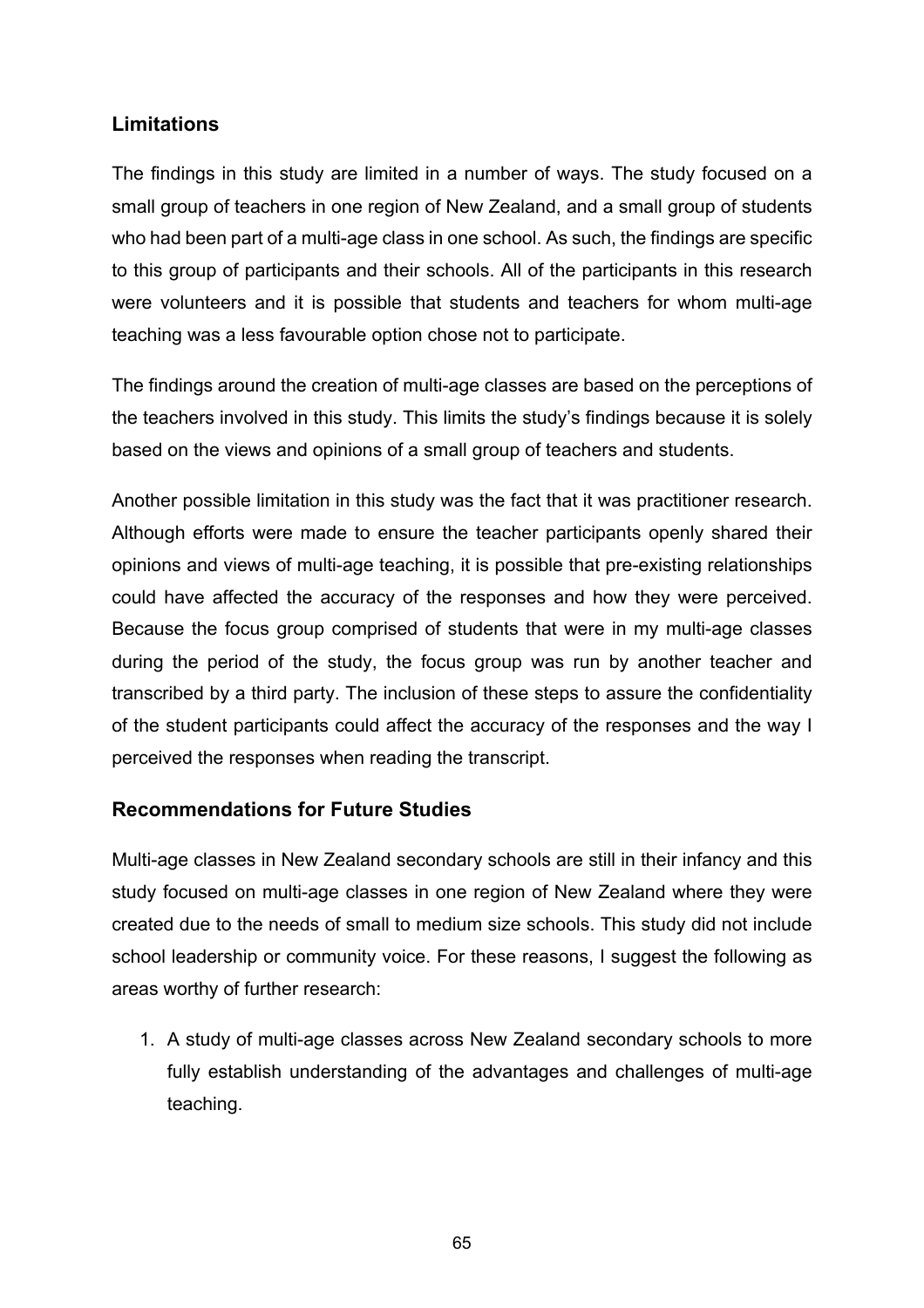- 2. More in-depth research on the characteristics of successful multi-age classes in New Zealand schools and the impact these classes have on student achievement and engagement.
- 3. Research that includes school leadership and school community understanding of multi-age teaching in a secondary school context.
- 4. Development of resources to help schools and teachers who are planning to implement multi-age classes.

# **Final Word**

This research was driven by my interest in multi-age classes in a secondary school setting. I found myself implementing a multi-age approach in my senior DVC classes and my perception was that this was an increasing common situation for colleagues in my subject area. The research intended to identify characteristics and successful approaches according to students and teachers, in the hope of helping other teachers who embark on this journey.

Personally, I have gained a vast amount of knowledge relating to multi-age teaching, and an appreciation of the work and effort that teachers undertake in implementing these types of classes. I was also surprised by how closely the existing literature that focused primarily on primary school multi-age classes correlated with this study.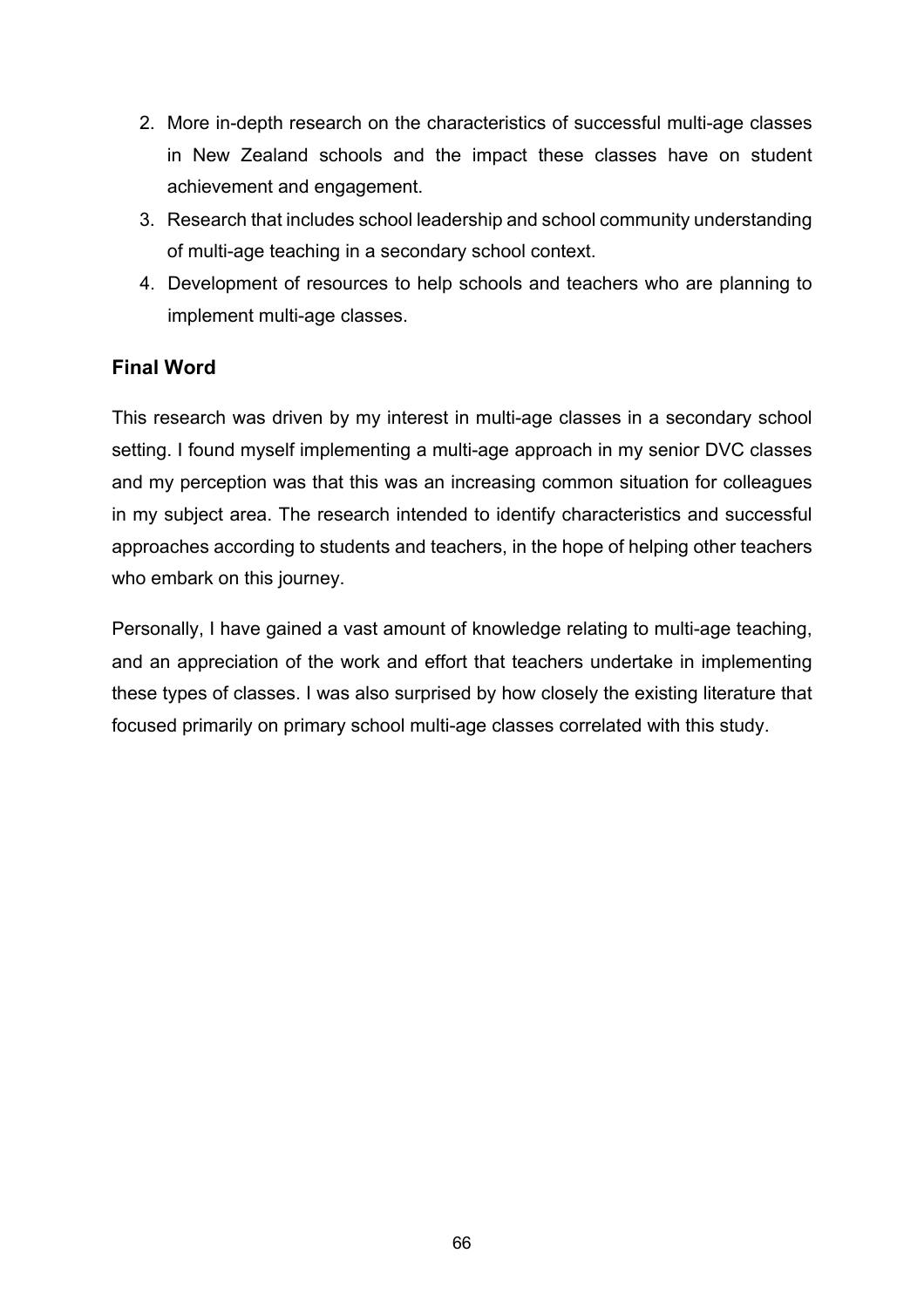# **REFERENCES**

- Baker, C., Wuest, J., & Stern, P. (1992). Method slurring: The grounded theory/phenomenology example. *Journal of Advanced Nursing*, *17*(11), 1355– 1360. https://doi.org/10.1111/j.1365-2648.1992.tb01859.x
- Bolstad, R., Gilbert, J., McDowall, S., Bull, A., Boyd, S., & Hipkins, R. (2012). *Supporting future-oriented learning and teaching: A New Zealand perspective*. Retrieved from https://www.educationcounts.govt.nz/ data/assets/pdf\_file/0003/109317/994 Future-oriented-07062012.pdf
- Broome, J. (2009a). A descriptive study of multi-age art education in Florida. *Studies in Art Education*, *50*(2), 167–183. https://doi.org/10.1080/00393541.2009.11518764
- Broome, J. (2009b). Observations from a multiage art classroom. *Australian Art Education*, *32*(2), 86–104.
- Broome, J. (2014). Factors influencing art teachers' perceptions of multiage classes. *Visual Arts Research*, *40*(2), 79–89. https://doi.org/10.5406/visuartsrese.40.2.0079
- Broome, J., Heid, K., Johnston, J., & Serig, D. (2015). Experiences in multiage art education: Suggestions for art teachers working with split class combinations. *Art Education*, *68*(2), 30–35.
- Bryman, A. (2012). *Social research methods* (4th ed.). Oxford, UK: Oxford University Press.
- DiCicco-Bloom, B., & Crabtree, B. (2006). The qualitative research interview. *Medical Education*, *40*(4), 314–321.
- Eighmy, M., & Ritland, V. (2012). Multiage instruction: An outdated strategy, or a timeless best practice. *The European Journal of Social & Behavioural Sciences*, *2*(2), 169–177. https://doi.org/10.15405/futureacademy/ejsbs(2301- 2218).2012.2.4
- Gill, P., Stewart, K., Treasure, E., & Chadwick, B. (2008). Methods of data collection in qualitative research: Interviews and focus groups. *British Dental Journal*, *204*(6), 291–295.
- Hattie, J. (2002). Classroom composition and peer effects. *International Journal of Educational Research*, *37*(5), 449–481. https://doi.org/10.1016/s0883- 0355(03)00015-6
- Heins, E., Tichenor, M., Coggins, C., & Hutchinson, C. (2000). Multiage classrooms: Putting theory into practice. *Contemporary Education*, *71*(3), 30–35.
- Hoffman, J. (2002). Flexible grouping strategies in the multiage classroom. *Theory into Practice*, *41*(1), 47–52. https://doi.org/10.1207/s15430421tip4101\_8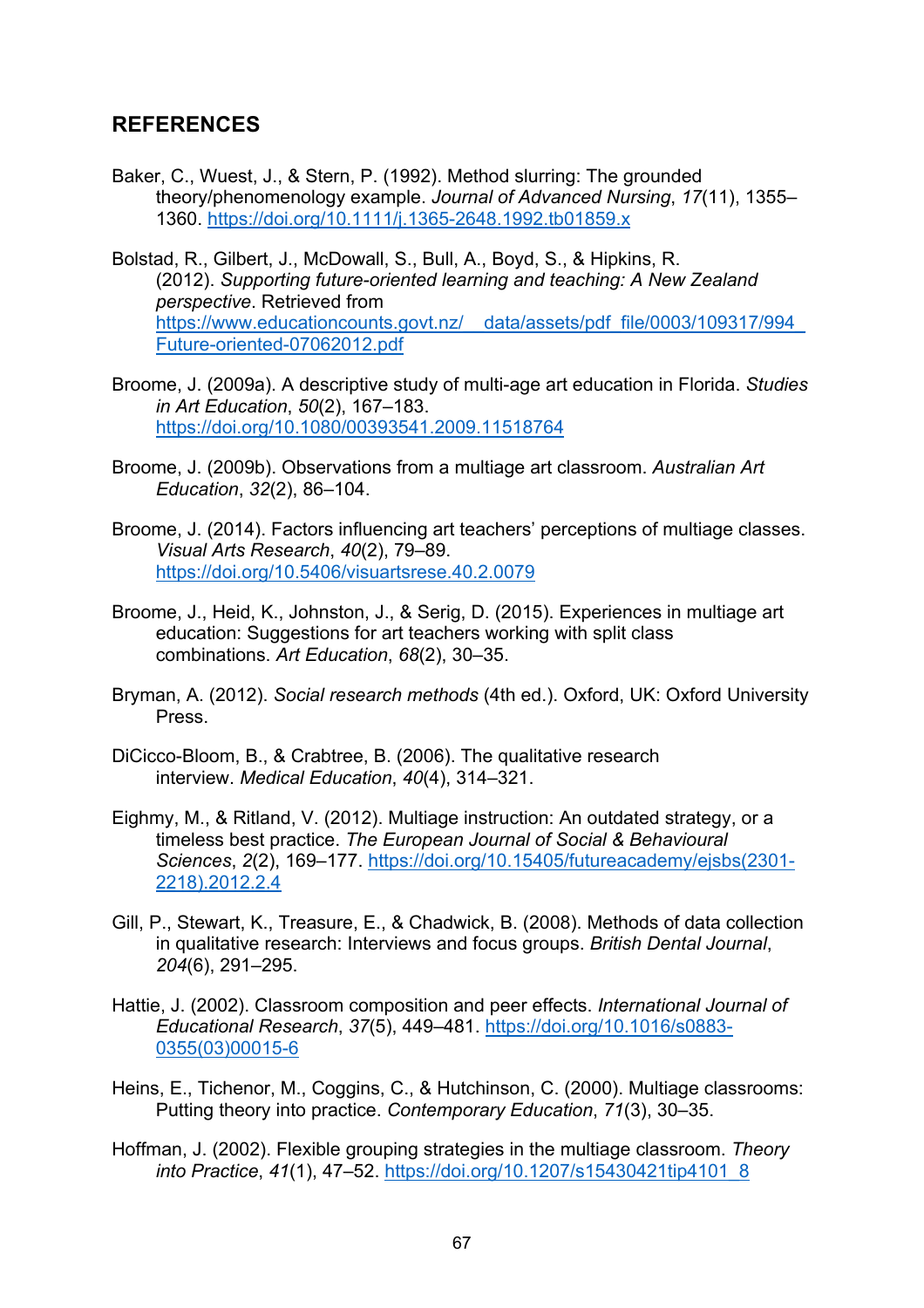- Hoffman, J. (2003). Multiage teachers' beliefs and practices. *Journal of Research in Childhood Education*, *18*(1), 5–17.
- Kappler, E., & Roellke, C. (2002). The promise of multiage grouping. *Kappa Delta Pi Record*, *38*(4), 165–169. https://doi.org/10.1080/00228958.2002.10516367
- Kirk, J., & Miller, M. (2005). *Reliability and validity in qualitative research*. Newbury Park, CA: SAGE.
- Krockover, G., Pekarek, R., Riggs, C., & Shepardson, D. (2000). How well do multiage intermediate classrooms foster successful learning for children? *The Educational Forum*, *64*(1), 67–74. https://doi.org/10.1080/00131729908984727
- Maharey, S. (2006). *Personalising learning the way forward* [Press release]. Retrieved from https://www.beehive.govt.nz/release/personalising-learningway- forward
- Mason, D., & Burns, R. (1995). Teachers' views of combination classes. *The Journal of Educational Research*, *89*(1), 36–45. https://doi.org/10.1080/00220671.1995.9941191
- Miller, B. (1990). A review of the quantitative research on multigrade instruction. *Journal of Research in Rural Education*, *7*(1), 1–8.
- Ministry of Education. (2017). Technology. Retrieved from https://nzcurriculum.tki.org.nz/The-New-Zealand-Curriculum/Technology
- Ministry of Education. (2019). Design and visual communication. Retrieved from https://technology.tki.org.nz/Technology-in-the-NZC/Technologyindicators/Indicators-Learning-Objectives/Design-and-Visual-Communication
- Morgan, G. (1980). Paradigms, metaphors, and puzzle solving in organization theory. *Administrative Science Quarterly*, *25*(4), 605–622.
- Morrow, V., & Richards, M. (1996). The ethics of social research with children: An overview. *Children & Society*, *10*(2), 90–105. https://doi.org/10.1111/j.1099- 0860.1996.tb00461.x
- Mulryan-Kyne, C. (2004). Teaching and learning in multigrade classrooms: What teachers say. *The Irish Journal of Education*, *35*, 5–19.
- Mutch, C. (2005). *Doing educational research*. Wellington, New Zealand: New Zealand Council for Educational Research.
- Pardini, P. (2005). The slowdown of the multiage classroom. *School Administrator*, *62*(3), 22–30.
- Pavan, B. (1992). The benefits of nongraded schools. *Educational Leadership*, *50*(2), 22–25.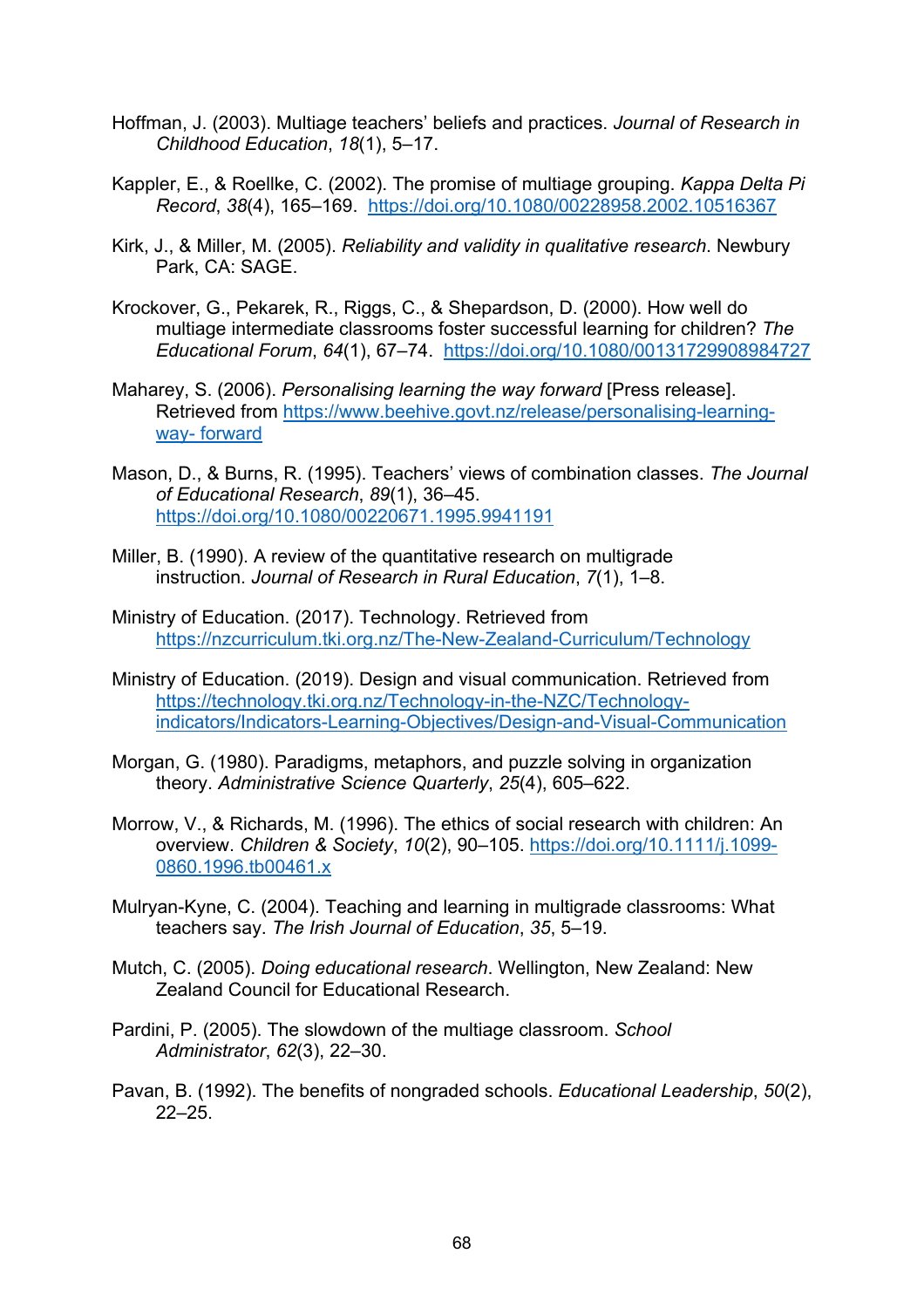- Petty, N., Thomson, O., & Stew, G. (2012). Ready for a paradigm shift? Part 2: Introducing qualitative research methodologies and methods. *Manual Therapy*, *17*(5), 378–384. https://doi.org/10.1016/j.math.2012.03.004
- Pope, C., Ziebland, S., & Mays, N. (2000). Qualitative research in health care: Analysing qualitative data. *British Medical Journal*, *320*(7227), 114–116. https://doi.org/10.1136/bmj.320.7227.114
- Pratt, D. (1986). On the merits of multiage classrooms. *Research in Rural Education*, *3*(3), 111–115.
- Proehl, R., Douglas, S., Elias, D., Johnson, A., & Westsmith, W. (2013). A collaborative approach: Assessing the impact of multi-grade classrooms. *Journal of Catholic Education*, *16*(2), 417–440.
- Quail, A., & Smyth, E. (2014). Multigrade teaching and age composition of the class: The influence on academic and social outcomes among students. *Teaching and Teacher Education*, *43*, 80–90. https://doi.org/10.1016/j.tate.2014.06.004
- Samaeli, M., & van Musscher, R. (2018). *Design and visual communication. A teaching and learning guide 2018*. Retrieved from http://wp.nzgtta.co.nz/wpcontent/uploads/2018/03/DVC-T-L-Guide-2018-V1.pdf
- Smit, R., & Engeli, E. (2015). An empirical model of mixed-age teaching. *International Journal of Educational Research*, *74*, 136–145. https://doi.org/10.1016/j.ijer.2015.05.004
- Song, R., Spradlin, T., & Plucker, J. (2009). The advantages and disadvantages of multiage classrooms in the era of NCLB accountability. *Center for Evaluation and Education Policy*, *7*(1), 1–8.
- Stone, S. (2010). Multiage: A model of educational reform Or invention? *Journal of Multiage Education*, *4*(1), 13–18.
- Veenman, S. (1995). Cognitive and noncognitive effects of multigrade and multi-age classes: A best-evidence synthesis. *Review of Educational Research*, *65*(4), 319–381. https://doi.org/10.2307/1170701
- Vogt, W., Gardner, D., & Haeffele, L. (2012). *When to use what research design*. New York, NY: Guilford Press.
- Wilkinson, I., & Hamilton, R. (2003). Learning to read in composite (multigrade) classes in New Zealand: Teachers make the difference. *Teaching and Teacher Education*, *19*(2), 221–235. https://doi.org/10.1016/s0742-051x(02)00105-1
- Yilmaz, K. (2013). Comparison of quantitative and qualitative research traditions: Epistemological, theoretical, and methodological differences. *European Journal of Education*, *48*(2), 311–325. https://doi.org/10.1111/ejed.12014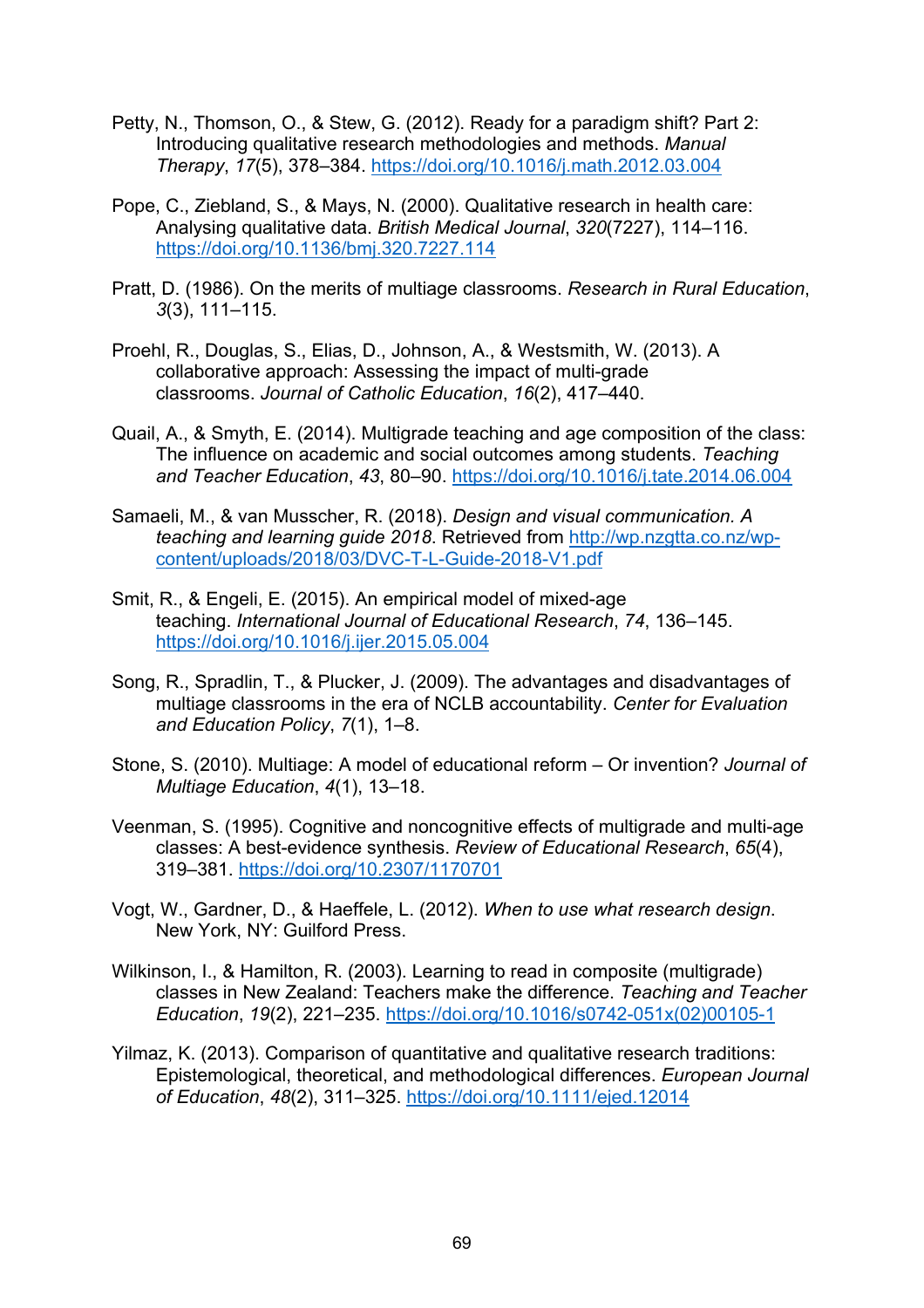# **APPENDICES**

## **Appendix A: Participant Consent Form – Teachers**



# **CONSENT FORM – ADULT PARTICIPANTS**

**RE:** Master of Applied Practice

**THESIS TITLE:** The landscape of teaching and learning in multi-age, multi-subject classes in a New Zealand secondary school

### **RESEARCHER** Jan Garbutt

## **Participant's consent**

I have been given and have understood an explanation of this research and I have had an opportunity to ask questions and have had them answered. I understand that neither my name nor the name of my school will be used in any public reports. I also understand that I agree to this interview being recorded. I understand that I will be provided with a transcript of the interview for verification and that I may withdraw myself or any information that has been provided for this project up to two weeks after the return/confirmation of my verified transcript.

### **I agree to take part in this project.**

 $S$ ianed:

**Name: \_\_\_\_\_\_\_\_\_\_\_\_\_\_\_\_\_\_\_\_\_\_\_\_\_\_\_\_\_\_\_\_\_**

**Date: \_\_\_\_\_\_\_\_\_\_\_\_\_\_\_\_\_\_\_\_\_\_\_\_\_\_\_\_\_\_\_\_\_**

**UREC REGISTRATION NUMBER:** (2018-1030)

**This study has been approved by the Unitec Research Ethics Committee from 9/7/18 to 9/7/19. If you have any complaints or reservations about the ethical conduct of this research, you may contact the Committee through the UREC Secretary (ph: 09 815-4321 ext 8551). Any issues you raise will be treated in confidence and investigated fully, and you will be informed of the outcome.**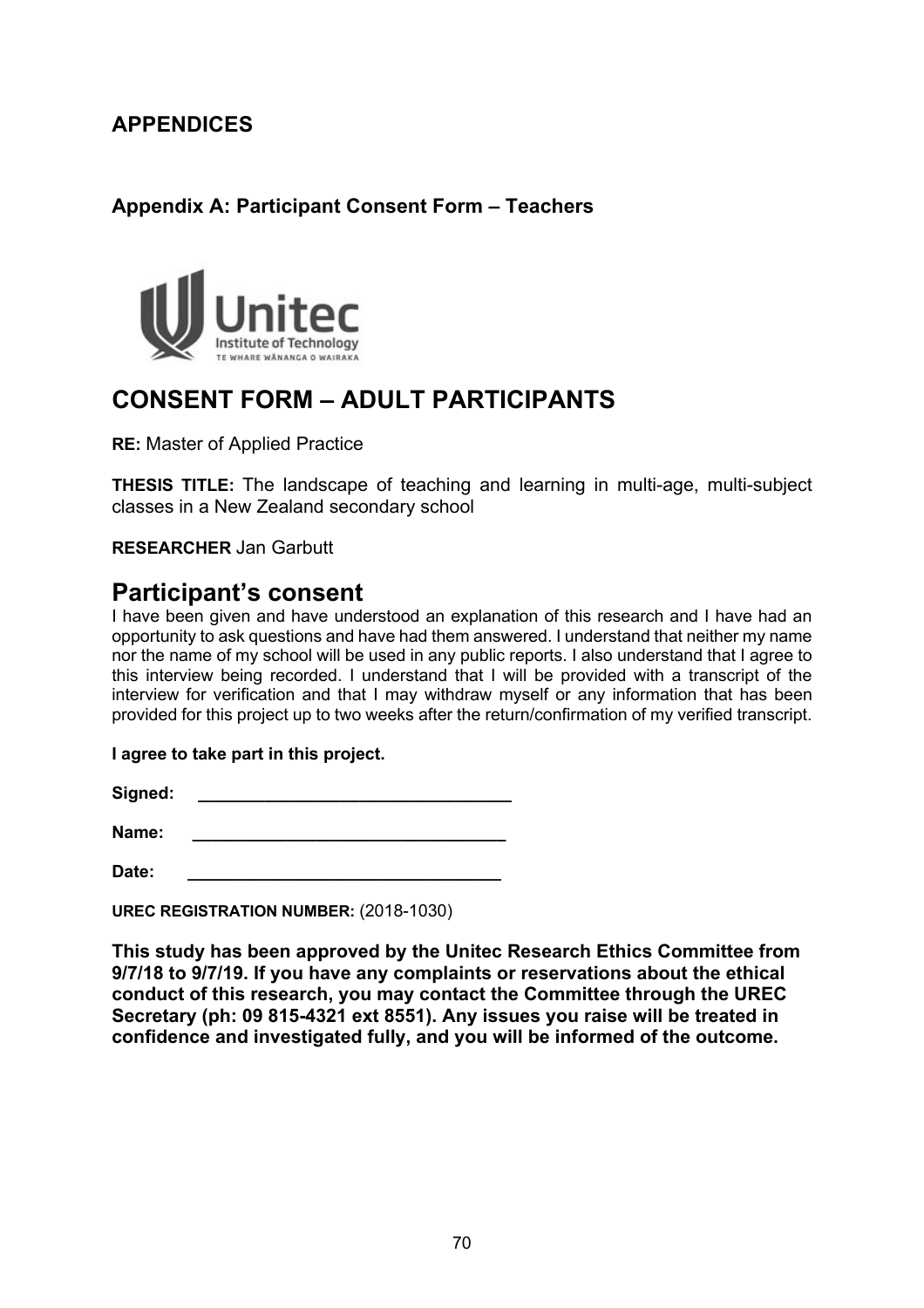## **Appendix B: Participant Consent Form – Students**



# **CONSENT FORM – CHILD/MINOR PARTICIPANT**

**RE:** Master of Applied Practice

**THESIS TITLE:** The landscape of teaching and learning in multi-age, multi-subject classes in a New Zealand secondary school

**RESEARCHER:** Jan Garbutt

# **Participant's consent (signed by caregiver)**

I have been given and have understood an explanation of this research and I have had an opportunity to ask questions and have had them answered. I understand that neither my child's name nor the name of the school will be used in any public reports. I also understand that I may withdraw my child at any time prior to the running of the focus group. I understand that we will be provided with a transcript to check before data analysis is undertaken.

**I agree that the child/minor named below may take part in this project.**

Name of child/minor:

**Signed: \_\_\_\_\_\_\_\_\_\_\_\_\_\_\_\_\_\_\_\_\_\_\_\_\_\_\_\_\_\_\_\_\_ (caregiver)**

**Name:** (Caregiver)

**Date: \_\_\_\_\_\_\_\_\_\_\_\_\_\_\_\_\_\_\_\_\_\_\_\_\_\_\_\_\_\_\_\_\_**

**UREC REGISTRATION NUMBER:** (2018-1030)

**This study has been approved by the Unitec Research Ethics Committee from 9/7/18 to 9/7/19. If you have any complaints or reservations about the ethical conduct of this research, you may contact the Committee through the UREC Secretary (ph: 09 815-4321 ext 8551). Any issues you raise will be treated in confidence and investigated fully, and you will be informed of the outcome.**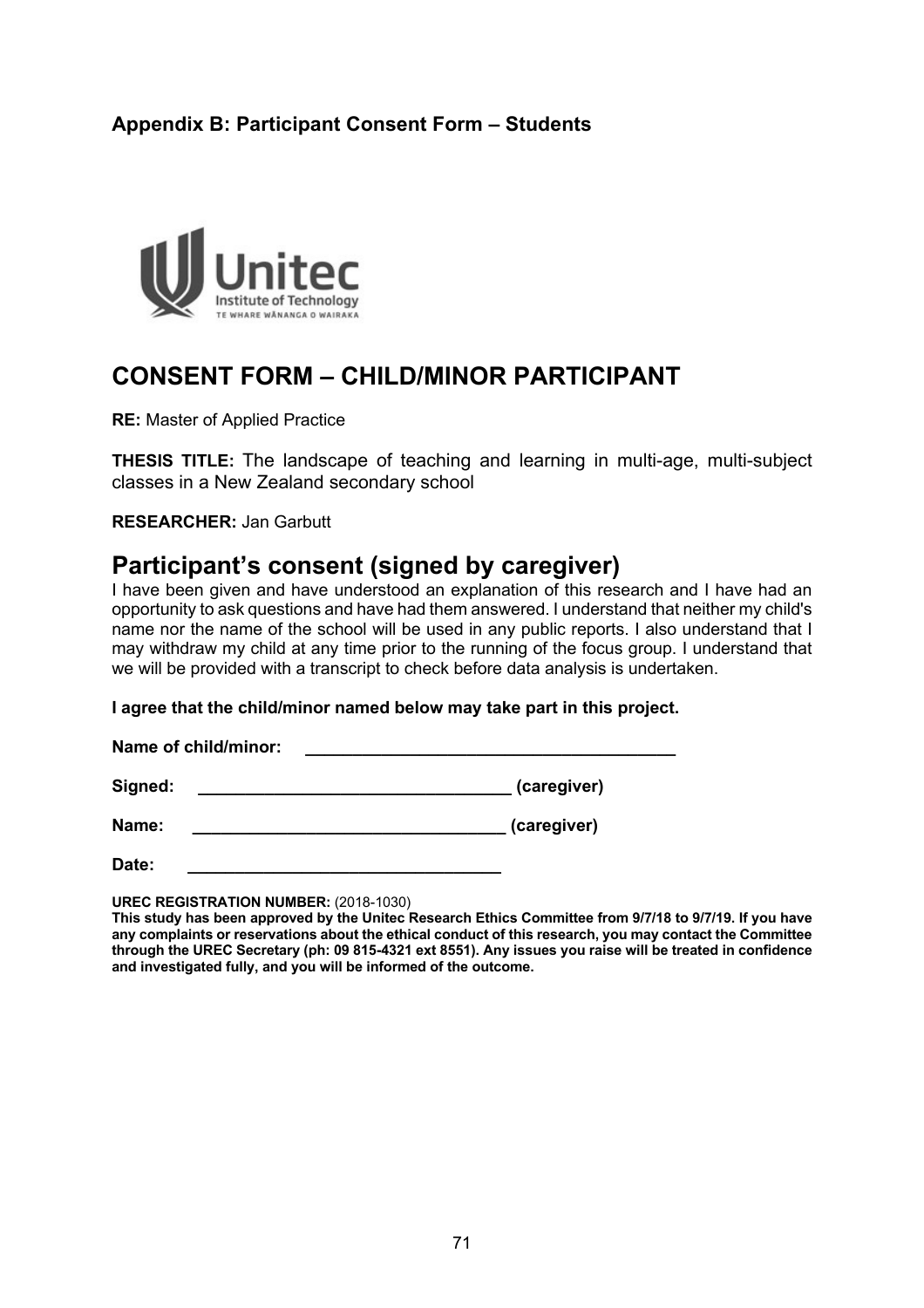## **Appendix C: Participant Information Sheet – Teacher**



#### **Information for participants**

#### **Research Project Title**

The landscape of teaching and learning in multi-age, multi-subject classes in a New Zealand secondary school

My name is Jan Garbutt. I am currently enrolled in the Master of Applied Practice degree at Unitec Institute of Technology and seek your help in meeting the requirements of research for a Thesis course which forms a substantial part of this degree.

#### **Synopsis of project**

As a secondary school teacher who is experiencing a change in the landscape of my classes from a single level, single class environment to one that sees classes that include a range of year levels and subjects in one space at one time I am interested in what this change means to teachers and students. This project will look at teacher and student experiences in a multi-age and/or multi-subject class.

I request your participation in the following way. I will be collecting data using an interview schedule and would appreciate being able to interview you at a time and venue that is mutually suitable. I will also be asking you to sign a consent form regarding this event. The expected duration of the interview will be one hour. I will be recording your contribution and will provide a transcript (or summary of findings if appropriate) for you to check before data analysis is undertaken. You will be asked to verify this within a week of receipt of the transcript.

Neither you nor your school will be identified in the thesis. I do hope that you will agree to take part and that you will find this participation of interest.

Please contact me if you need more information about the project. At any time if you have any concerns about the research project you can contact my supervisor: Stephanie Sheehan, phone 09 892 7692 or email ssheehan@unitec.ac.nz

#### **UREC REGISTRATION NUMBER:** (2018-1030)

This study has been approved by the UNITEC Research Ethics Committee from *9/7/18* to *9/7/19*. If you have any complaints or reservations about the ethical conduct of this research, you may contact the Committee through the UREC Secretary (ph: 09 815- 4321 ext 8551). Any issues you raise will be treated in confidence and investigated fully, and you will be informed of the outcome.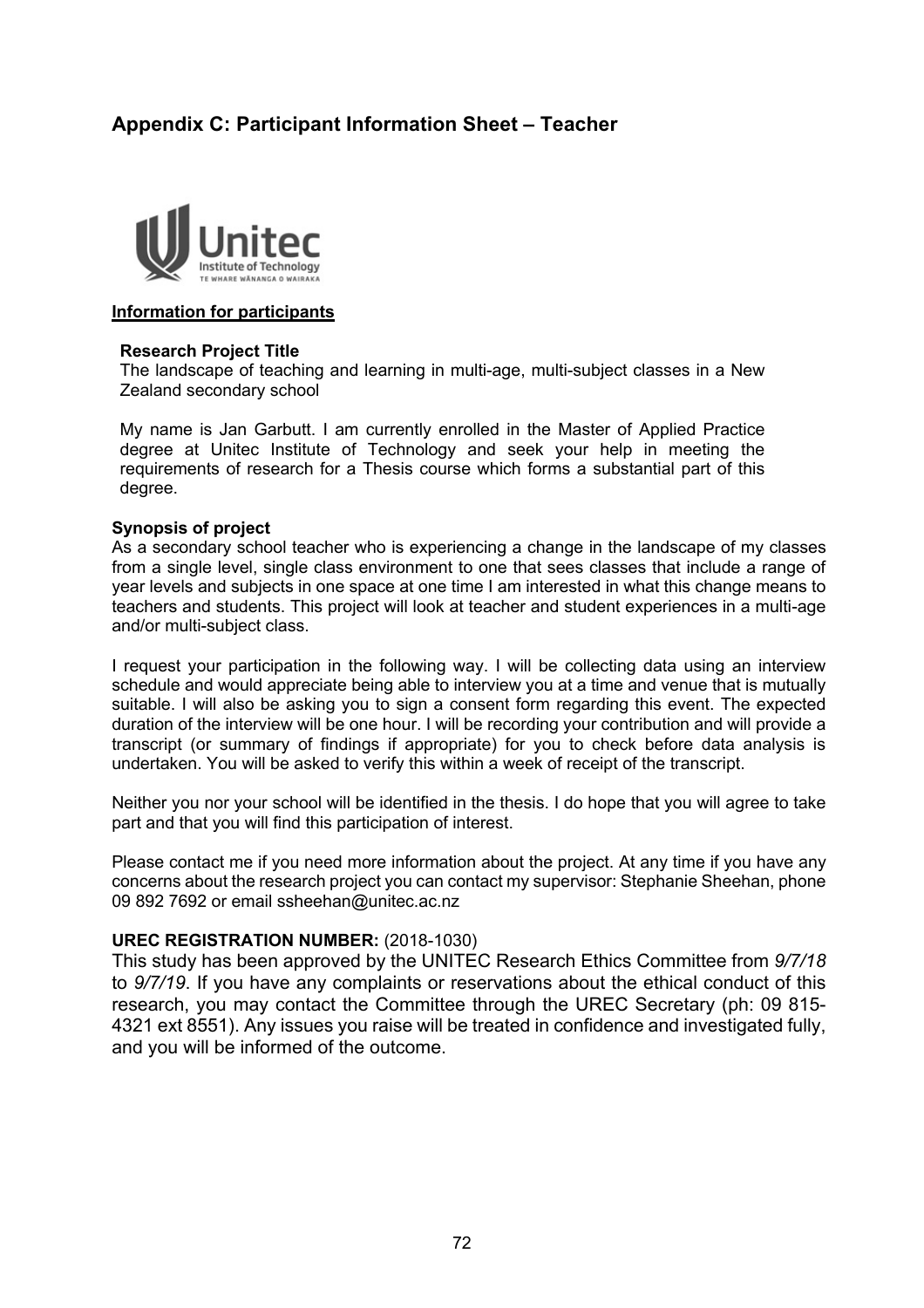## **Appendix D: Participant Information Sheet – Student**



#### **Information for participants**

#### **Research Project Title**

The landscape of teaching and learning in multi-age, multi-subject classes in a New Zealand secondary school

My name is Jan Garbutt. I am currently enrolled in the Master of Applied Practice degree at Unitec Institute of Technology and seek your help in meeting the requirements of research for a Thesis course which forms a substantial part of this degree.

#### **Synopsis of project**

As a secondary school teacher who is experiencing a change in the landscape of my classes from a single level, single class environment to one that sees classes that include a range of year levels and subjects, in one space, at one time, I am interested in what this change means to teachers and students. This project will look at teacher and student experiences in a multiage and/or multi-subject class.

I request your participation in the following way. Miss Rose will be conducting a focus group interview of students who are experiencing multi-level or multi subject classes in Technology in 2018 and I would appreciate your contribution as a member of the group. I will also be asking you to sign a consent form regarding this event. The focus group interview is planned to take place in the Travers Centre meeting room, during spell 4 on the 7 September. This time has been selected as it is a study line for year 12 and 13 students and rec line for year  $11's$ .

If you agree to participate, you will be asked to sign a consent form. This does not stop you from changing your mind if you wish to withdraw from the project. Your parent/guardian can also ask for you to be withdrawn. However, because of the schedule, any withdrawals must be done before the focus group takes place.

Neither you nor the school will be identified in the thesis. Your contribution in the focus group will be recorded and I will provide a transcript (or summary of findings if appropriate) for you to check before data analysis is undertaken. I do hope that you will agree to take part.

Please contact me if you need more information about the project. At any time if you have any concerns about the research project you can contact my supervisor: Stephanie Sheehan, phone 09 892 7692 or email ssheehan@unitec.ac.nz

### **UREC REGISTRATION NUMBER:** (2018-1030)

This study has been approved by the UNITEC Research Ethics Committee from *9/7/18* to *9/7/19*. If you have any complaints or reservations about the ethical conduct of this research, you may contact the Committee through the UREC Secretary (ph: 09 815-4321 ext 8551). Any issues you raise will be treated in confidence and investigated fully, and you will be informed of the outcome.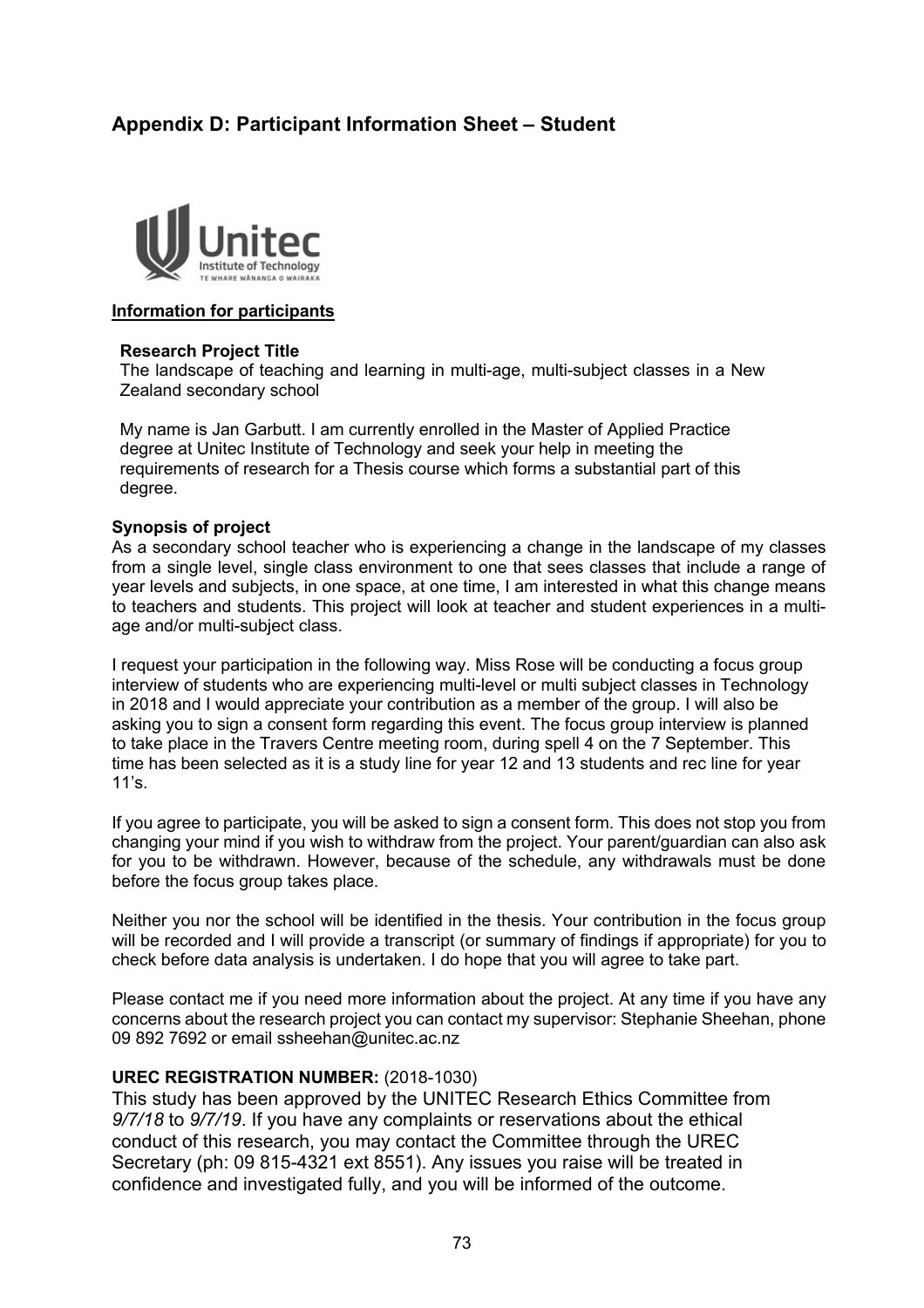## **Appendix E: Interview Schedule – Teachers**

**Title:** The landscape of teaching multi-age classes in a New Zealand secondary school.

### **Aim:**

- 1. To investigate the philosophy behind the implementation of multi-age teaching at secondary school level
- 2. To investigate the challenges and advantages for teachers and students in multi-age classes
- 3. To recommend strategies for the effective use of multi-age classes

### **Guiding Questions:**

- How long have you been a teacher?
- You are teaching a mixed level class this year or have taught one in the past.

What circumstances led to this happening?

- How many mixed level classes do you have this year?
- What is/was the make up of this class/es?
- What year levels have you experienced multi-level classes with?
- In terms of your planning for these classes do you teach them as separate classes who happen to be on at the same time, or do you consider them as a single class (one project/topic) with varying levels within it?
- Why do you choose to teach the class in that way?
- What do you see as the advantages of teaching a mixed level class?
- What do you see as disadvantages?
- Do you think they roles of teacher and student change in this environment?
- How?
- Examples?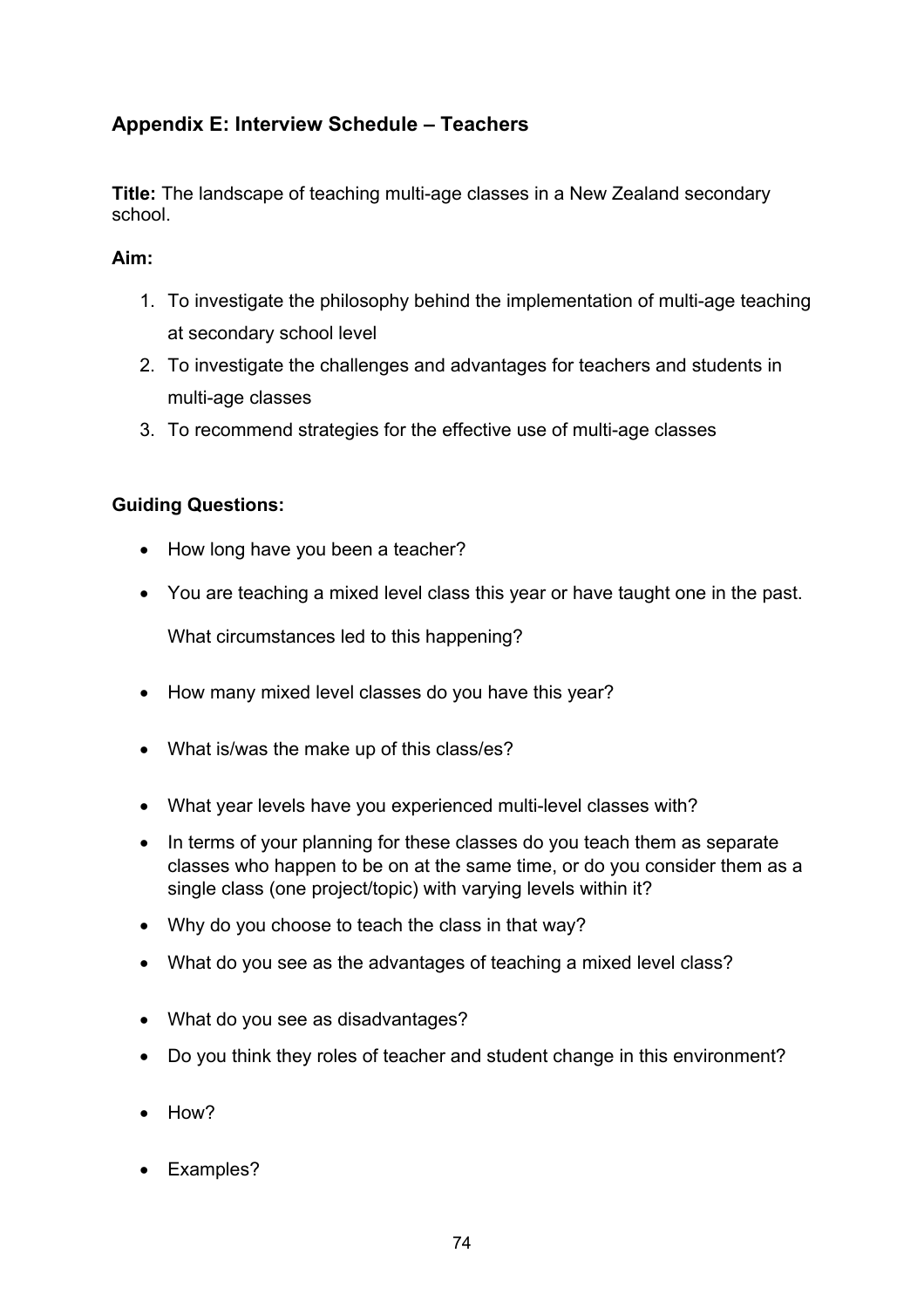- How does your role as teacher change? Describe your role as a teacher in this space?
- Describe the role of the student in this space?
- Make a quick sketch of your classroom layout for me.
- Can you please indicate for me any areas that you feel are important in your management and organisation of a multi-level class
- Describe how you set up your classroom space.
- Does your room also need to work for single level classes?
- What constrains you in your layout?
- What is your ideal set up for your classroom?
- How do the techniques you use in your multi-level classes differ from those in a single level class?
- What advice would you give a teacher who is teaching a multi-level class for the first time?
- Would you choose to have classes that are multi-level or would you prefer to have single level classes?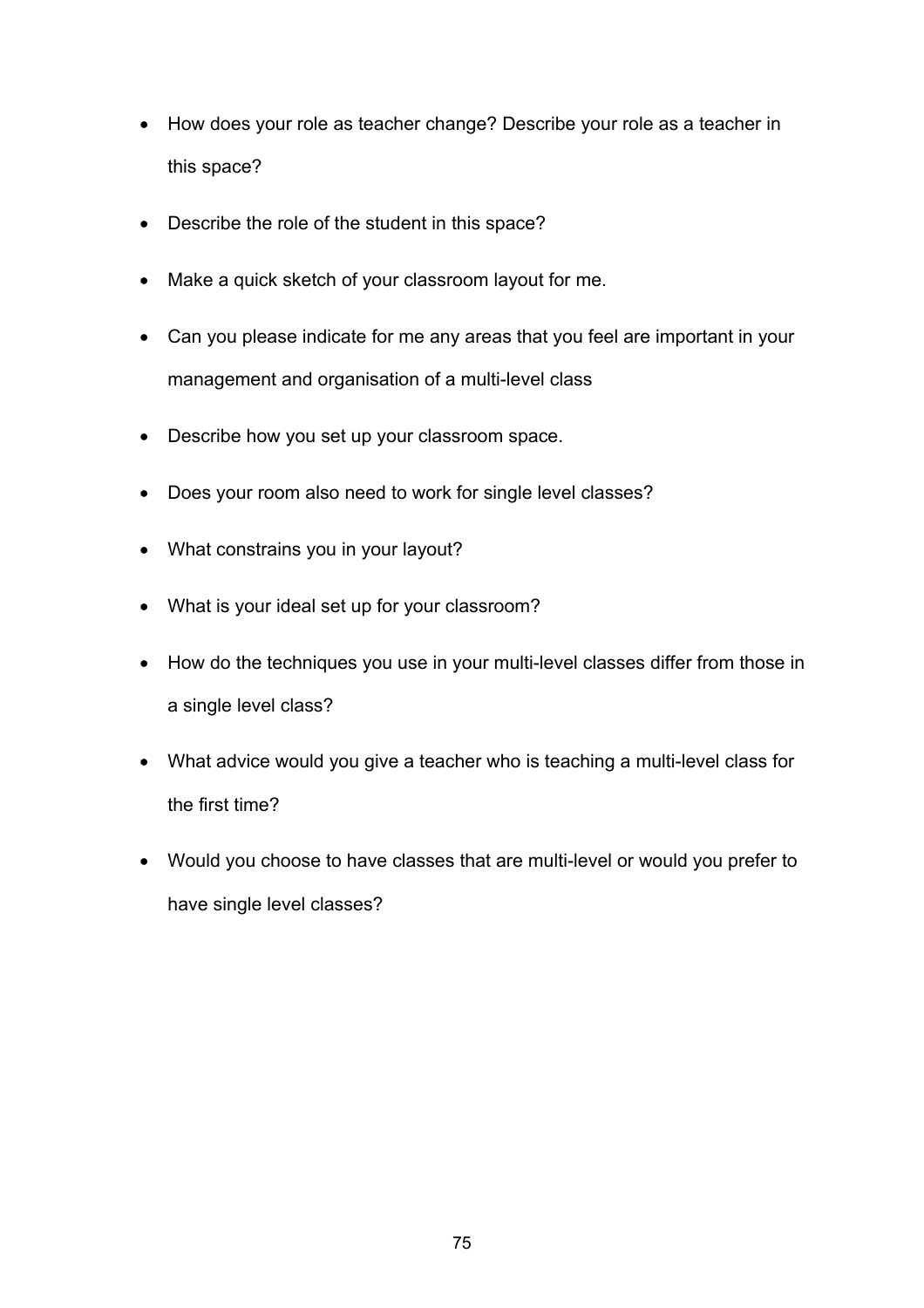## **Appendix F: Interview Schedule – Focus Group**

Focus Group Guiding Questions

Date:

Time:

- Introductions
- The purpose of this focus group is to find out about what your experience of a multi-level class has been like. In its simplest explanation a multi-level class is one that includes students from a range of different year levels in one class at the same time. Students work at the level relevant to them but within an environment where they can work with and learn from students of other years.
- How many of you here are students who are technically 'offline' in your DVC class? For example, you are a year 11 in a year 12 class, or year 13 in a year 11 class.
- Are any of you in multi-level classes or 'offline' in any of your other subjects? Is so what is the subject?
- What lead to you being 'offline'?
- All of the senior DVC classes have some form of 'multi-level' to them this year. Now that you have been part of these DVC classes for a while what do you think about it?
- What do you like about it?
- What don't you like?
- What would you change?
- What do you think are possible advantages for you as a student in a multilevel class?
- What do you think are the possible disadvantages?
- If you are one of the 'offline' students in your class what was it like for you at the beginning of the year?
- What is it like now for you?
- How do you think the role of the teacher changes in a multi-level class?
- Examples?
- In what ways do you think the teaching is different in a multi-level class?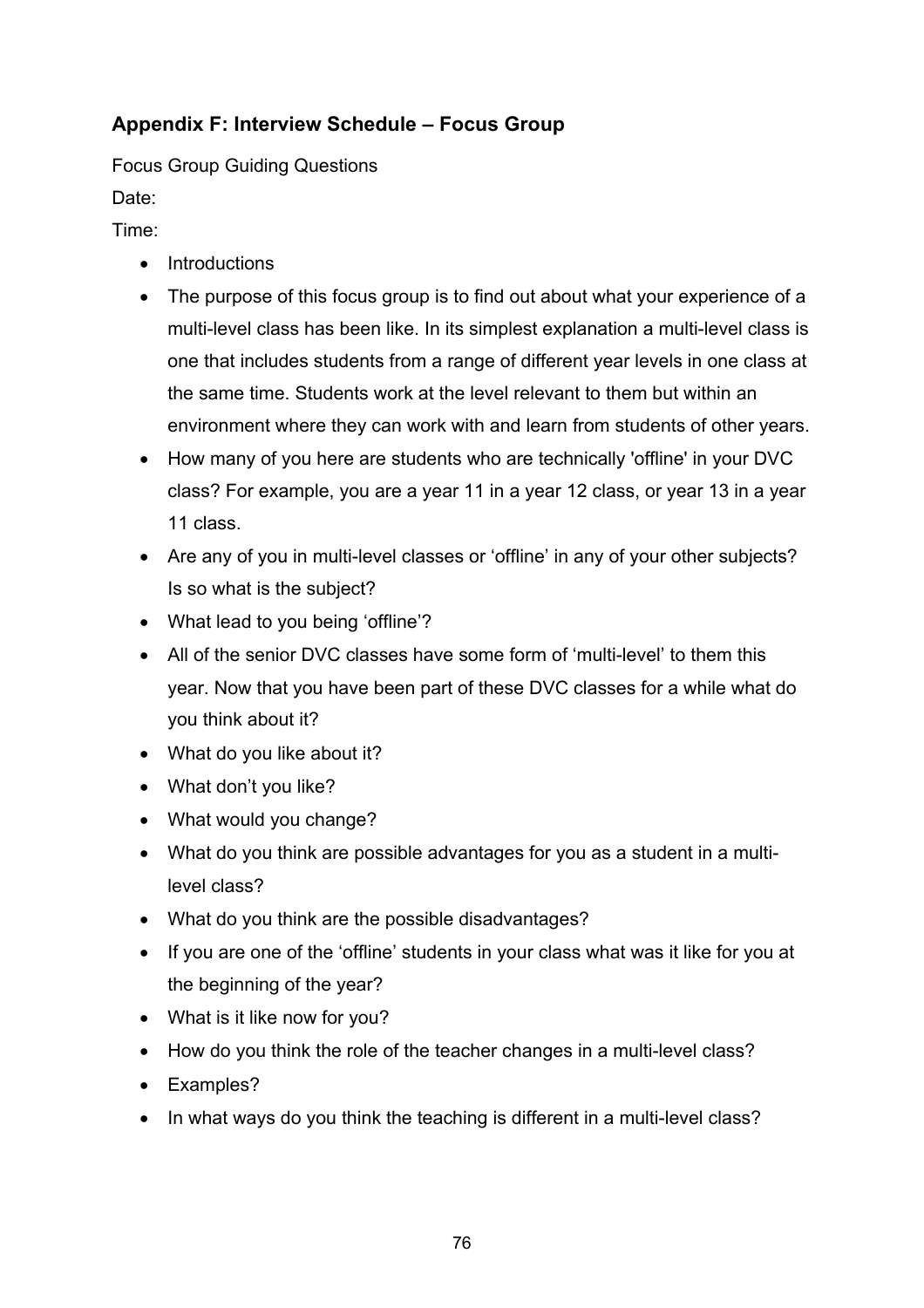- Describe the role of the student in this space?
- How often do you help others students in the class?
- How often do you ask for help or advice from other students in the class?
- What does this feel like for you?
- What is it like for you as a student?
	- o As a year 13?
	- o As a year 12?
	- o As a year 11?
- You have been given a drawing of the classroom can you mark approximately where you sit or the various areas that you sit if you move around.
- What other areas do you use in the class? (Note them on your classroom plan, discuss as a group)
- What would you add?
- What would you remove?
- What would be your ideal set up? Discuss what they would like to see/sketch on plan
- What type of furniture would you like to see used in this type of class? (desks, tables, easy to move……)

Two options have been trialled in your multi-level classes:

- 1. Separate structure/projects for each year level
- 2. One theme (same topic and brief) at all levels with tasks scaffolded to different levels
- Which option did you prefer?
	- o Why?
- Thinking about you personally, what do you think would be the best multi-level structure for you? *Leave open for discussion but if they are looking confused here are some options to think about/discuss:*
	- o All year levels same theme
	- o Different projects for different level same theme but different brief or different themes/briefs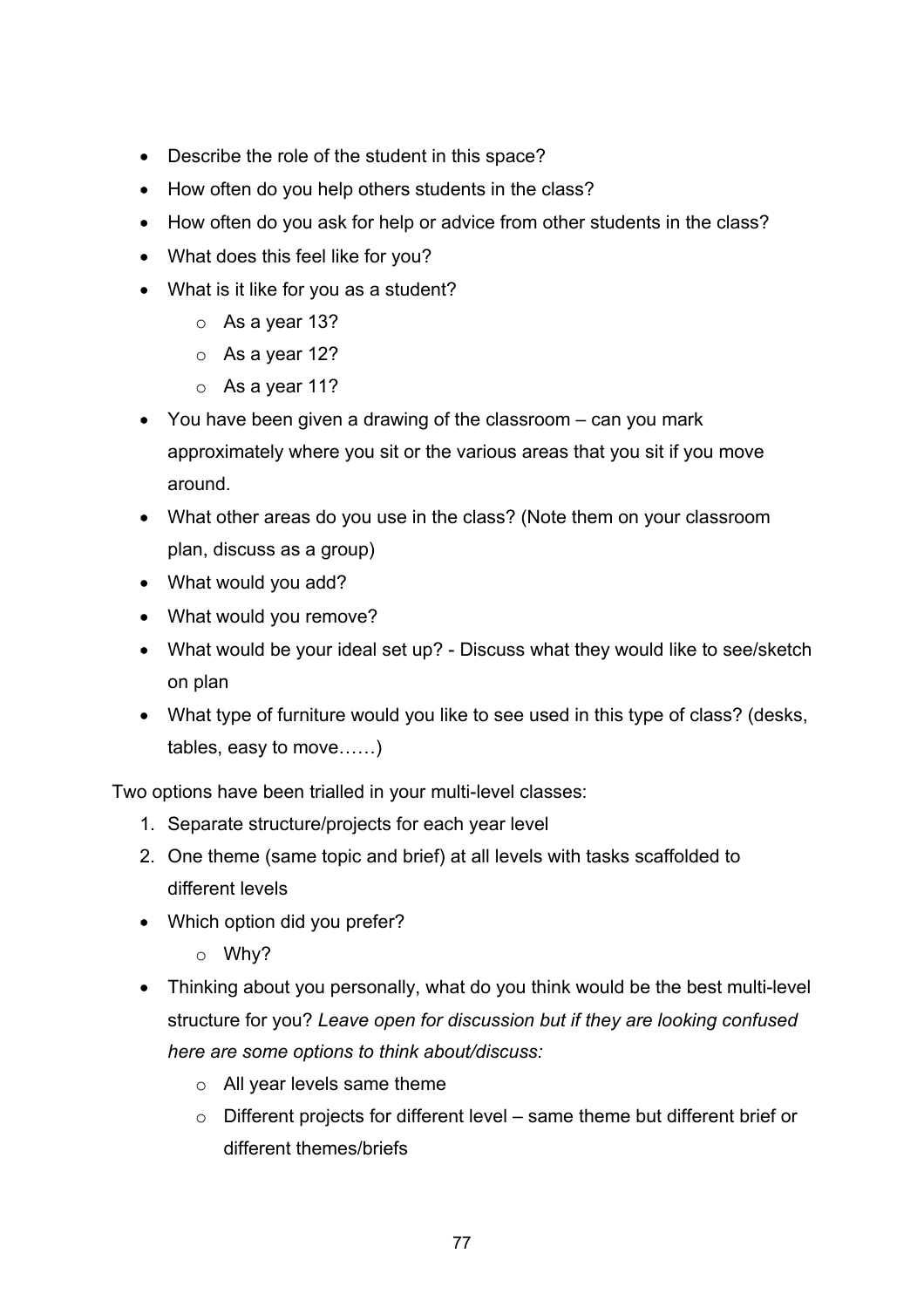o Focus on common skills with students working on individual brief within area of interest or passion for them (i.e. want to be an architect so focus on architecture as context….)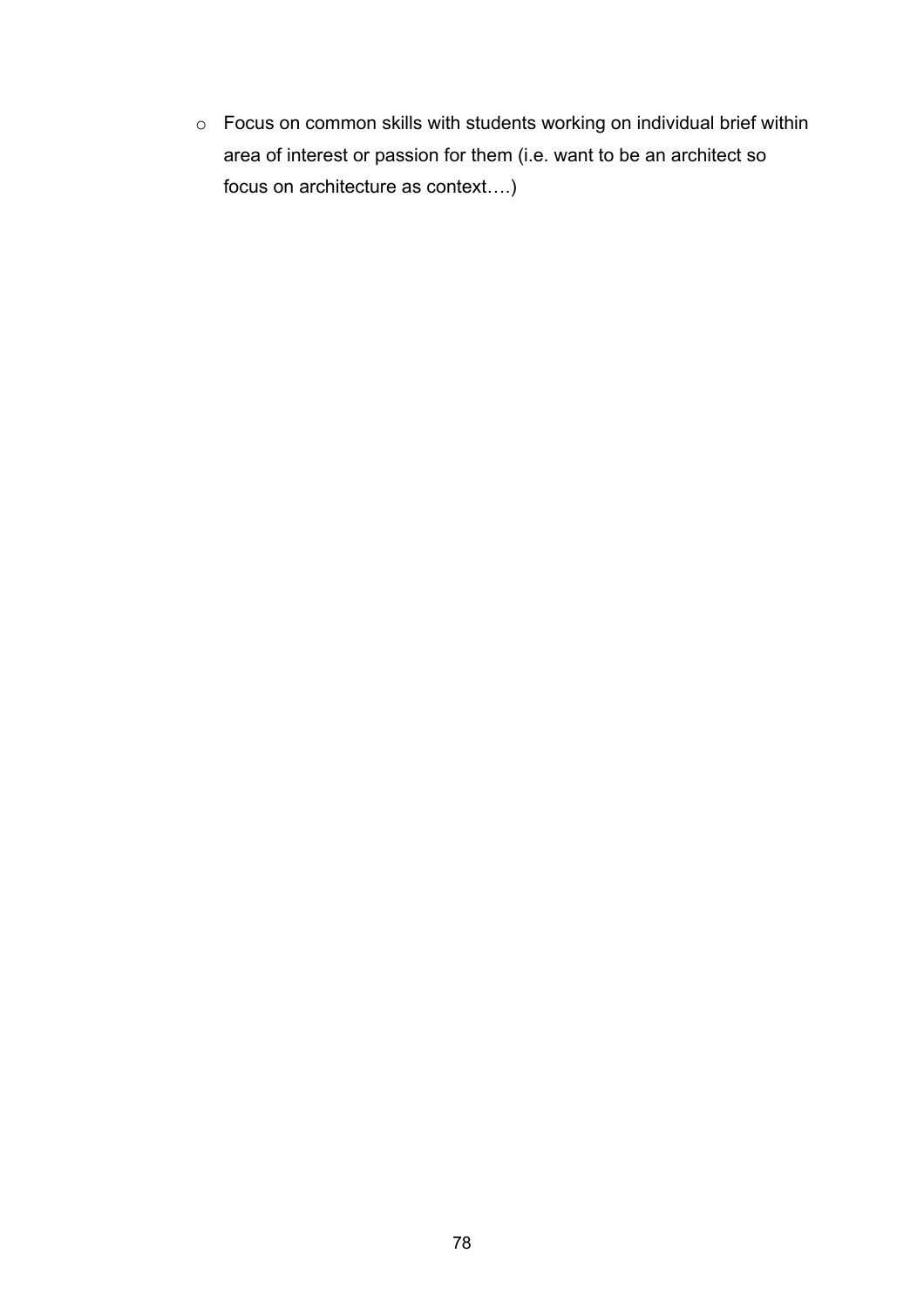

#### Full name of author: Jan Garbutt

Full title of thesis/dissertation/research project ('the work'):

The landscape of teaching multi-age classes in a New Zealand secondary school

Practice Pathway: CISC 9090

Degree: Master of Applied Practice

Year of presentation: 2019

Principal Supervisor: Jo Mane

**Associate Supervisor: Hayo Reinders** 

#### Permission to make open access

I agree to a digital copy of my final thesis/work being uploaded to the Unitec institutional repository and being made viewable worldwide.

**Copyright Rights:** Unless otherwise stated this work is protected by copyright with all rights reserved. I provide this copy in the expectation that due acknowledgement of its use is made.

#### **AND**

**Copyright Compliance:** 

I confirm that I either used no substantial portions of third party copyright material, including charts, diagrams, graphs, photographs or maps in my thesis/work or I have obtained permission for such material to be made accessible worldwide via the Internet.

Signature of author:

 $22 +$ 

Date: 24 August 2019